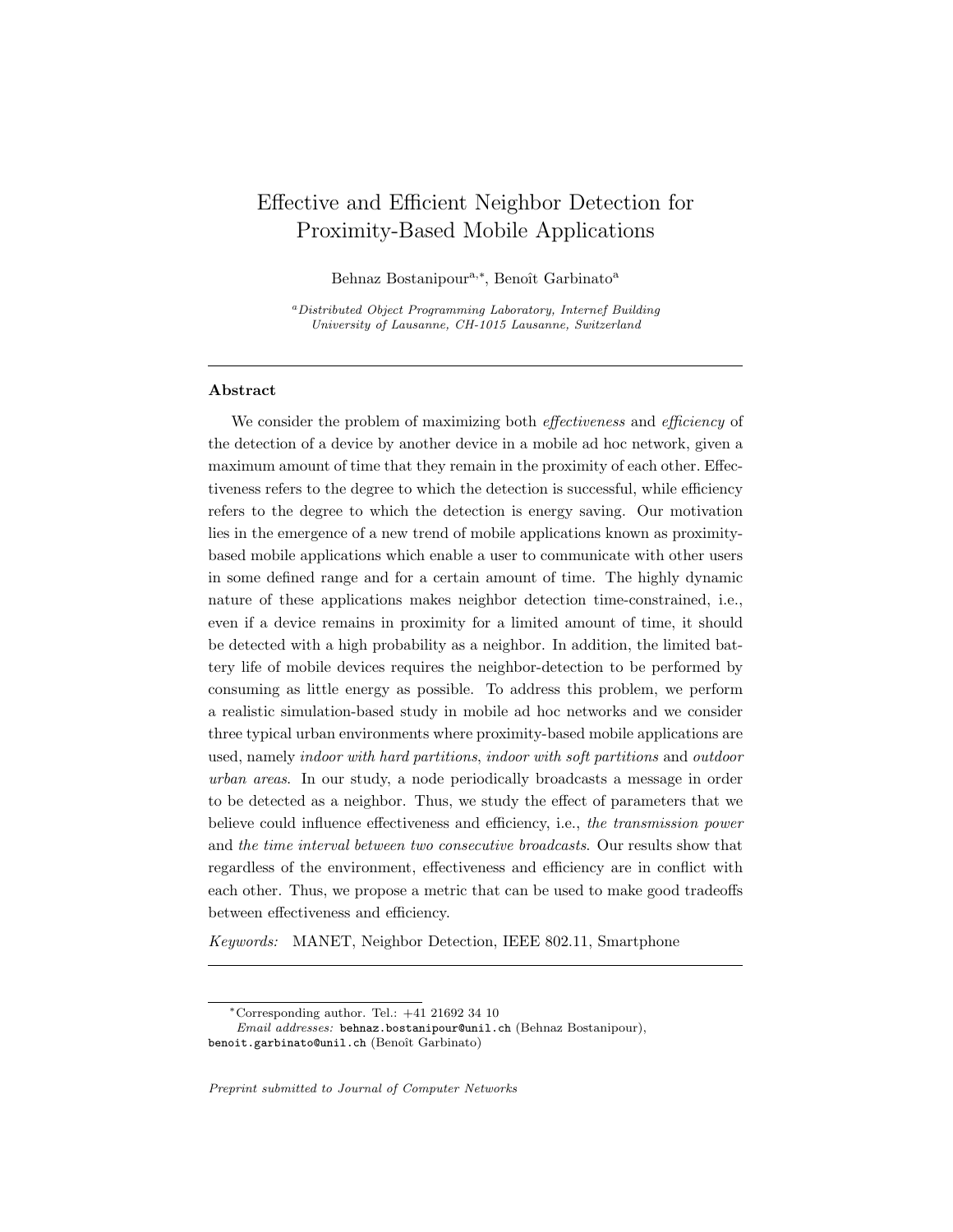## 1. Introduction

With the increasing use of mobile devices and particularly smartphones, we face the emergence of a new blend of distributed applications known as *Proximity-Based Mobile (PBM)* applications [\[10,](#page-39-0) [11,](#page-39-1) [12\]](#page-39-2). These applications enable a user to interact with others in a defined range and for a given time duration e.g., for social networking (WhosHere [\[53\]](#page-42-0), LoKast [\[31\]](#page-40-0)), gaming (Bluetooth gaming apps [\[8\]](#page-39-3)) and driving (Waze [\[52\]](#page-42-1)).

Discovering who is nearby is a basic requirement of various PBM applications. In a simple usage scenario of social networking applications such as WhosHere [\[53\]](#page-42-0) or LoKast [\[31\]](#page-40-0), a user can discover other users in a defined range, view their profiles and chat with a user or a group of users with her phone. Usually, the highly dynamic nature of these applications (which is basically due to the mobility of devices) makes neighbor detection time-constrained, i.e., even if a device remains in proximity for a limited amount of time, it should be detected with a high probability as a neighbor. In addition, the limited battery life of mobile devices requires the neighbor-detection to be performed by consuming as little energy as possible.

In this paper, we consider the following problem: how can a device be detected by another device with both maximum effectiveness and maximum efficiency, given a maximum amount of time that they remain in proximity of each other? If not, how can an effectiveness-efficiency tradeoff be made? Effectiveness refers to the degree to which the detection is successful and is measured by the detection probability, while efficiency refers to the degree to which the detection is energy saving and is measured by the inverse of energy consumption per device. To address this problem, we evaluate effectiveness and efficiency in a single-hop mobile ad hoc network (MANET). The evaluations are performed under realistic assumptions and based partly on simulations using the ns-2 [\[37\]](#page-41-0) network simulator.[1](#page-0-0)

There are two main reasons behind our choice of a MANET as the underlying network architecture. Firstly, MANETs seem to be the most natural existing technology to enable PBM applications. In fact, similarly to PBM applications, in a MANET two nodes can communicate if they are within a certain distance of each other (to have radio connectivity) for a certain amount of time. Secondly, mobile devices are increasingly equipped with ad hoc communications capabilities (e.g., WiFi in ad hoc mode or Bluetooth) which increases the chance of

<sup>&</sup>lt;sup>1</sup>The version 2.35 (the latest version), released on November 4, 2011.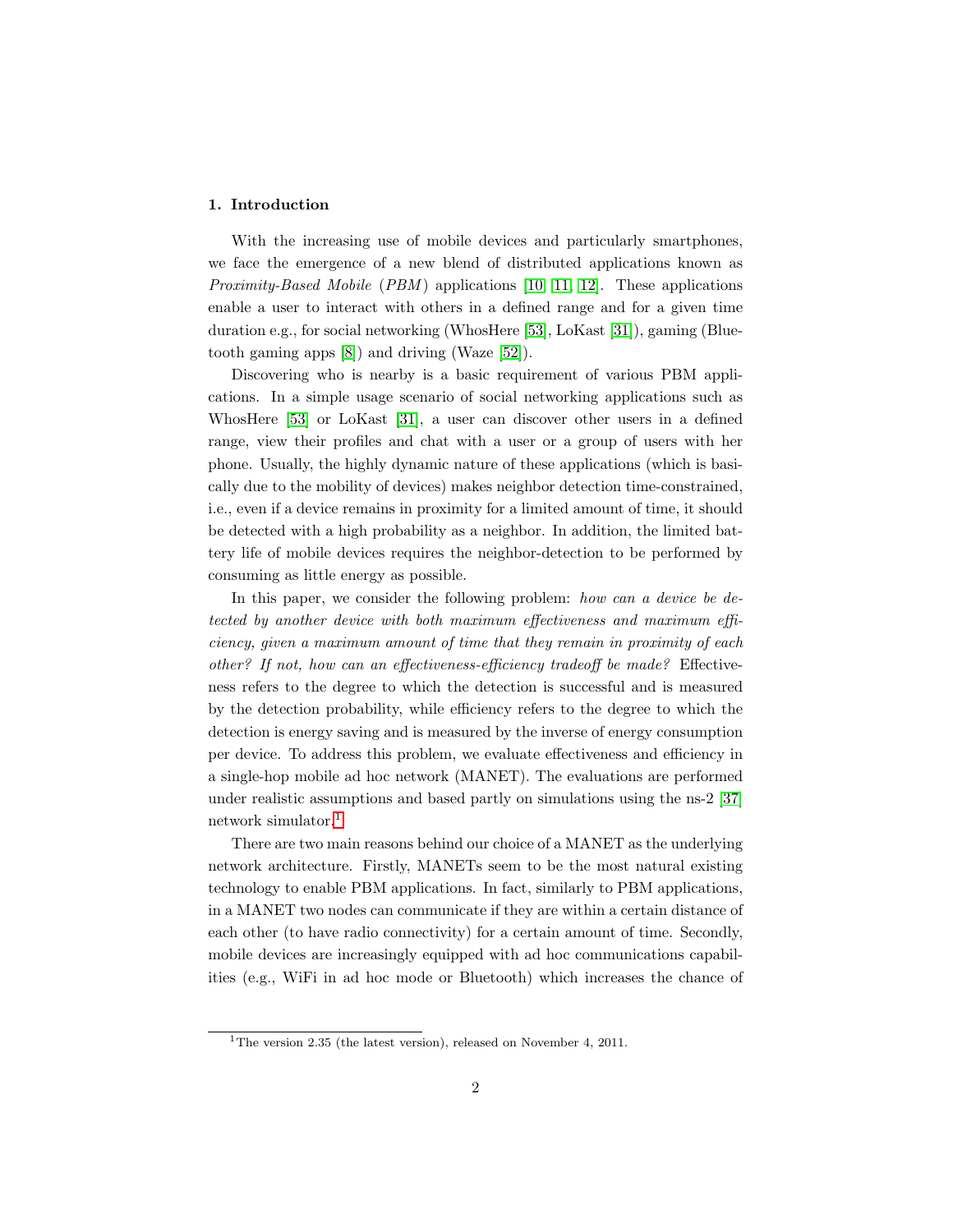MANETs to be one of the future mainstream technologies for PBM applications.

Since the quality of radio signals (and consequently the detection probability) is affected by the environment attenuation, for our study we consider three typical urban environments where PBM applications are used, i.e., indoor with hard partitions (corresponding to offices with thick walls), indoor with soft partitions (corresponding to exhibitions with temporary partitions) and outdoor urban areas (corresponding to a music festival in downtown). To simulate these environments, we use a radio propagation model known for modeling the obstructed urban environments called Log-Normal Shadowing (LNS).

In our study, a node periodically broadcasts a hello message during a fixed time interval in order to be detected as a neighbor. We assume that the nodes use the IEEE  $802.11a$  standard for the physical and mac layer. Thus, we study the impact of two key parameters that influence effectiveness and efficiency, i.e., the transmission power and the time interval between two consecutive broadcasts. In performing the evaluations, we are particularly interested to answer the following questions:

- In each environment, when does a change in the value of any of the above mentioned parameters increase effectiveness and efficiency, or on the contrary, when does it deteriorate them?
- In each environment, is there a unique combination of these parameters that could maximize both effectiveness and efficiency? If not, how could a tradeoff between effectiveness and efficiency be made?

#### 1.1. Contributions and Roadmap

This paper is, to the best of our knowledge, the first study on the impact of transmission power and broadcast interval on effectiveness and efficiency of neighbor detection for MANETs in urban environments. It provides a detailed simulation study and defines the metrics that can be used to interpret the results. In order for our results to be close to reality, the study is performed under realistic assumptions. For one thing, we use 802.11a technology for communication between nodes and we assume a probabilistic radio propagation model for urban environments. Furthermore, we calculate the energy consumption using the specification of typical smartphones.

The remainder of the paper is as follows. In Section [2,](#page-3-0) we describe our system model. In particular, we define the neighbor detection algorithm, which takes transmission power and broadcast interval (this pair constitutes a strategy) as input. In Section [3,](#page-5-0) we formulate the problem studied in this paper. It basically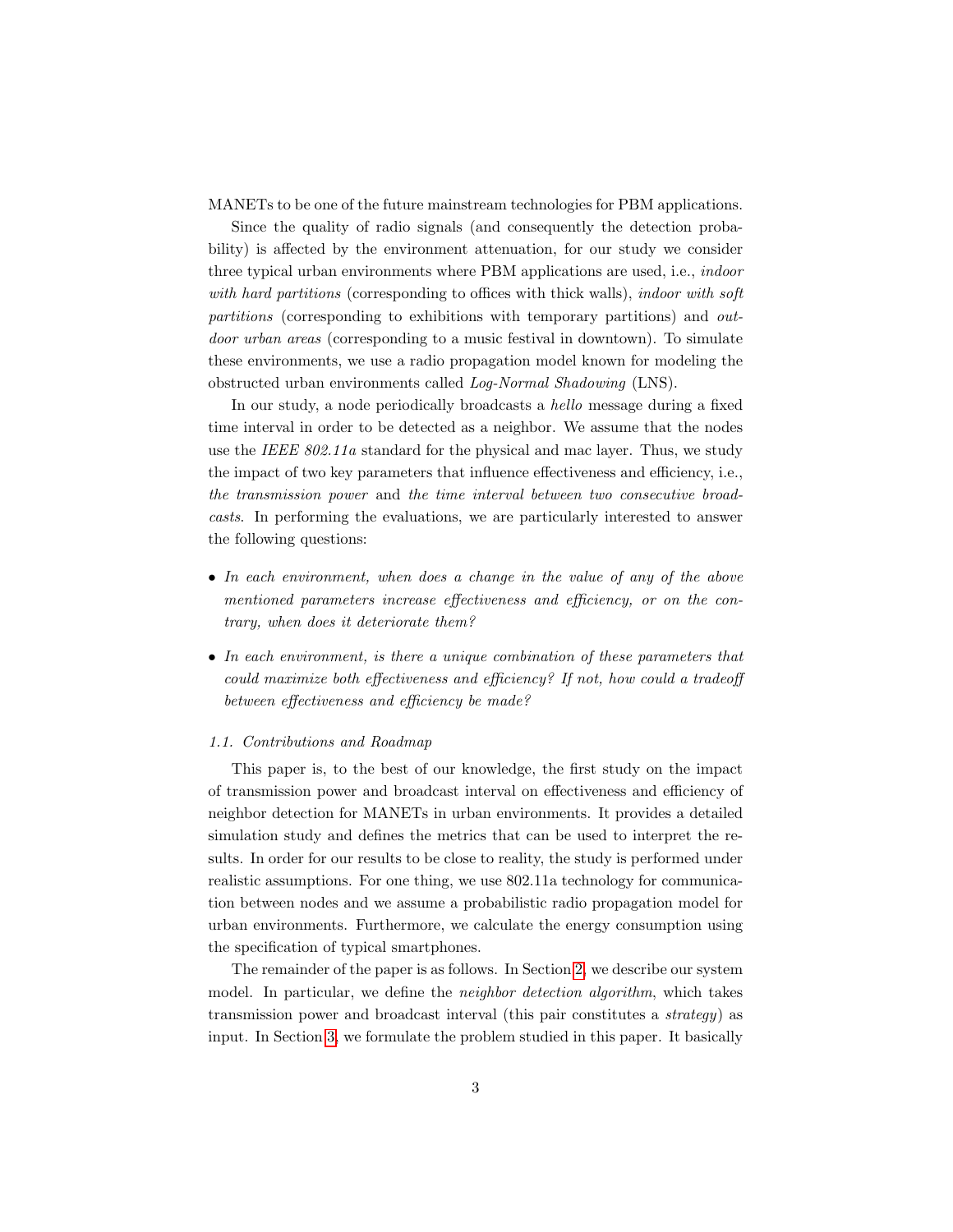consists of finding the most effective and the most efficient strategy in each environment. If these strategies are not equal in an environment, we intend to find a strategy that makes a reasonable tradeoff between effectiveness and efficiency. We also define the set of strategies for which the effectiveness and efficiency are evaluated. In Section [4,](#page-7-0) we evaluate the effectiveness for the set of predefined strategies. We also discuss the impact of changing transmission power and broadcast interval on effectiveness. Finally, we identify the most effective strategy in each environment. In Section [5,](#page-18-0) we evaluate the efficiency for the set of predefined strategies. We show that efficiency is independent of the environment and we discuss the impact of changing transmission power and broadcast interval on efficiency. Finally, we identify the most efficient strategy. In Section [6,](#page-27-0) we compare the results of Sections [4](#page-7-0) and [5.](#page-18-0) We observe that we cannot find a strategy that maximizes both effectiveness and efficiency in any environment. The reason is that, regardless of environment, effectiveness and efficiency are in conflict with each other. We then propose an approach to make a tradeoff between effectiveness and efficiency. Using this approach, we find the tradeoff strategy in each environment and we show that it has a relatively good effectiveness and efficiency compared to other strategies. Finally, we discuss related work in Section [7](#page-34-0) before concluding in Section [8](#page-37-0) with a perspective on future work.

#### <span id="page-3-0"></span>2. System Model

In this section, we present the system model, and whenever necessary, we describe the reasons behind our modeling choices.

# 2.1. Processes

We consider a mobile ad-hoc network (MANET) consisting of a finite set of  $n$ processes  $P = \{p_1, ..., p_n\}$ . We use the terms process and node interchangeably. Processes are in a two-dimensional plane. Each process has a unique identifier and is aware of its own geographic location at any time. Processes can experience crash failures. A crash faulty process stops prematurely. Prior to stopping, it behaves correctly. Since we do not consider Byzantine behaviors, information security and privacy issues are beyond the scope of this paper.

#### 2.2. Time

We assume the existence of a discrete global clock, i.e., the clock's tick range is the set of non-negative integers. Every process has a local clock which has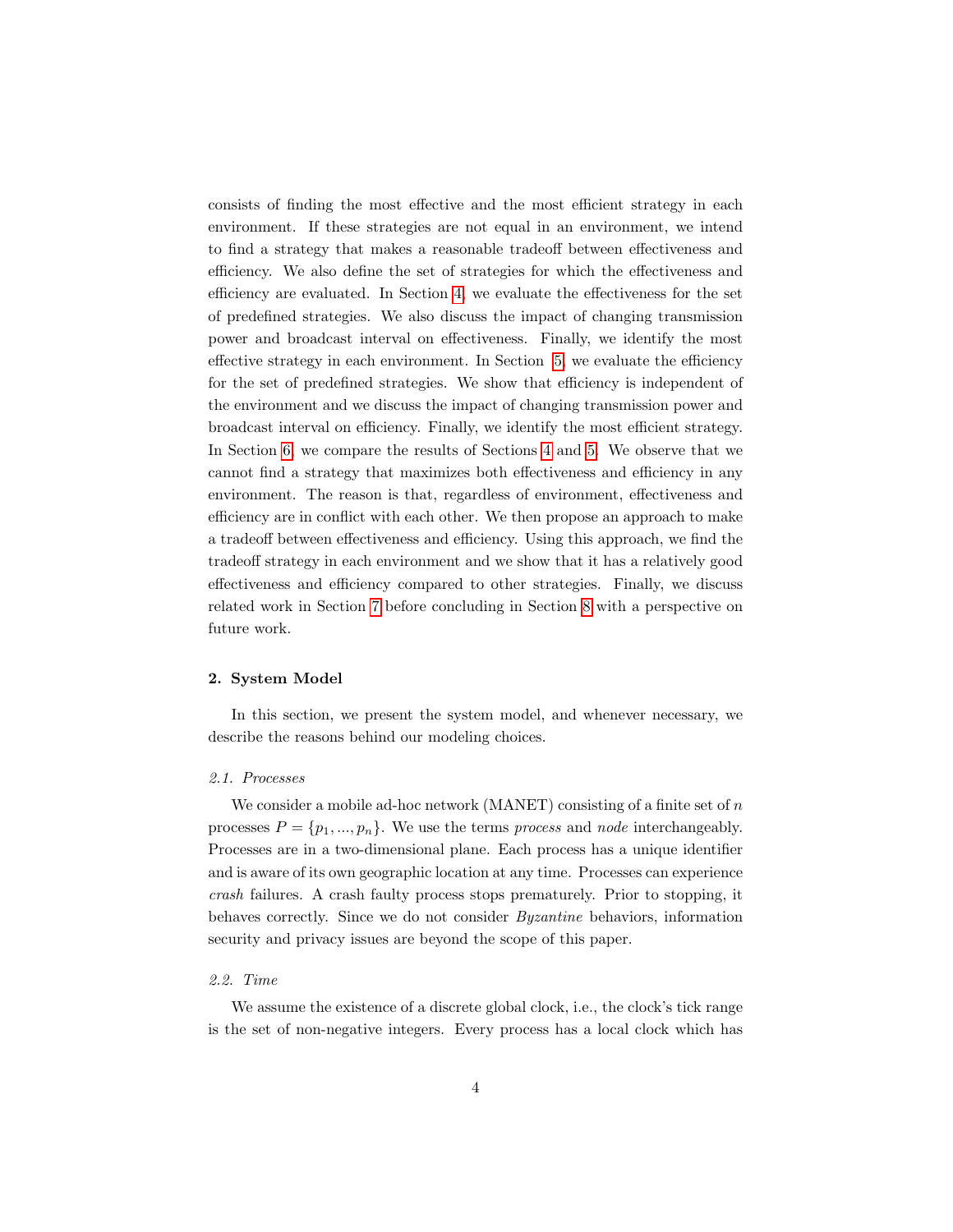the same clock's tick range as the global clock and runs at the same rate as the global clock, but its time value has some offset from the global time.

## 2.3. Communication

We consider a single-hop network i.e., without any message routing mechanism. Processes communicate by broadcasting messages using the IEEE 802.11a MAC and physical layers [\[2,](#page-38-0) [28\]](#page-40-1). The current WiFi technology used in mobile devices is based on three IEEE standards, i.e.,  $802.11a$ ,  $802.11b$ ,  $802.11a$ . There are two main reasons for our choice of 802.11a over the other standards:  $(1)$  802.11b/g operate in the 2.4 GHz frequency band which is heavily used not only by WiFi devices but also by other devices such as microwave ovens and DECT phones whereas, 802.11a operates in the relatively unused 5 GHz frequency band. Thus, using 802.11a results in less interference and better throughput. This makes 802.11a an appealing technology for ad hoc communication in urban areas where PBM applications are mostly used; (2) the most recent IEEE 802.11 standard, i.e., 802.11ac also operates in 5 GHz frequency band [\[3\]](#page-38-1) and uses some similar modulation schemes and coding rates for broadcast as 802.11a. Thus, using 802.11a allows us to have the results which are close to those that could be obtained with the new standard.

Finally, we assume that each process has a buffer (a queue) that stores messages after their generation and before their broadcast. The size of the queue and the messages are such that the queue never remains full long enough to cause it to drop a message.

#### 2.4. Environment

We consider three typical urban environments where PBM applications are used, namely indoor with hard partitions (corresponding to offices with thick walls), *indoor with soft partitions* (corresponding to exhibitions with temporary partitions) and outdoor urban areas (corresponding to a music festival in downtown). In our study, we use a probabilistic model called the Log-Normal Shadowing  $(LNS)$  for the radio propagation in an urban environment [\[40\]](#page-41-1). LNS uses a log-normal random variable to describe the variations of the received power and has two parameters, i.e., the path loss exponent  $(\beta)$  and the shad*owing deviation* ( $\sigma$ ) to characterize each environment. The path loss exponent  $(\beta)$  captures the average signal attenuation due to effects such as absorption, refraction, diffraction, reflection, etc. The shadowing deviation  $(\sigma)$  captures the radio irregularity. If  $(\sigma = 0)$ , the radio propagation range is a perfect circle, but as  $\sigma$  grows, its shape changes from a circle to a more random and irregular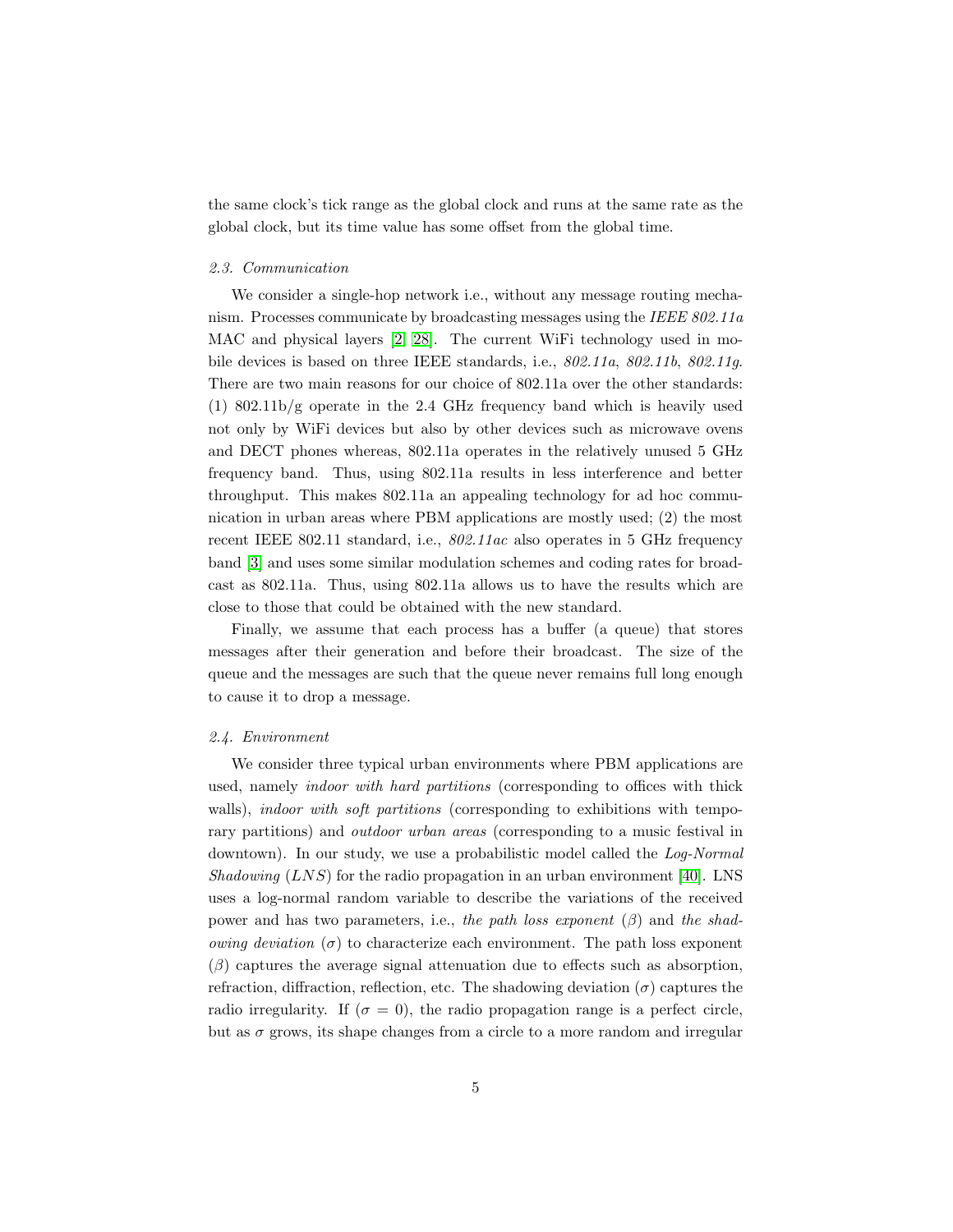<span id="page-5-1"></span>Table 1: Values of LNS Parameters for each Environment.

| Environment            | В   | $\sigma$ (dB) |
|------------------------|-----|---------------|
| Indoor-hard partitions | 5.5 |               |
| Indoor-soft partitions | 5   | 9.6           |
| Outdoor-urban          |     | 5.5           |

shape which reflects what happens in reality, i.e., in the presence of not perfectly isotropic antennas and the obstacles that cut the transmission range [\[36\]](#page-41-2). For our evaluations, we consider a distinct pair of  $(\beta, \sigma)$  values for each environment (see Table [1\)](#page-5-1). These pairs are chosen based on the measurements in the literature [\[40\]](#page-41-1).

#### 2.5. Neighbor Detection Algorithm

Each process  $p_i$  executes the *neighbor detection algorithm*. The algorithm has two input parameters: the time duration  $\Delta_{period}$  and the transmission power  $pow_{tx}$ . There is also a constant R which defines the detection range. The algorithm divides time into rounds of  $\Delta_{period}$ . At the beginning of each round,  $p_i$  broadcasts a *hello* message containing the tuple  $(i, roundNo, loc)$  where roundNo is the number of the current round and loc is the location of  $p_i$  at time when hello is sent.

When a process  $p_j$  receives a *hello* message sent by  $p_i$ , it verifies if its distance to  $p_i$  is less than or equal to R. If it is the case,  $p_i$  is detected as a neighbor at its round roundNo by  $p_j$ . This means that if  $p_i$  is in the neighborhood of  $p_j$  since its first round of broadcasting the *hello* message, we can say that  $p_i$  is detected after being in the neighborhood of  $p_i$  for time duration of roundNo  $\times$  $\Delta_{period}$ . Note that here we ignore the elapsed time between the sending and the reception of the hello message, which obviates the use of a time synchronization algorithm. Also, since we consider a single-hop network,  $p_i$  can only detect  $p_i$ as a neighbor if  $R$  is smaller than or equal to the actual transmission range of  $p_i$ .

In what follows, for simplicity's sake, we designate by the term *strategy* an ordered pair  $(pow_{tx}, \Delta_{period})$  which can be considered as a possible input of the neighbor detection algorithm.

# <span id="page-5-0"></span>3. Problem Statement

We characterize neighbor detection by two main aspects: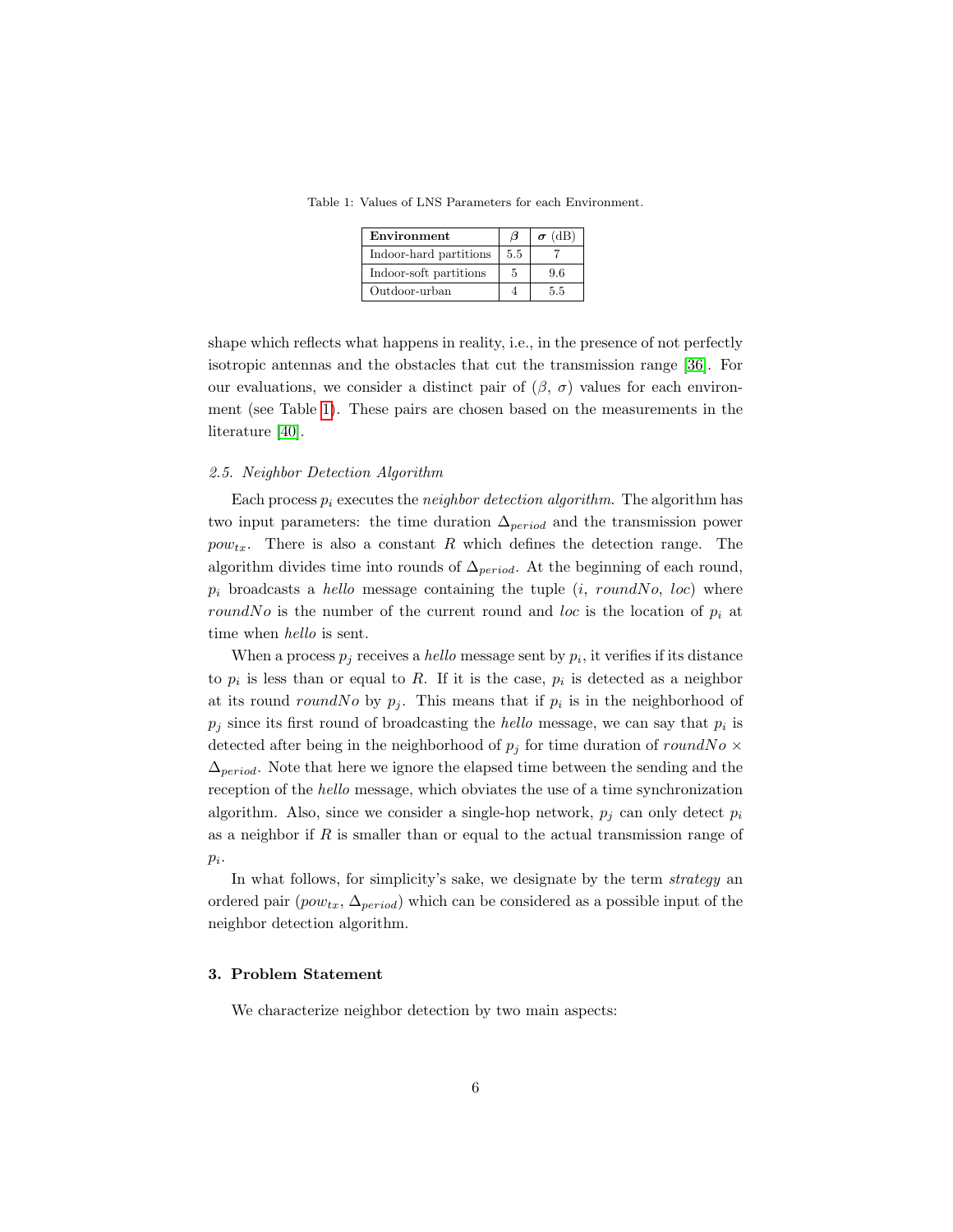- Effectiveness is defined as the degree to which the neighbor detection is successful and is measured by the detection probability. Thereby, maximizing effectiveness boils down to maximizing the detection probability.
- *Efficiency* is defined as the degree to which the detection is energy saving and is measured by the inverse of energy consumption per process. Thereby, maximizing efficiency boils down to minimizing the energy consumption per process.

Thus, the problem we consider in this paper can be specified as follows. Let  $\Delta_{neiahborhood}$  be the maximum amount of time that a node  $p_i$  remains continuously within the detection range R of a node  $p_j$ , then, for each environment, our goal is to find:

- the most effective strategy, i.e., the strategy that maximizes the effectiveness of detection of  $p_i$  by  $p_j$ ;
- the most efficient strategy, i.e., the strategy that maximizes the efficiency of detection during  $\Delta_{neiahborhood}$ ;
- the tradeoff strategy, i.e., the strategy that makes a tradeoff between effectiveness and efficiency in the case that the most effective strategy is not the same as the most efficient strategy.

We address the problem by evaluating the effectiveness and the efficiency for a set S of predefined strategies and  $\Delta_{neighborhood} = 4$  seconds.

Since the majority of current PBM applications run on smartphones, for defining the strategies in  $S$  and later in our evaluations, we use the characteristics of current smartphones. For instance, regarding power consumption, we use the specifications of Broadcom's wireless network interface cards [\[13\]](#page-39-4). In fact, in a mobile device, a *wireless network interface card* (denoted by  $WNIC$ ) is the component that implements the MAC and the physical layers of the OSI model. Broadcom's WNICs are one of the most used WNICs in the current mobile devices and specially smartphones, e.g., Broadcom's BCM 4330 WNIC is used in both Samsung Galaxy S II and iPhone 4S [\[4\]](#page-38-2).

Thus, let strategy  $s = (pow_{tx}, \Delta_{period})$  be an element of S. Then,  $pow_{tx}$  can take a value of 15 dBm, 19 dBm or 25 dBm. The first two values are based on specifications of Broadcom's BCM 4329 and BCM 4330 WNICs, whereas the last value presents the possible performance gain of more powerful radio trans-mitters [\[49\]](#page-42-2). Also,  $\Delta_{period}$  can take a value of 1 second, 1/2 second, 1/4 second or 1/12 second. These values have been selected after our preliminary tests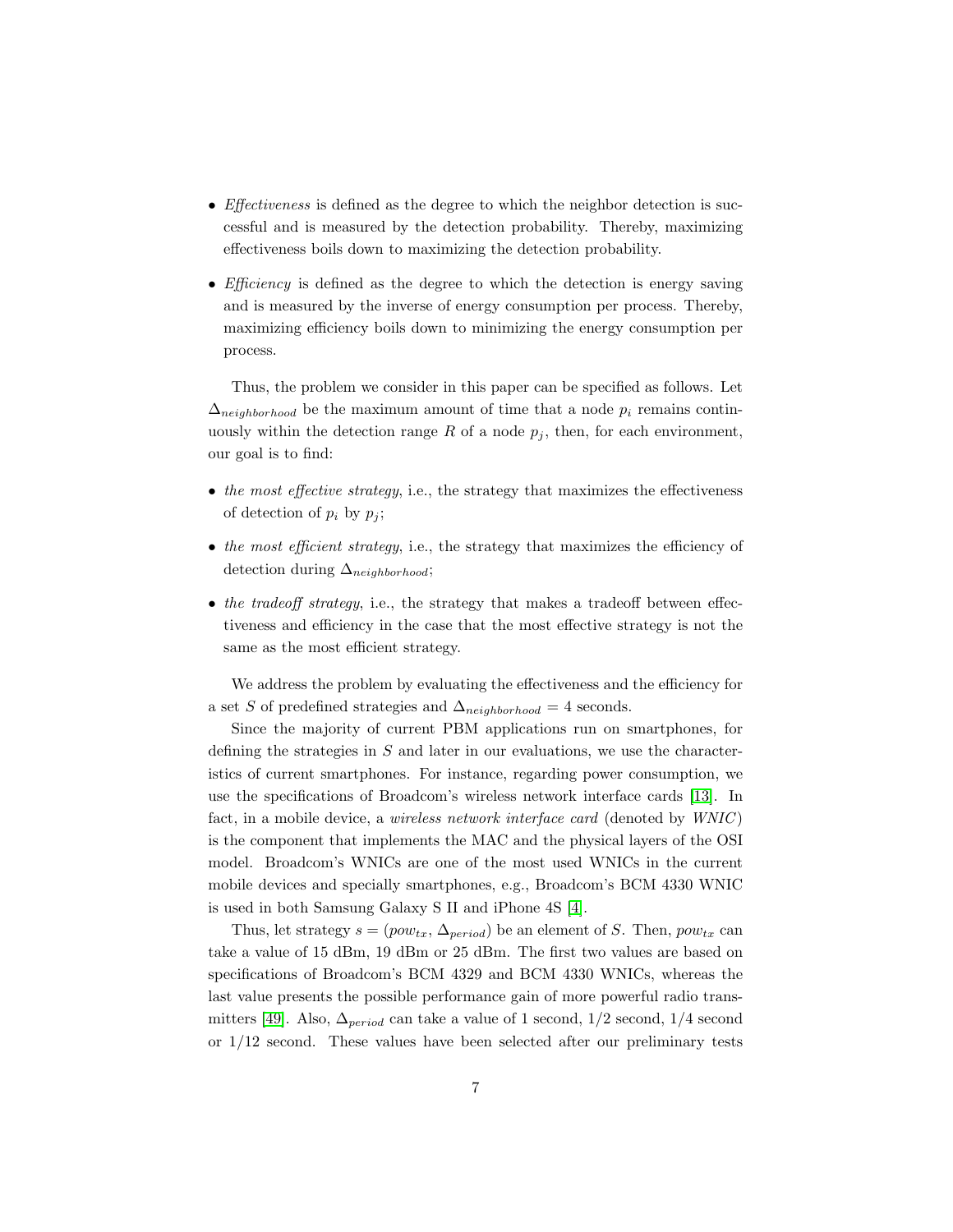which show that they can present our results in a useful manner. Considering all the combinations of the above mentioned values of  $pow_{tx}$  and  $\Delta_{period}$ , the set S contains 12 strategies.

The reason behind the choice of 4 seconds for  $\Delta_{neighborhood}$  is that current PBM applications usually guarantee the detection of a person even if she remains in neighborhood for a very limited amount of time. Therfore, we choose  $\Delta_{neighborhood}$  to be reasonably short.

We also assume that each *hello* message has a size of 500 bytes. This value is chosen by considering the possibility that each message can be digitally signed and accompanied by a certificate to authenticate the sender (i.e., using a similar mechanism for message authentication as the one used for safety messages in vehicular ad hoc networks [\[41\]](#page-41-3)). As stated earlier, in this paper we do not study the security and privacy issues. However, we choose the messages to be large enough so that our results remain valid for more general cases.

#### <span id="page-7-0"></span>4. Evaluation of Effectiveness

Effectiveness is measured by the neighbor detection probability. Thus, in this section we first describe our approach to calculate the detection probability of each strategy, which is based on simulations. Then, we present our simulation setup and the results. In particular, while presenting the results, we discuss how a change in  $pow_{tx}$  or  $\Delta_{period}$  can affect the detection probability in each environment. We also define two packet dropping metrics that we use to interpret the results. Finally, we compare the effectiveness of the strategies and present the most effective strategy in each environment.

### <span id="page-7-1"></span>4.1. Approach to Calculate the Neighbor Detection Probability

We calculate the resulting detection probability of each strategy by performing simulations with ns-2 simulator. Each simulation takes a strategy s and an environment e as the input and produces as the output the detection probability at time t for all  $t \in [0, \Delta_{neighborhood}].$ 

More precisely, let  $s = (pow_{tx}, \Delta_{period})$  and  $e = (\beta, \sigma)$ , at the beginning of a simulation we initialize the neighbor detection algorithm at all nodes with  $pow_{tx}$  and  $\Delta_{period}$ . We also initialize the radio propagation model with  $\beta$  and σ. Since the value of  $\Delta_{neighborhood}$  is the same while testing different strategies, instead of using nodes with movement, we consider static nodes which broadcast the *hello* message only during  $\Delta_{neighborhood}$ . However, since each node's local clock has some offset with respect to the global clock, nodes do not start and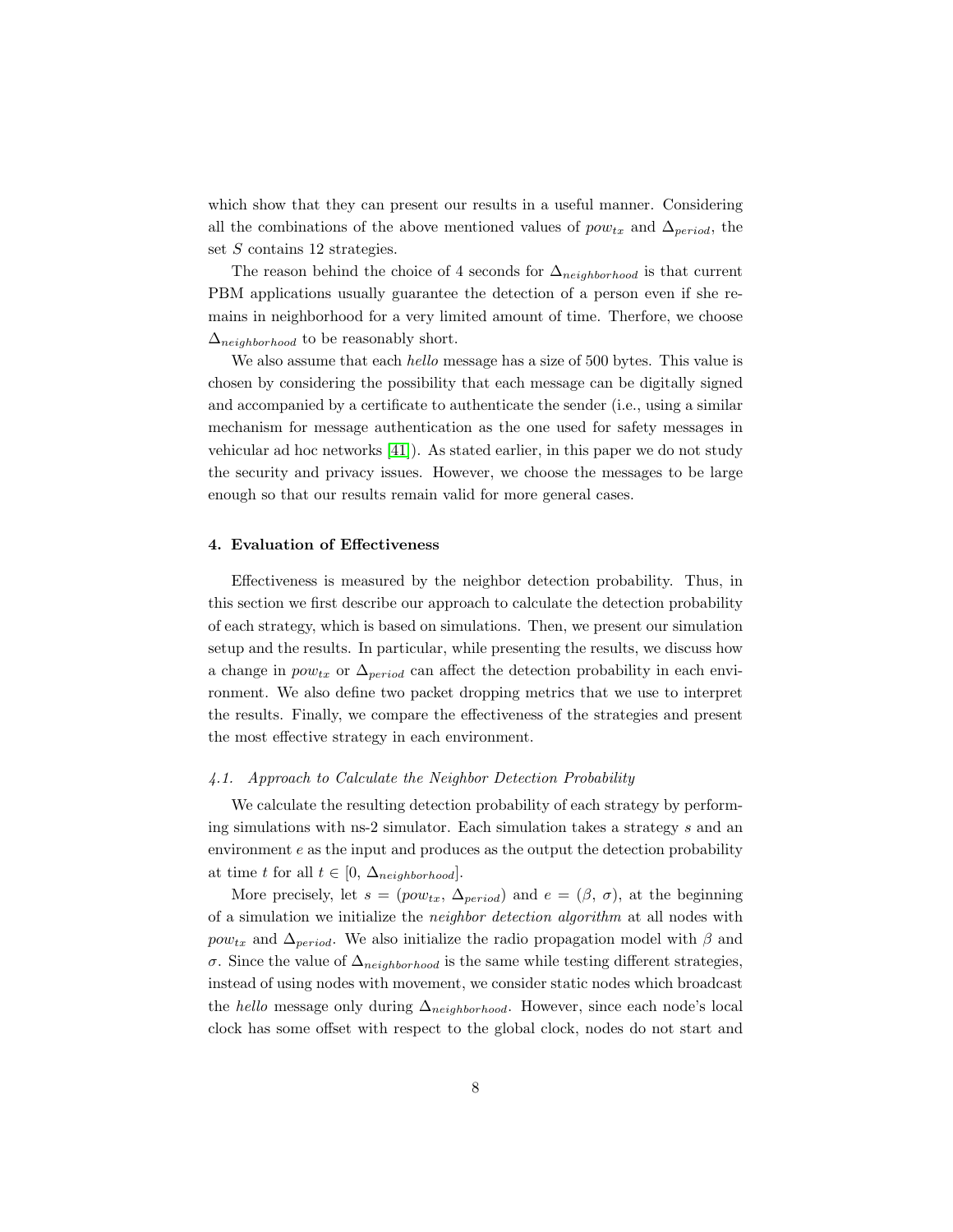finish broadcasting at the same time. We only verify the detection probability at certain predefined nodes called Reference Nodes or RNs. Intuitively, the longer a node remains in the neighborhood, the more it broadcasts the hello message, and thus it has more chance to be detected. Therefore, the neighbor detection probability at each RN is calculated as a cumulative probability and is an increasing function of time during which a node remains in the neighborhood. More precisely, given time  $t \in [0, \Delta_{neighborhood}]$ , the neighbor detection probability at t for a RN is equal to the number of all nodes that are detected by RN after being in the neighborhood for time  $t$ , divided by the number of all nodes that are in the neighborhood. Finally, since we use a probabilistic radio propagation model, for each  $t \in [0, \Delta_{neighborhood}]$ , we take the average of the detection probability at  $t$  over all RNs. As the result, we have the values of the average of the detection probability during [0,  $\Delta_{neighborhood}$ ] which constitute the output of the simulation.

Note that since we use a probabilistic radio propagation model, two simulations that have the same strategy and environment as the input do not necessarily result in the same output. Thereby, to have a good estimation of the corresponding detection probability of a strategy  $s$  in an environment  $e$ , we take the average of the outputs of five simulations which have s and e as the input. We explain this in more detail in Section [4.2](#page-8-0) after defining the simulation setup.

## <span id="page-8-0"></span>4.2. Simulation Setup

We choose the total number of nodes and the location of RNs such that we can estimate the detection probability in the worst case, i.e., where the communication interference and collisions are at the maximum. In fact, if a strategy maximizes the neighbor detection probability in the worst case, we can assume that it maximizes the neighbor detection probability in all cases.

Thus, we consider a square of 100 m width filled with 1000 static nodes located using a uniform random distribution.<sup>[2](#page-0-0)</sup> RNs are the nodes located at the distance less than or equal to 5 m from the center of the square. The reason is that the nodes that are close to the center, usually experience the maximum radio interference. The total number of nodes is chosen after studying the

<sup>&</sup>lt;sup>2</sup>In urban environments, a node's movement may depend on another node's movement (e.g., if they move in a group). A node can also move on predefined paths or sidewalks [\[5\]](#page-38-3). Therefore, topology changes are not always random. However, using a distribution that characterizes such behaviors, requires a particular deployment scenario, i.e., the physical properties of the terrain, the points of interest, etc. Thus, we believe that a random distribution gives a good generic basis for the evaluation.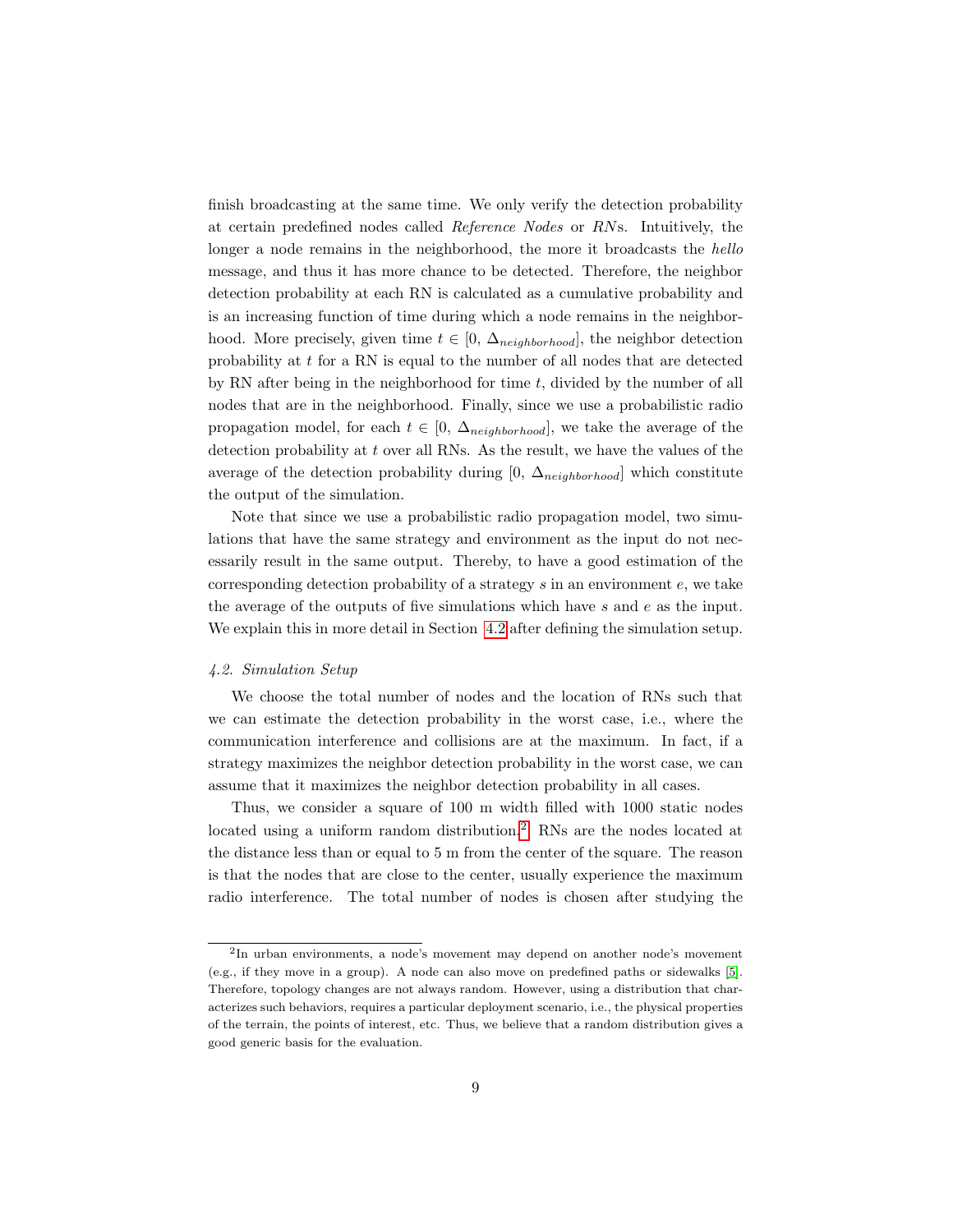occupancy load factors of urban surfaces [\[16\]](#page-39-5). In architecture and urbanism, the occupancy load factor of a given urban surface defines the maximum number of persons which can occupy one unit area of that surface. The occupancy load factor of an urban surface is mainly defined based on its usage (e.g., residential, office, public assembly, etc...). Although, the occupancy load factors of the urban environments that we consider in this paper are slightly different from one another, 1000 seems to be a good approximation of the maximum number of persons that usually occupy these environments.

For the radio propagation model, we use the implementation of LNS model in ns-2. In a simulation, all nodes have the same idealized transmission range<sup>[3](#page-0-0)</sup> since they are all initialized with a given value of  $pow_{tx}$ . Moreover, even with our lowest  $pow_{tx}$  choice, the idealized transmission range is large enough so that all nodes are within the idealized transmission range of each other. Each RN has the detection range of 30 m. This value is chosen such that even using our lowest  $pow_{tx}$  choice, the detection range is less than the idealized transmission range. Fig. [1](#page-10-0) depicts the simulation map with only one RN.

For the implementation of 802.11a in ns-2, we use the implementation performed by a team from Mercedes-Benz Research and Development North America and University of Karlsruhe [\[15\]](#page-39-6). This implementation includes a completely revised and enhanced architecture for physical and MAC layers to improve the drawbacks of the 802.11 default support in ns-2. In particular, this implementation for the physical layer comprises cumulative received signal power over noise (SINR) computation. Its mac layer also accurately implements the CSMA/CA (Carrier Sense Multiple Access with Collision Avoidance) mechanism.

Thus, we use the default values of this implementation for physical and mac layers [\[15\]](#page-39-6), however, we disable both *preamble* and *frame body* capture features.<sup>[4](#page-0-0)</sup> For data rate, we consider 6 Mbps using Binary Phase-Shift Keying (BPSK) modulation scheme and  $1/2$  coding rate. In fact, more advanced schemes imply

 $3$ The idealized transmission range corresponds to the deterministic transmission range calculated for idealized deterministic channel conditions i.e., with no node movement and no obstacles between the sender and the receiver(s).

 $^{4}$ Capture feature, which is present in some WNICs, can mitigate the effect of collisions to some degrees. Roughly speaking, when a packet collision happens, the capture feature enables the receiver to capture one of the collided packets if certain conditions are fulfilled. The existing WNICs differ in the extent of supporting capturing techniques [\[29,](#page-40-2) [15\]](#page-39-6). There exist two variants of the capture feature (i.e., the *preamble* and the *frame body* capture) in the simulator that we use. However, according to our preliminary tests, enabling these features only increases the chance of packet reception with the same percentage across different strategies and thus, does not influence our conclusions.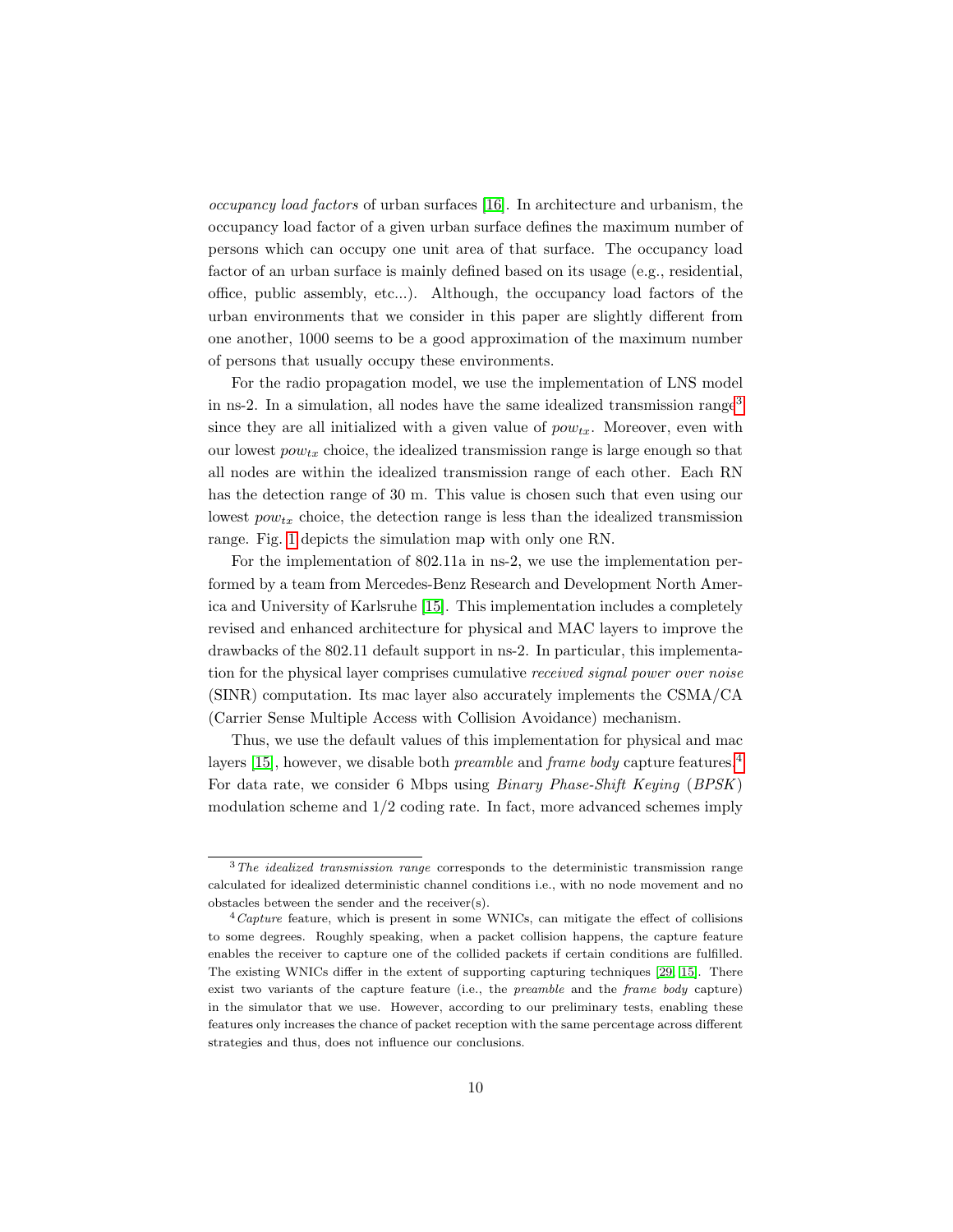<span id="page-10-0"></span>

Figure 1: Simulation Map

higher data rates but also require better received signal quality which reduces the number of receivable packets in the case of 802.11 broadcasts where no acknowledgment or RTS/CTS (Request to Send/Clear to Send) mechanism exist to cope with interferences and collisions.

Based on our assumptions in Section [3,](#page-5-0) the size of a hello packet is set to 500 bytes. If messages are generated while previously generated messages are not yet transmitted, the new messages are stored in an interface queue that is capable of storing up to 100 packets. This queue size is chosen such that regardless of the used strategy, no message is dropped by the queue.

To obtain the detection probability for a strategy  $s$  in an environment  $e$ , we perform five simulations with s and e as the input and with five different pairs of seeds. In fact, in each simulation one seed is used to initialize the random number generator of the LNS model and the other is used to initialize the random number generator responsible for the randomness of topologies. Thereby, for each simulation, we have a different topology (with different RNs) and a LNS model which is seeded differently. Then, we take the average of the five simulations' outputs. The result is considered as the detection probability for the strategy s in the environment e. Recall that the output of a simulation is the average (over all RNs in that simulation) of the neighbor detection probability at time t for all  $t \in [0, 4]$  seconds. Therefore, the detection probability for the strategy  $s$  in the environment  $e$  is the average (over all RNs in the five simulations) of the neighbor detection probability at time t for all  $t \in [0, 4]$ seconds.

Note that according to our preliminary tests, with five simulations we already achieve an average that accurately presents the detection probability in each setting. In fact, with five simulations the resulting standard deviation in all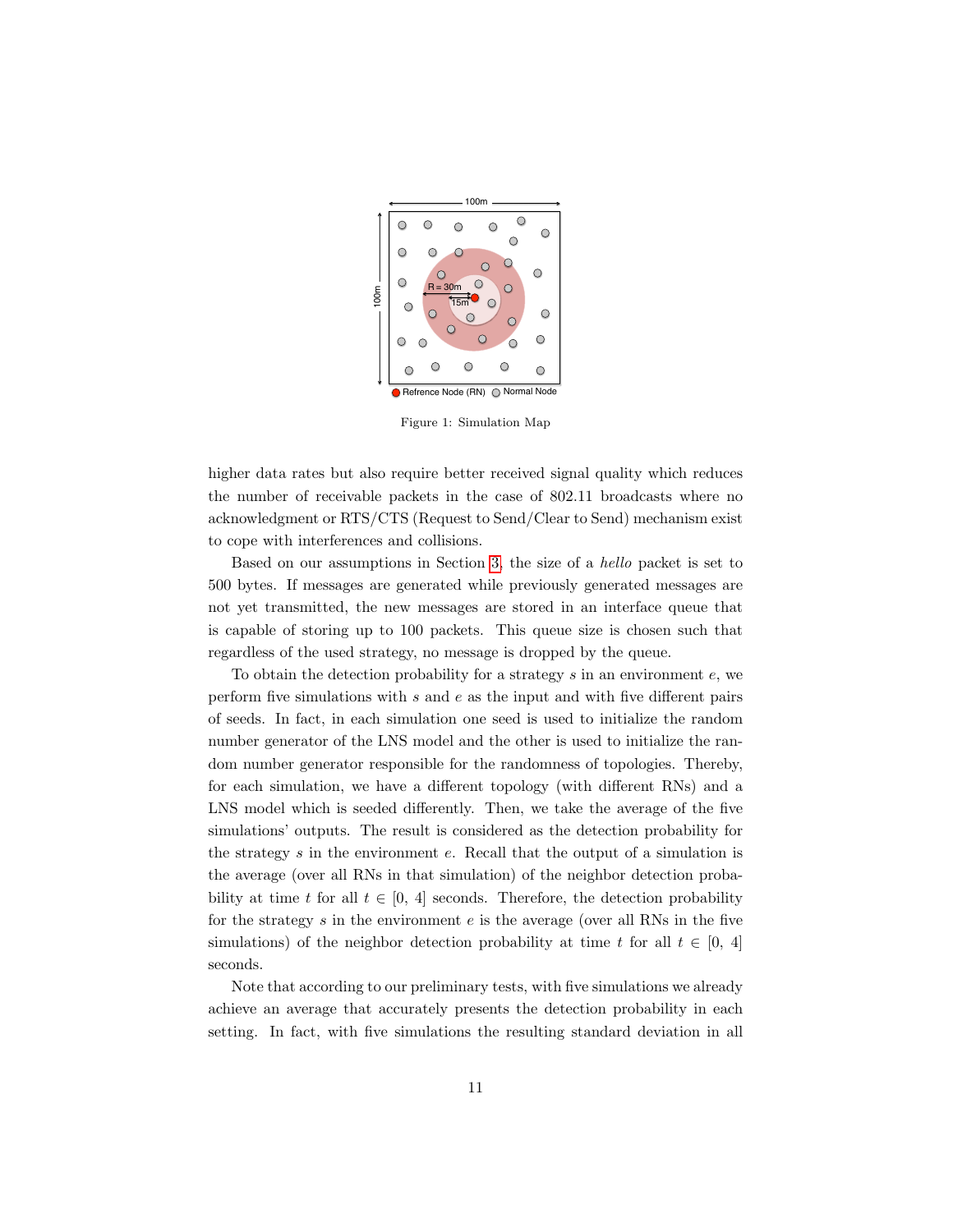cases is very low (in order of  $10^{-2}$ ).

## 4.3. Results

According to our simulation results, a node which is situated at a maximum distance of 15 m from a RN, is detected with a high probability (at least 0.8) in all environments. The reason is that at close distances (i.e., up to 15 m), in all environments, the signal strength of a received packet is usually high enough to resist interferences. Therefore, in this section we only discuss the detection of the nodes situated at a distance between 15 m to 30 m from a RN (see Fig. [1](#page-10-0) on page [11\)](#page-10-0).

Fig. [2](#page-12-0) on page [13,](#page-12-0) depicts, as an example, the results for Strategy (15 dBm, 1/4 Sec) in different environments. As shown in the figure and already described in Section [4.1,](#page-7-1) the neighbor detection probability is an increasing function of time. We also observe that for the same strategy, the detection probability increases as we change the environment from the indoor with hard partitions to indoor with soft partions and then to outdoor urban. This is because the radio signals are attenuated the most in indoor with hard partitions and the least in outdoor urban.

The fact that the neighbor detection probability is calculated as a cumulative probability and is an increasing function of time enables us to only take into account its last value (i.e., the value at second 4) when comparing the effectiveness of different strategies. Thereby, for the sake of simplicity, we use henceforth the term neighbor detection probability while referring to the neighbor detection probability at second 4.

Intuitively, in a given environment increasing  $pow_{tx}$  and decreasing  $\Delta_{period}$ should lead to the most effective strategy. In fact, by increasing  $pow_{tx}$ , the packets are transmitted with a more powerful signal and accordingly they better survive the interferences and environmental attenuations. Also, decreasing  $\Delta_{period}$  increments the total number of sent hellos and thus increases the chance of reception. However, simulations show that this is not always true i.e., changing the values of  $pow_{tx}$  and  $\Delta_{period}$ , will not always affect the detection probability in all environments in the same way. However, in certain cases we observe similar behaviors for some range of values, e.g., increasing  $pow_{tx}$  for a given  $\Delta_{period}$  seems to increase the detection probability for the majority of cases (see Fig. [4](#page-12-0) on page [13\)](#page-12-0), whereas decreasing  $\Delta_{period}$  for a given  $pow_{tx}$ might result in unpredictable behaviors (see Fig. [5](#page-12-0) on page [13\)](#page-12-0). To understand the reason behind these similarities and differences, we study the mechanism of packet drops by 802.11 physical layer. Based on our study, we define two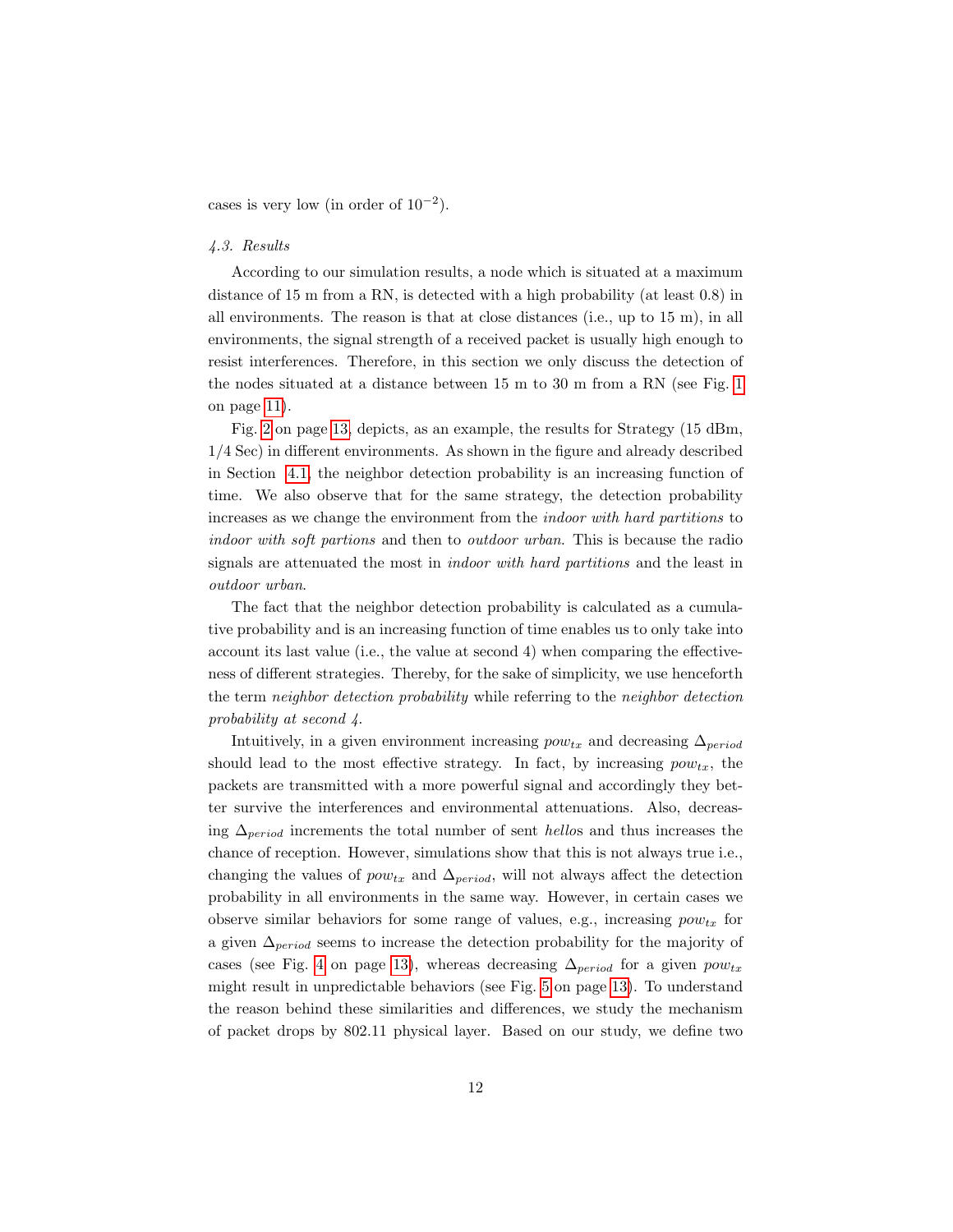<span id="page-12-0"></span>

Figure 2: Same strategy in different environments. The vertical error bars present the standard deviation for the detection probability



Figure 3: Values of packet dropping metrics for different strategies in the indoor with hard partitions environment



Figure 4: Impact of increasing  $pow_{tx}$  on the detection probability in different environments



Figure 5: Impact of decreasing  $\Delta_{period}$  on the detection probability in different environments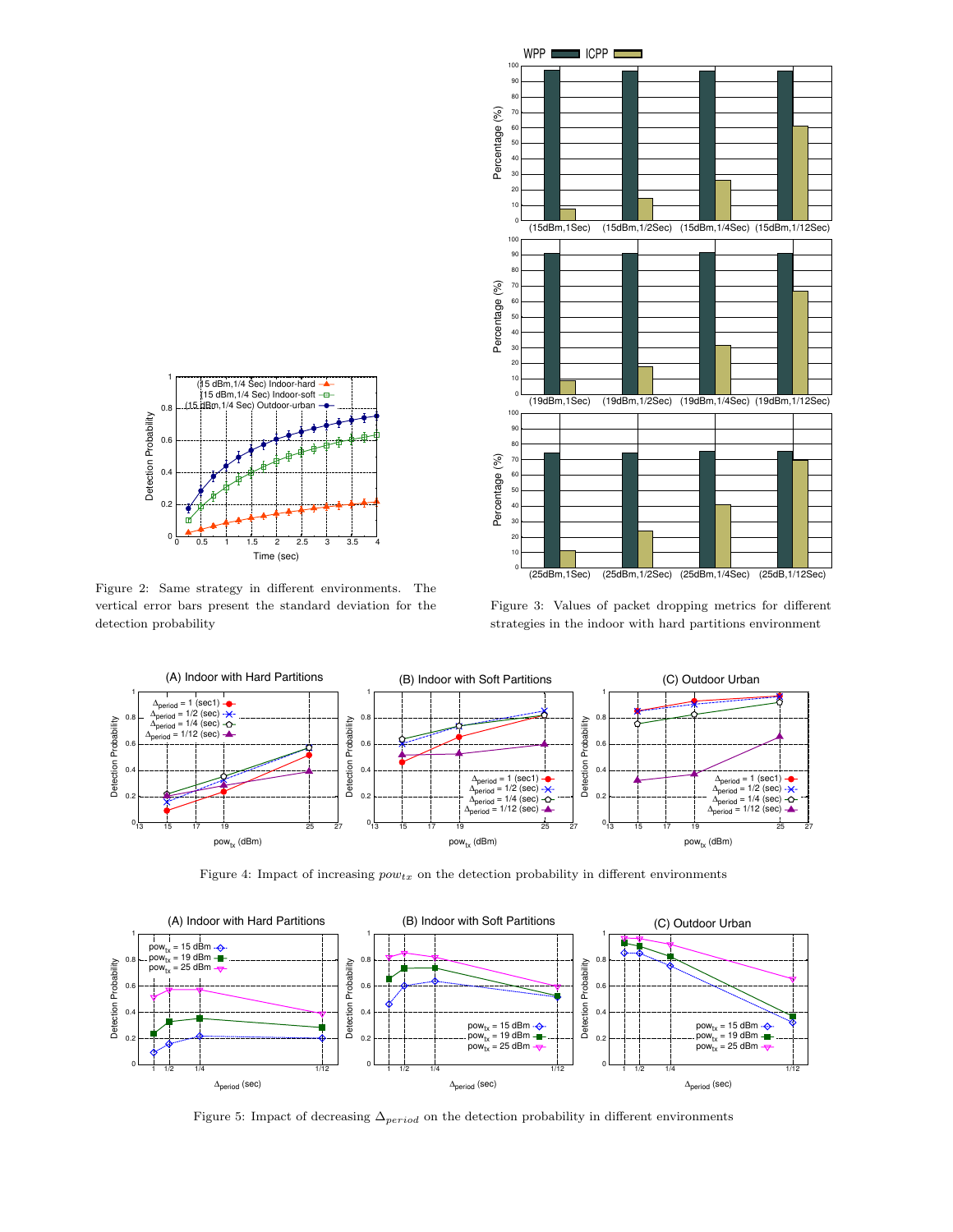metrics that can be used to interpret the results in each environment. In the following, we first present the metrics and we show, as an example, how they can be used to interpret the results in one particular environment, i.e., indoor with hard partitions. Then, based on the interpretation of the results of different environments using our metrics, we present our general observations on how a change in  $pow_{tx}$  or  $\Delta_{period}$  can affect the detection probability.

## 4.3.1. Packet Dropping Metrics

Before defining our metrics, we present an overview of the packet dropping mechanism by 802.11 physical layer. When a packet arrives from the channel to the physical layer of the receiver, its received signal power over noise (SINR) is compared to a constant threshold called  $SINR$  threshold.<sup>[5](#page-0-0)</sup> The threshold value depends on the modulation scheme and the coding rate.<sup>[6](#page-0-0)</sup> If there is only one sender, the noise is equal to the noise floor, which is the sum of the thermal noise of the system plus some additional noise caused by losses in the receiver hardware (e.g. in the antenna cables or electronic parts) [\[44,](#page-41-4) [15\]](#page-39-6). However, if there are other senders which send at the same time, their packets could be sensed by the receiver and increase the noise. If the SINR of a packet is less than the threshold, no reception process is triggered and the packet is dropped. A packet could also be dropped due to collisions. In this case, a packet is in the reception process, but another packet arrives. If the second packet is strong enough to corrupt the first packet by augmenting the background noise, both the first and the second packets are dropped, otherwise the second packet is dropped and the first packet reception continues. Thus, to explain our simulation results we define two following metrics.

• Weak Packets Percentage (WPP). This is the average percentage of all weak packets that arrive to a RN's physical layer out of all sent packets by nodes in a distance of 15 m to 30 m through a simulation. By weak packets, we

<sup>&</sup>lt;sup>5</sup>The packet dropping mechanism described in this section is drawn from the *SINR-based* reception model which is adopted by many network simulators (including the simulator that we use). In this model the SINR threshold values are obtained by experimental measurements using real hardware. For more information about this model see [\[7,](#page-39-7) [15\]](#page-39-6).

<sup>6</sup>Different modulation schemes and coding rates can be used while transmitting the PLCP (Physical Layer Convergence Procedure) header and the data frame of a 802.11a physical layer packet. Accordingly, the SINR threshold used at the reception can be different for the PLCP header and the data frame. However, since in our simulations we use the same modulation scheme (i.e., BPSK) and coding rate (i.e., 1/2) for both the PLCP header and the data frame, in our description we only consider one SINR threshold.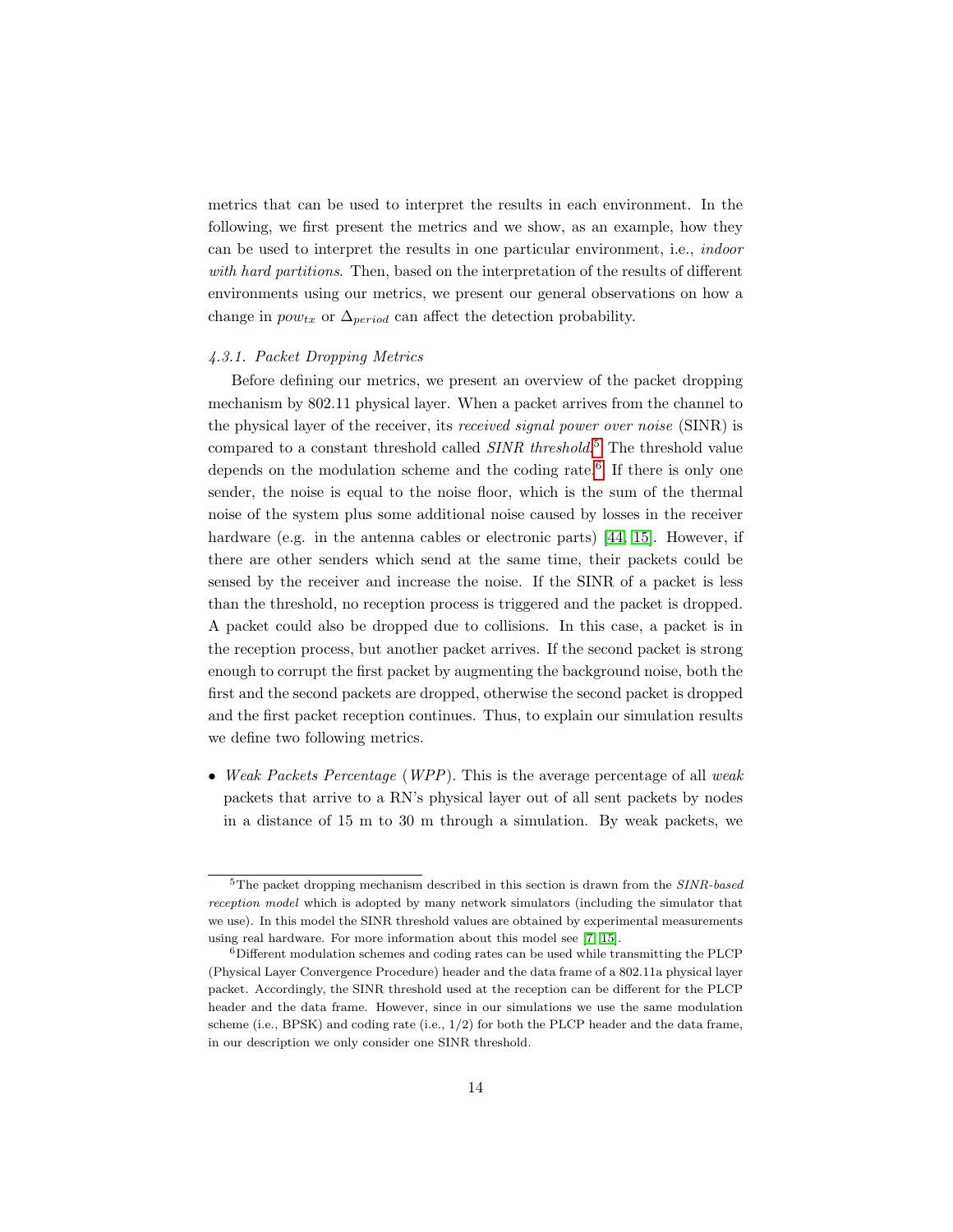mean packets which have a low power when they arrive to the physical layer such that even without any interference from other nodes, their SINR is lower than the SINR threshold.

• Interfered or Collided Packets Percentage (ICPP). This is the average percentage of all interfered or collided packets out of all sent packets by nodes in a distance of 15 m to 30 m to a RN through a simulation. By interfered packets, we mean all packets which have an acceptable SINR for reception if there is no interference but their SINR is lower than the SINR threshold because of the interference of other nodes. By collided packets, we mean all packets which are dropped due to collision.

WPP and ICPP are not disjoint i.e., there are packets which are weak but have collided with the reception of another packet. WPP is a function of  $pow_{tx}$ and the environment attenuation (characterized by LNS parameters). ICPP is a function of  $\Delta_{period}$ ,  $pow_{tx}$  and the environment attenuation. A sent packet could also be dropped if it arrives when the receiver's physical layer is in transmission state. However, according to our preliminary evaluations, the percentage of such packets is very low, so we simply ignore them. In addition, in our preliminary experiments, we defined other metrics which are not related to the packet dropping, e.g., average backoff time at senders, however WPP and ICPP seem to interpret the results in a more clear way.

#### 4.3.2. Metrics-based Interpretation of the Results

We now interpret the results for *indoor with hard partitions* environment using our defined metrics. By using this example, we show how these metrics can help us to understand the behavior of the detection probability under different strategies. Our discussion is based on the measurements depicted in Fig. [3,](#page-12-0) Fig. [4–](#page-12-0)A and Fig. [5–](#page-12-0)A (all the figures can be found on page [13\)](#page-12-0). In particular, in Fig. [3,](#page-12-0) the values of the defined metrics for different strategies in indoor with hard partitions environment are presented.

• Increasing pow<sub>tx</sub> for a given  $\Delta_{period}$ . As shown in Fig. [3,](#page-12-0) as we increase  $pow_{tx}$ from 15 dBm to 19 dBm and then to 25 dBm, the value of WPP decreases, which means that the percentage of weak (non-receivable) packets that arrive to the physical layer of the receiver decreases. On the other hand, as we increase  $pow_{tx}$ , for the same  $\Delta_{period}$ , the value of ICPP increases. The reason is that increasing  $pow_{tx}$  results in more powerful packets arriving to the physical layer, which can interfere or collide with other packets' reception. So, we observe that when we increase  $pow_{tx}$  considerably, i.e., from 15 dBm or 19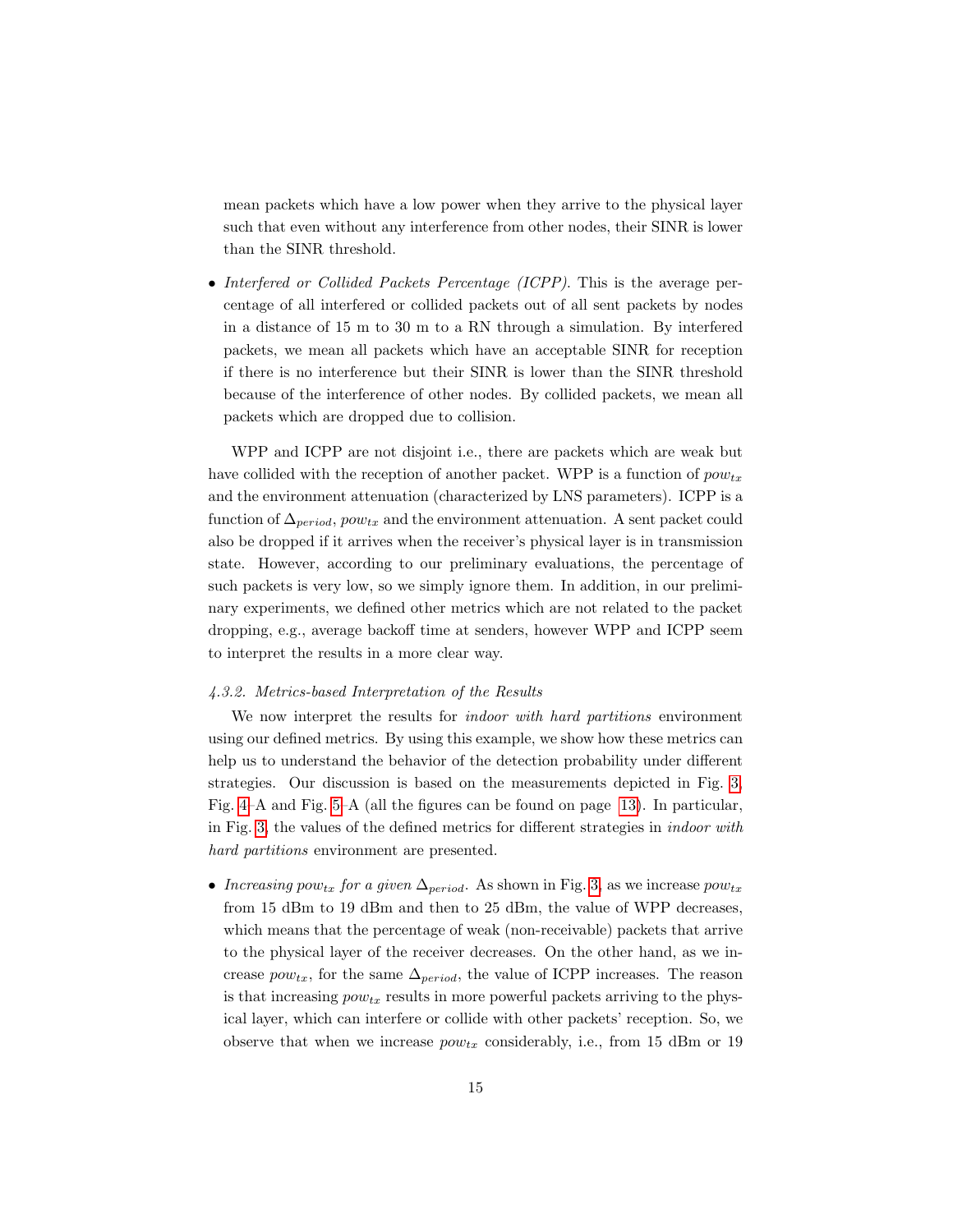dBm to 25 dBm (recall that dBm is a logarithmic scale), the detection probability increases regardless of the value of  $\Delta_{period}$  (see Fig. [4–](#page-12-0)A). However, when we increase  $pow_{tx}$  from 15dBm to 19dBm, the detection probability improves differently under different values of  $\Delta_{period}$ . For instance, as shown in Fig. [4–](#page-12-0)A, when  $\Delta_{period} = 1/12$  second, increasing  $pow_{tx}$  from 15 dBm to 19 dBm does not improve the detection probability as much as it improves under  $\Delta_{period} = 1$  second. The reason is that under small values of  $\Delta_{period}$ , the value of ICPP is high i.e., many packets are dropped because of collisions and interferences and therefore a small increase in  $pow_{tx}$  cannot improve the detection probability significantly.

• Decreasing  $\Delta_{period}$  for a given pow<sub>tx</sub>. As depicted in Fig. [3,](#page-12-0) the value of WPP remains the same when decreasing  $\Delta_{period}$ . This is not surprising since WPP is a function of  $pow_{tx}$  and the environment attenuation and is independent from  $\Delta_{period}$ . On the other hand, when decreasing  $\Delta_{period}$ , the value of ICPP increases since more packets arrive per second to the physical layer of the receiver, which increases the chance of collisions and interferences. However, collisions do not have the same impact in the presence of different values of WPP. For instance, as shown in Fig. [3,](#page-12-0) when  $pow_{tx} = 15$  dBm the value of  $WPP = 96\%$ . In this case, even if the number of collisions increases, a large number of collided packets will be weak (non-receivable) packets. Therefore, decreasing  $\Delta_{period}$  increments the reception chance of the powerful packets. As depicted in Fig. [5–](#page-12-0)A, with  $pow_{tx} = 15$  dBm, the detection probability at  $\Delta_{period} = 1/12$  second is greater than the detection probability at  $\Delta_{period}$ = 1 second and almost equal to the detection probability at  $\Delta_{period} = 1/4$ second. However, when the value of WPP is relatively low, collisions have a more significant impact and can decrease the detection probability e.g., as shown in Fig. [3,](#page-12-0) when  $pow_{tx} = 25$  dBm, the value of WPP=75%. In this case, the detection probability at  $\Delta_{period} = 1/12$  second is even less than the detection probability at  $\Delta_{period} = 1$  second (see Fig. [5–](#page-12-0)A).

## <span id="page-15-0"></span>4.3.3. Impact of Changing pow<sub>tx</sub> and  $\Delta_{period}$  on Neighbor Detection Probability

After interpreting all results by using the packet dropping metrics, we reach the following general observations regarding the impact of increasing  $pow_{tx}$  and decreasing  $\Delta_{period}$  on the detection probability.

• Increasing pow<sub>tx</sub> for a given  $\Delta_{period}$ . For a fixed  $\Delta_{period}$ , increasing pow<sub>tx</sub> considerably, i.e., from 15 dBm or 19 dBm to 25 dBm, increases the detection probability in all environments (see Fig. [4](#page-12-0) on page [13\)](#page-12-0). Increasing  $pow_{tx}$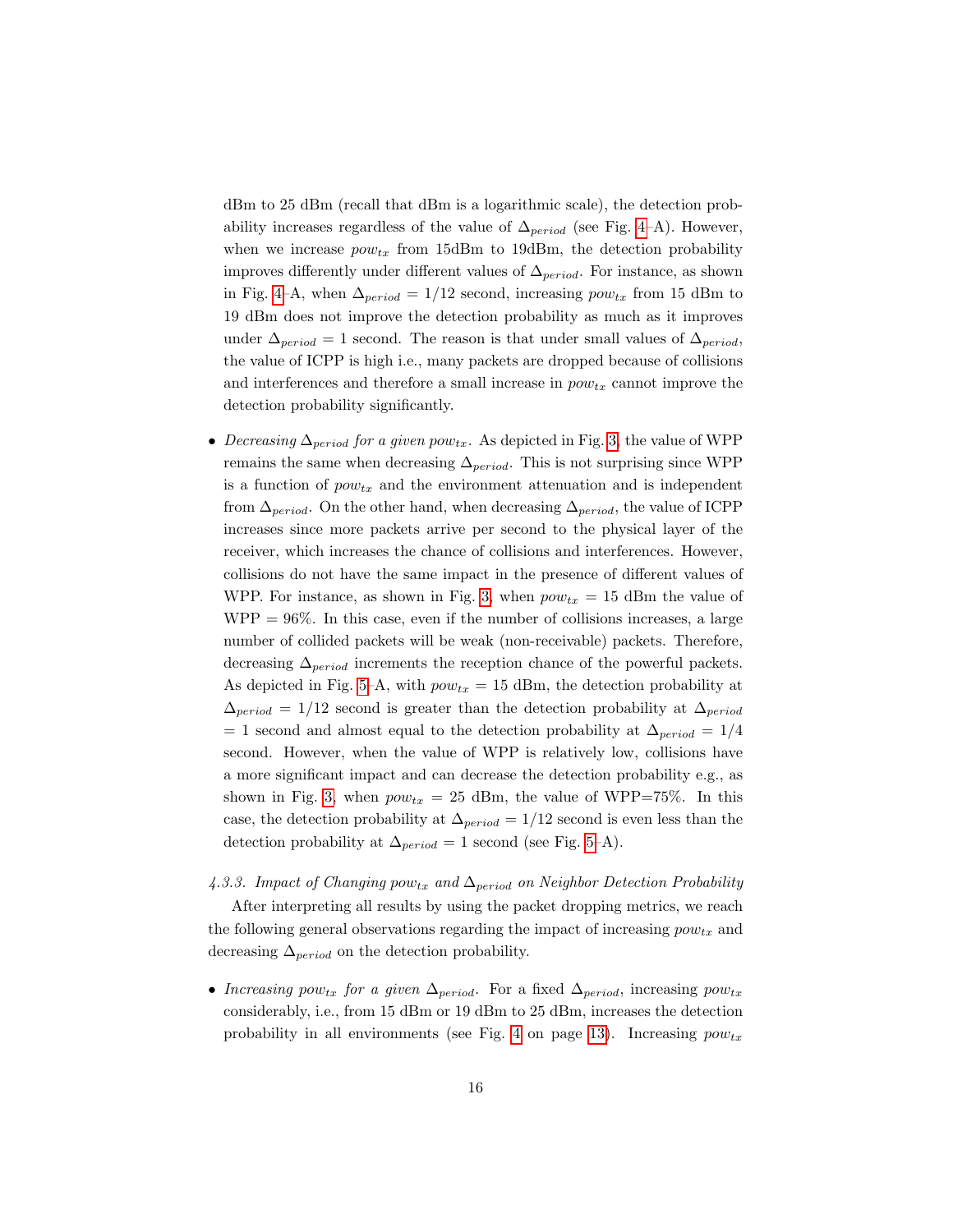from 15 dBm to 19 dBm, improves the neighbor detection under high values of  $\Delta_{period}$  (e.g., for 1 second), but under low values of  $\Delta_{period}$  (e.g., for 1/12 second), it has less effect and can even lead to no improvement. For instance, as shown in Fig. [4–](#page-12-0)B, in *indoor with soft partitions* environment, under  $\Delta_{period}$  $= 1$  second, increasing power from 15 dBm to 19 dBm increases the detection probability from 0.4612 to 0.6539 (i.e., about 41.78% increase), whereas under  $\Delta_{period} = 1/12$  second, increasing  $pow_{tx}$  from 15 dBm to 19 dBm has almost no influence on the detection probability. This is because under low values of  $\Delta_{period}$ , the number of collisions and interferences is relatively high.

Furthermore, although in all environments, increasing  $pow_{tx}$  improves the detection probability, in general, the improvement becomes less significant as we move from a more obstructed environment to a less obstructed environment. For instance, under  $\Delta_{period} = 1$  second, increasing  $pow_{tx}$  from 15 dBm to 25 dBm in the indoor with hard partitions environment increases the detection probability by a factor of 5.66 (see Fig. [4–](#page-12-0)A), whereas, in the outdoor-urban environment, it increases the detection probability by a factor of 1.13 (see Fig. [4–](#page-12-0)C). In fact, as the environment becomes less obstructed, packets do not need to be transmitted with a very powerful signal to resist the environmental attenuation, thus, increasing  $pow_{tx}$  results in a less significant improvement of the detection probability.

• Decreasing  $\Delta_{period}$  for a given pow<sub>tx</sub>. For a fixed value of pow<sub>tx</sub>, decreasing  $\Delta_{period}$  could have different impacts on the detection probability depending on the environment (see Fig. [5](#page-12-0) on page [13\)](#page-12-0). For instance, in indoor environments, decreasing  $\Delta_{period}$  down to a certain value (e.g., 1/4 second in *indoor with hard* partitions) can increase the detection probability. However, below this value the detection probability starts to decrease due to the increase in collisions and interferences. In *outdoor urban*, decreasing  $\Delta_{period}$  generally decreases the detection probability. This is because the packets are less attenuated by the environment (compared to indoor environments) and a good percentage of them arrive to the receiver's physical layer with acceptable SINR. Thus, decreasing  $\Delta_{period}$  only increases collisions and prevents the reception of the acceptable packets.

#### 4.3.4. The Most Effective Strategy

Fig. [6](#page-17-0) on page [18,](#page-17-0) depicts the strategies ranked in descending order with respect to their resulting detection probability in different environments. As shown, the most effective strategy is not the same in all environments. More precisely, Strategy (25 dBm, 1/4 Sec), Strategy (25 dBm, 1/2 Sec) and Strategy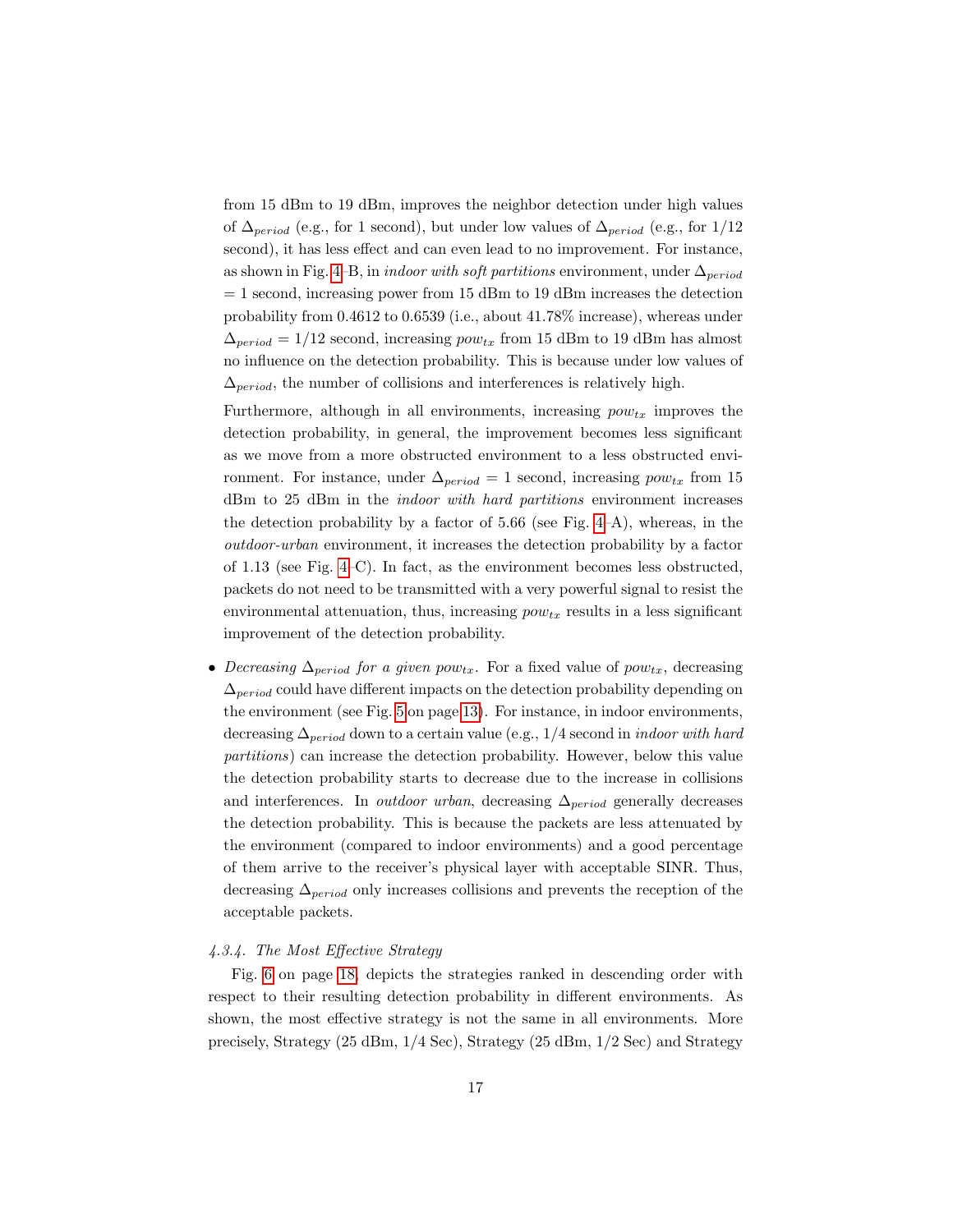<span id="page-17-0"></span>

Figure 6: Strategies ranked in the descending order with respect to their corresponding detection probability in different environments

|               | Strategy |                                   |                       |                       |                        |                     |                       |                       |                        |                     |                       |                       |                                      |
|---------------|----------|-----------------------------------|-----------------------|-----------------------|------------------------|---------------------|-----------------------|-----------------------|------------------------|---------------------|-----------------------|-----------------------|--------------------------------------|
|               |          | $(15 \text{ dBm}, 1 \text{ Sec})$ | $(15$ dBm, $1/2$ Sec) | $(15$ dBm, $1/4$ Sec) | $(15$ dBm, $1/12$ Sec) | $(19$ dBm, $1$ Sec) | $(19$ dBm, $1/2$ Sec) | $(19$ dBm, $1/4$ Sec) | $(19$ dBm, $1/12$ Sec) | $(25$ dBm, $1$ Sec) | $(25$ dBm, $1/2$ Sec) | $(25$ dBm, $1/4$ Sec) | $(25 \text{ dBm}, 1/12 \text{ Sec})$ |
| Indoor-hard   | Rank     | $12\,$                            | 11                    | $\boldsymbol{9}$      | $10\,$                 | 8                   | 6                     | $\bf 5$               | $\overline{7}$         | $\sqrt{3}$          | $\overline{2}$        | $\mathbf{1}$          | $\,4\,$                              |
|               | Ratio    | 0.16                              | 0.27                  | 0.37                  | 0.35                   | 0.41                | 0.57                  | 0.61                  | 0.49                   | 0.90                | 0.99                  | $\mathbf{1}$          | 0.67                                 |
| Indoor-soft   | Rank     | 12                                | 8                     | 7                     | 11                     | 6                   | 5                     | $\overline{4}$        | 10                     | $\overline{2}$      | 1                     | 3                     | $\boldsymbol{9}$                     |
|               | Ratio    | 0.54                              | 0.70                  | 0.74                  | 0.60                   | 0.76                | 0.862                 | 0.864                 | 0.61                   | 0.962               | $\mathbf{1}$          | 0.961                 | 0.69                                 |
| Outdoor-urban | Rank     | 6                                 | $\overline{7}$        | 9                     | 12                     | 3                   | 5                     | 8                     | 11                     | 1                   | $\overline{2}$        | $\overline{4}$        | $10\,$                               |
|               | Ratio    | 0.88                              | 0.87                  | 0.77                  | 0.33                   | 0.95                | 0.93                  | 0.85                  | 0.38                   | 1                   | 0.99                  | 0.94                  | 0.67                                 |

<span id="page-17-1"></span>Table 2: Effectiveness rank and ratio of the strategies in different environments

(25 dBm, 1 Sec) are respectively the most effective strategies in indoor with hard partitions, indoor with soft partitions and outdoor urban areas. These results are justified by our observations in Section [4.3.3.](#page-15-0)

Based on the detection probability comparisons, for a given strategy s and environment e, we defined the following metrics:

• *Effectiveness rank*. This rank is out of 12 strategies in set  $S$  and is based on the ranking in Fig. [6,](#page-17-0) i.e., in descending order with respect to detection probability. The effectiveness rank of the most effective strategy is 1.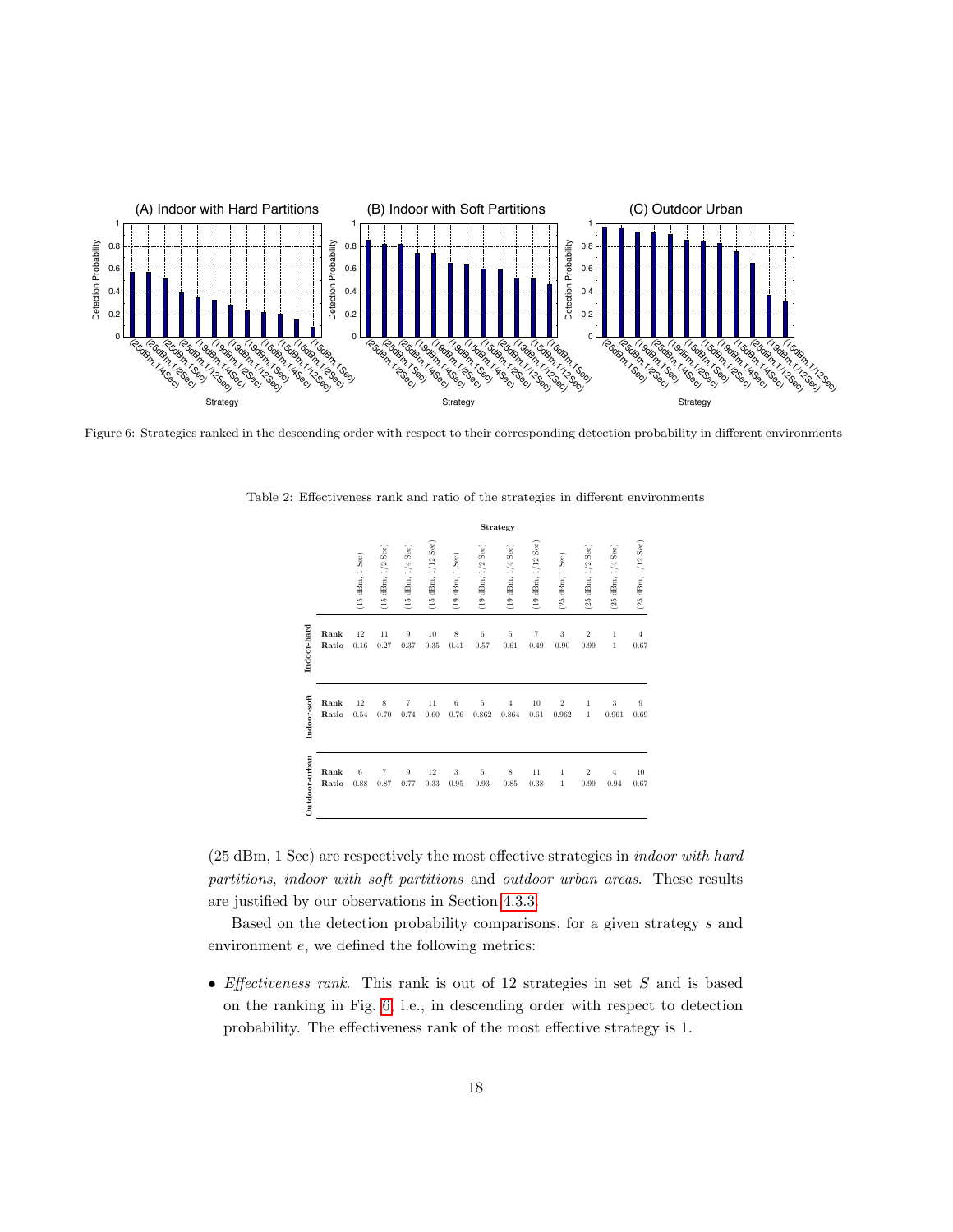• *Effectiveness ratio*. This is the ratio of the detection probability of  $s$  to the detection probability of the most effective strategy in environment e. Informally speaking, it compares the effectiveness of s to the maximum effectiveness that can be achieved in environment e. The effectiveness ratio of the most effective strategy is 1.

Table [2](#page-17-1) on page [18,](#page-17-1) depicts the effectiveness ranks and ratios of the strategies in different environments. We use these metrics later in Section [6](#page-27-0) when discussing the tradeoff between effectiveness and efficiency.

#### <span id="page-18-0"></span>5. Evaluation of Efficiency

Efficiency is measured by the inverse of energy consumption per process. Therefore, in this section we first define a model of energy consumption and then design an algorithm that, based on the model, calculates for each strategy the energy consumption per process. After describing the algorithm, we present the results and we discuss how a change in  $pow_{tx}$  or  $\Delta_{period}$  can affect the energy consumption. Finally we compare the efficiency of the strategies and present the most efficient strategy.

#### <span id="page-18-1"></span>5.1. Energy Consumption Model

Communication is the primary cause of energy consumption of a node executing the neighbor detection algorithm. Since 802.11 (or WiFi) communication is considered one of the main causes of the battery discharge in mobile devices [\[33,](#page-41-5) [30\]](#page-40-3), in this section we only consider the energy consumption of the 802.11a wireless network interface card (or WNIC). As already described in Section [3,](#page-5-0) WNIC is the component that implements the MAC and the physical layers of the OSI model in a mobile device. To calculate the energy consumption of the WNIC for each strategy, we first define its energy consumption model as below.

Power is defined as the amount of energy consumed per unit of time. It is known that a 802.11 WNIC exhibits different power consumptions at different radio modes. Therefore, in order to define the energy consumption model of the WNIC, we should first identify its different radio modes.

In this paper, we assume that the WNIC does not use any power saving mechanism for the IEEE 802.11 distributed coordination function (DCF). In fact, according to the power saving mechanism of the 802.11 standard, the WNIC sleeps most of the time and wakes up periodically to check whether there are some packets that it should transmit or receive. During the sleep mode no transmission or reception is possible and the power consumption is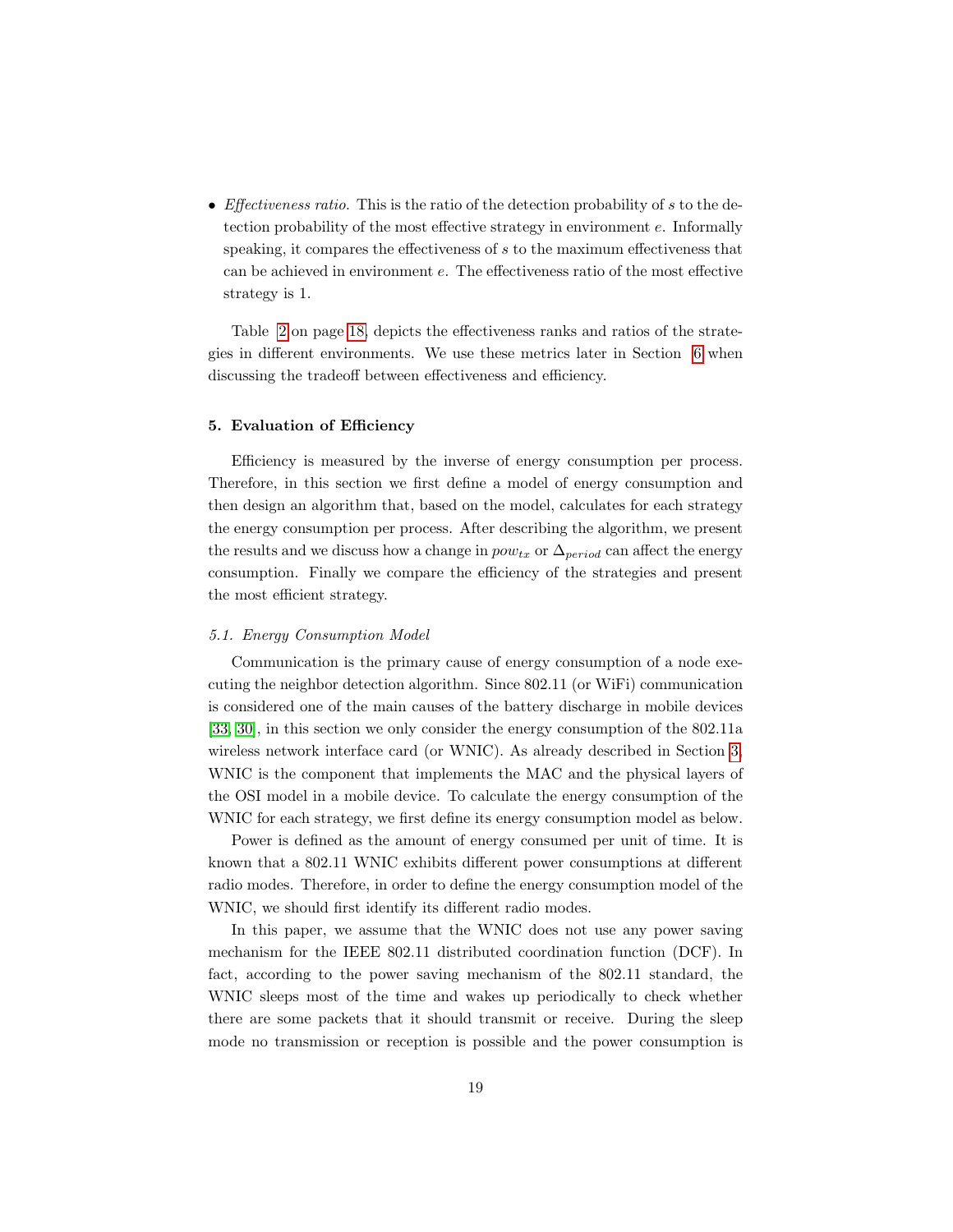extremely low. Thus, If a node has a packet to transmit, it should buffer the packet and waits until the next wake-up time [\[1\]](#page-38-4). In this paper, we do not use the power saving mechanism for two main reasons. First, waking up at the right moment requires the nodes to have synchronized clocks. Second, the power saving mechanism is known to perform poorly when the number of nodes is high. In fact, at the wake-up time, a sender node should first announce the list of the buffered packets to destinations. The announcement is performed by sending an ad-hoc traffic indication map (ATIM ) packet. As the number of nodes increases, more ATIM transmissions could take place at the same time which result in more collisions and hence lower performance [\[43\]](#page-41-6). Although some researchers proposed new power saving mechanisms without some of these limitations (for instance, schemes that work with asynchronous clocks [\[25,](#page-40-4) [55\]](#page-42-3)), in this paper for simplicity's sake we do not use any of these mechanisms. We might consider their potential use in our future work.

Thus, we assume that the WNIC can only operate in one of three radio modes, namely, transmit, receive and idle [\[1\]](#page-38-4). As their names suggest, the transmit and the receive modes correspond respectively to the cases where the WNIC transmits or receives a packet. In general, power consumption in the transmit mode is different from power consumption in the receive mode, since different circuits are used in these modes [\[38\]](#page-41-7). In the idle mode, the WNIC is required to continuously sense the medium. Thus, intuitively the power consumption in the idle mode should be similar to the power consumption in the receive mode. The experimental results in [\[19\]](#page-39-8) confirm this fact and show that the power consumption in the idle mode is only slightly different from the power consumption in the receive mode. Therefore, we assume that in the idle mode, the WNIC consumes the same amount of power as in the receive mode. This assumption results in two general radio modes:

- Active mode. This mode is characterized by power consumption  $pow_{active}$  and corresponds to the cases where WNIC is in the transmit mode.
- Passive mode. This mode is characterized by power consumption  $pow_{passive}$ and corresponds to the cases where the WNIC is either in the idle or the receive modes.

Knowing these two general radio modes, the energy consumption model can be specified as follows. Let  $T_{total}$  be the time duration for which the energy consumption of WNIC is defined. Then,  $T_{total}$  can be split into  $T_{active}$  and  $T_{passive}$ , which denote respectively the duration spent in the active and passive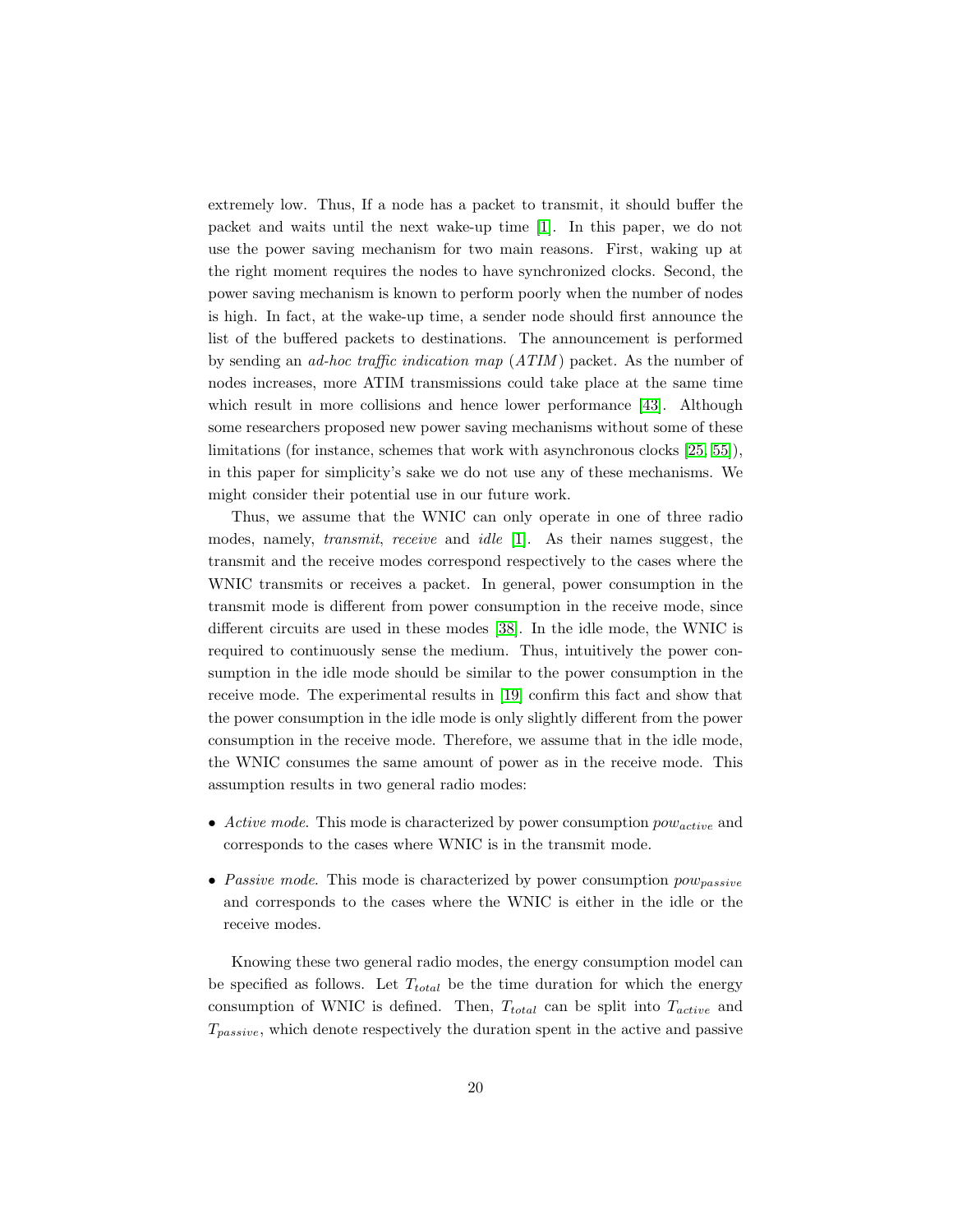modes. Since power consumption of each mode is known, the energy consumption of each mode can be calculated separately. Let  $E_{total}$  denote the total energy consumption of WNIC during  $T_{total}$ , then  $E_{total}$  can be found by summing  $E_{passive}$  and  $E_{active}$ , where  $E_{passive}$  and  $E_{active}$  denote respectively the energy consumption in the active and passive modes [\[14\]](#page-39-9).

#### 5.2. Energy Consumption Calculation Algorithm

To obtain the energy consumption of the WNIC for different strategies, we devise an algorithm called energy consumption calculation algorithm. It is based on the energy consumption model described in Section [5.1.](#page-18-1) It calculates the active, passive and total energy consumption of the WNIC for a given strategy and for a given time duration. The algorithm calculates the energy consumption independently of the environment. The main reason is that the time that the WNIC of a node (executing the neighbor detection algorithm) spends in each radio mode is independent of the environment attenuation.

Moreover, in order for the algorithm to characterize accurately the energy consumption of a current smartphone's WNIC, we use the power consumption specifications of Broadcom's BCM 4328 WNIC which is also used as a reference in [\[39\]](#page-41-8) to devise power consumption equations.

The algorithm has three input parameters: the transmission power  $pow_{tx}$ , the time duration  $\Delta_{period}$  (these two parameters form Strategy  $(pow_{tx}, \Delta_{period})$ ), and the time duration  $T_{total}$  for which the energy consumption is calculated. The algorithm has three output parameters: the energy consumption in the active mode  $E_{active}$ , the energy consumption in the passive mode  $E_{passive}$  and the total energy consumption  $E_{total}$ .

The algorithm has two main steps:

- <span id="page-20-1"></span><span id="page-20-0"></span>1. For  $m \in \{active, passive\}$ , perform the following:
	- (a) Calculate  $pow_m$ , where  $pow_m$  is the power consumption of m mode.
	- (b) Calculate  $T_m$ , where  $T_m$  is the amount of time out of  $T_{total}$  that is spent in m mode.
	- (c) Set  $E_m = pow_m \times T_m$ , where  $E_m$  is the amount of energy consumed in m mode.
- 2. Set  $E_{total} = \sum_{m \in \{active, passive\}} E_m$ , where  $E_{total}$  is the total energy consumed during  $T_{total}$  and return  $E_{active}$ ,  $E_{passive}$  and  $E_{total}$  as output.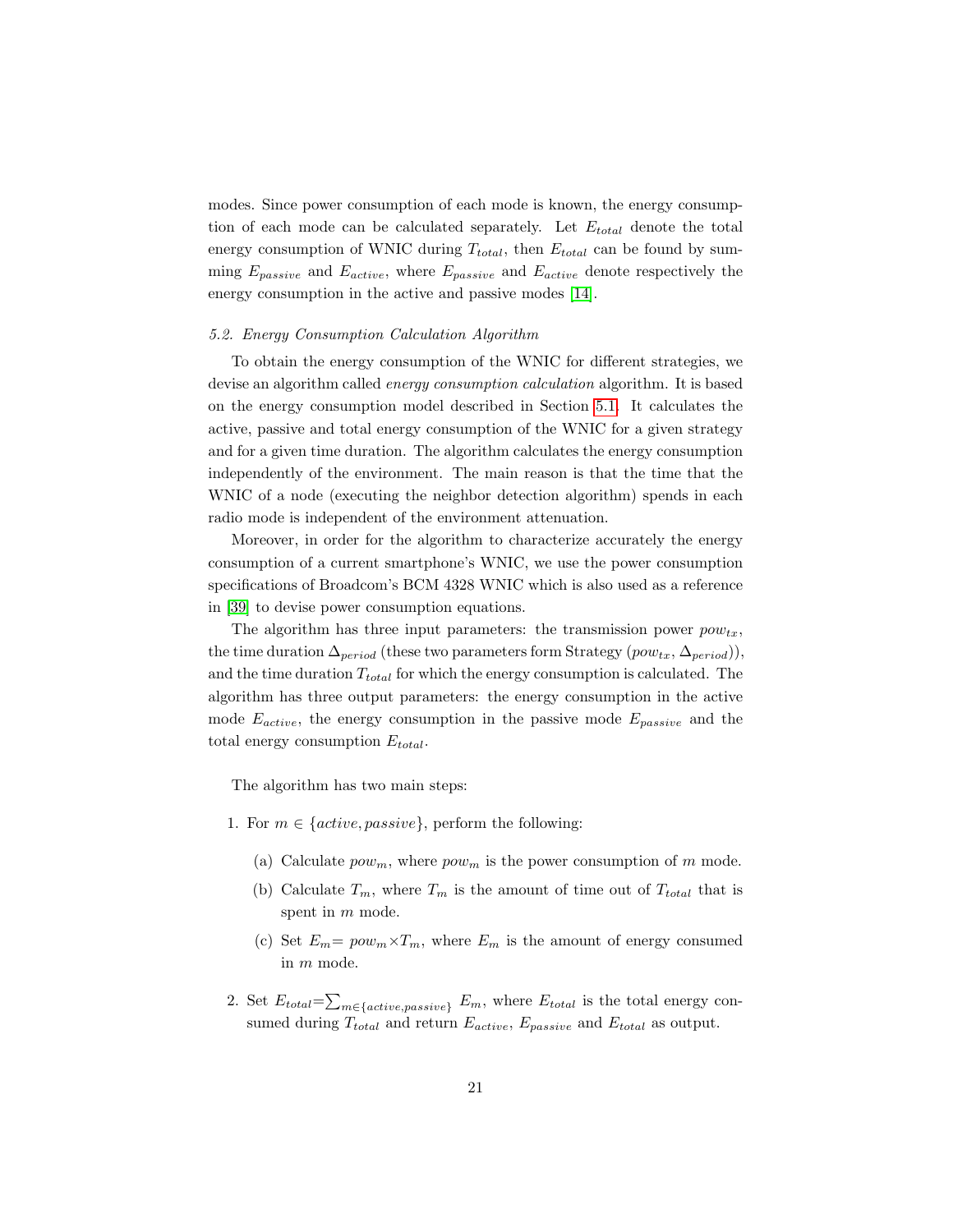In the following, we describe two Substeps [1a](#page-20-0) and [1b.](#page-20-1)

- [1a\)](#page-20-0) Calculate  $pow_m$ : depending on the value of m, there exist two cases:
- <span id="page-21-0"></span>• If m is equal to *active*,  $pow_{active}$  should be calculated. To do so, we use Equation [1](#page-21-0) where all quantities are in milliwatts  $(mWs)$ . This equation was introduced in [\[39\]](#page-41-8). As discussed in Section [5.1,](#page-18-1)  $pow_{active}$  is the power consumed by WNIC while transmitting packets. Equation [1](#page-21-0) shows how  $pow_{active}$  can be defined in terms of transmission power  $pow_{tx}$ .

$$
pow_{active} = 305 + \frac{pow_{tx}}{2}
$$
(1)  
 
$$
0.02 \times 5^{\left[\frac{1}{3} \times \log_{10}(pow_{tx})\right]}
$$

The first term of the equation, i.e., 305 mW, represents the common power consumed by the circuitry independent of  $pow_{tx}$ . This value is obtained based on Broadcom's BCM 4328 WNIC specifications [\[13\]](#page-39-4). The second term of the equation represents the total power consumed by the RF power amplifier of the WNIC, which is active during transmissions.

- If m is equal to *passive, pow<sub>passive</sub>* should be calculated. In [\[39\]](#page-41-8), power consumed by WNIC during the reception is assumed to be always equal to 295 mW based on Broadcom's BCM 4328 WINC specifications. This assumption seems to be correct since the experimental results in [\[18\]](#page-39-10) show that the amount of power consumed by the WNIC during the reception is not influenced by the transmission power  $pow_{tx}$ . Thus, we also adopt this assumption in our algorithm and set the value of  $pow_{passive}$  to 295 mW.
- [1b\)](#page-20-1) Calculate  $T_m$ : depending on the value of m, there exist two cases:
- If  $m$  is equal to *active*,  $T_{active}$  should be calculated.

<span id="page-21-1"></span>Intuitively,  $T_{active}$  is the sum of transmission times of all packets that are transmitted by WNIC during  $T_{total}$ . Thus, let  $T_{tx}$  be the transmission time of a packet and n be the number of packets transmitted during  $T_{total}$ ,  $T_{active}$  can be defined as:

$$
T_{active} = n \times T_{tx} = \left\lfloor \frac{T_{total}}{\Delta_{period}} \right\rfloor \times 0.000728 \tag{2}
$$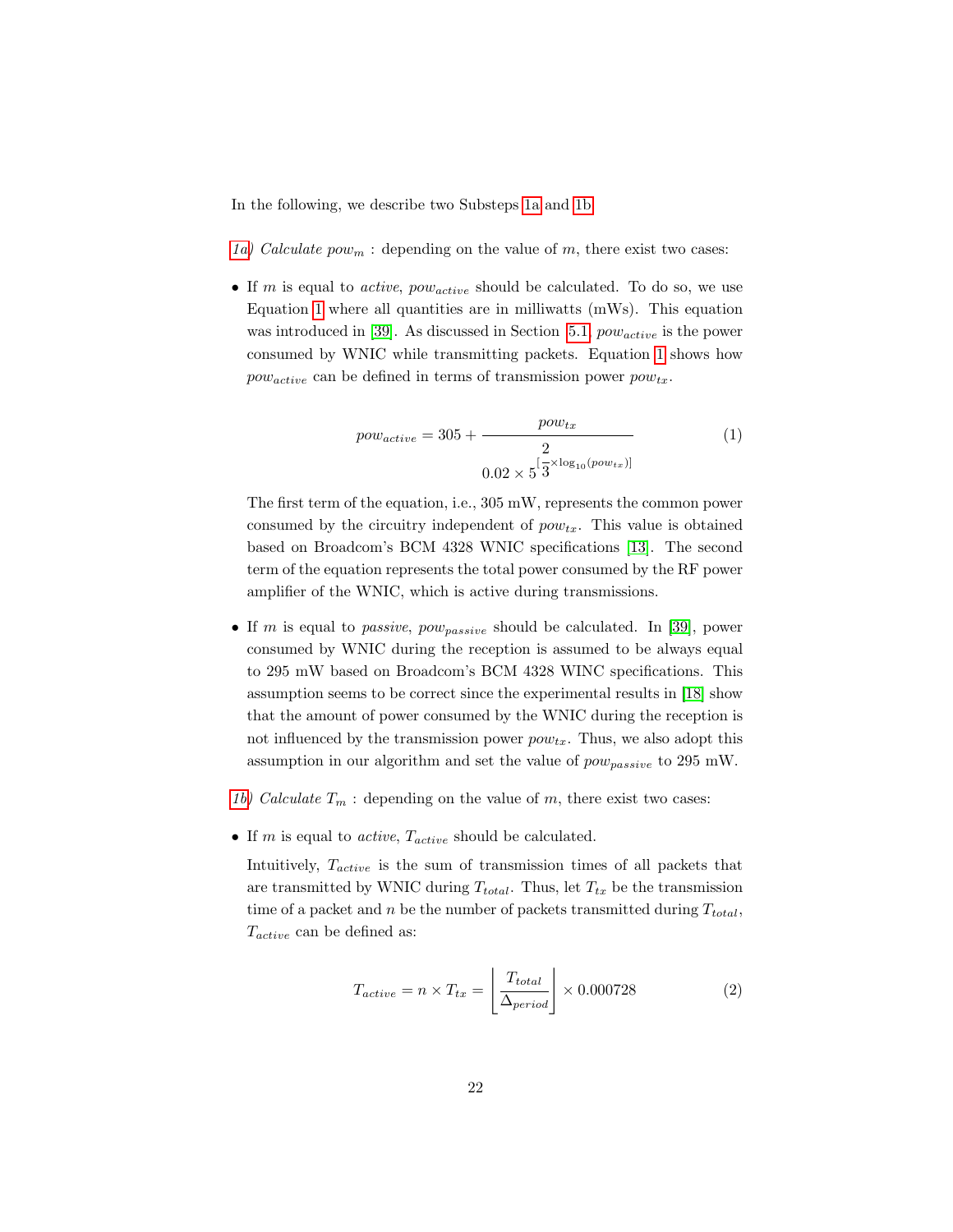where all quantities are in seconds. Note that in Equation [2,](#page-21-1) n and  $T_{tx}$ are respectively replaced by  $\frac{T_{total}}{\Delta_{period}}$  and 0.000728. Below we explain how these values are obtained.

<span id="page-22-0"></span>We find the value of  $T_{tx}$  using Equation [3.](#page-22-0) This Equation was introduced in [\[38\]](#page-41-7). It calculates the transmission time of an 802.11a data frame in seconds given its payload size  $\mathcal L$  in bytes and the Bytes-per-Symbol information ( $\mathcal{B}pS$ ) which is itself a function of data rate R.

$$
T_{tx} = 0.00002 + \left[\frac{30.75 + \mathcal{L}}{BpS(\mathcal{R})}\right] \times 0.000004 \tag{3}
$$

In our case, i.e., with data rate of 6 Mbps,  $\mathcal{B}pS = 3$ . Since  $\mathcal{L} = 500$  bytes, we find  $T_{tx} = 0.000728$  seconds.

To find the value of  $n$ , we should find the number of messages transmitted during  $T_{total}$ . According to the neighbor detection algorithm, a message is sent by the application layer every  $\Delta_{period}$ . So, by setting the value of  $\sqrt{n}$  to  $\,$  $\frac{T_{total}}{\Delta_{period}}\Big\vert$ , we make three assumptions. First, we assume that one application layer message results in one MAC frame. This assumption conforms to our simulation study in Section [4.](#page-7-0)[7](#page-0-0) Second, we assume that no message is dropped by the interface queue. This assumption conforms to our system model. Third, we assume that the amount of time spent by a message between its sending by the application layer until the end of its transmission from the physical layer is smaller than  $\Delta_{period}$ . This assumption is also reasonable considering the values of  $\Delta_{period}$  of the studied strategies and is also confirmed by our simulation study described in Section [4.](#page-7-0) Based on these assumptions, we know that a message sent by the application layer is always transmitted to the channel before the sending of the next message by the application layer. Hence, all messages sent by the application layer during  $T_{total}$  are transmitted during  $T_{total}$  +  $\epsilon$ , with  $\epsilon$  being negligible ( $\epsilon$  accounts for limit conditions where the last message is sent very close to the end of the measurement period).

<sup>7</sup> In real life applications, this assumption is not always true. However, to prevent a high number of packet collisions and network congestion, the hello packets are usually small packets resulting in few MAC frames. In addition,  $T_{active}$  is a linear function of number of transmitted frames. Therefore, this assumption does not influence our observations in Section [5.3.](#page-23-0)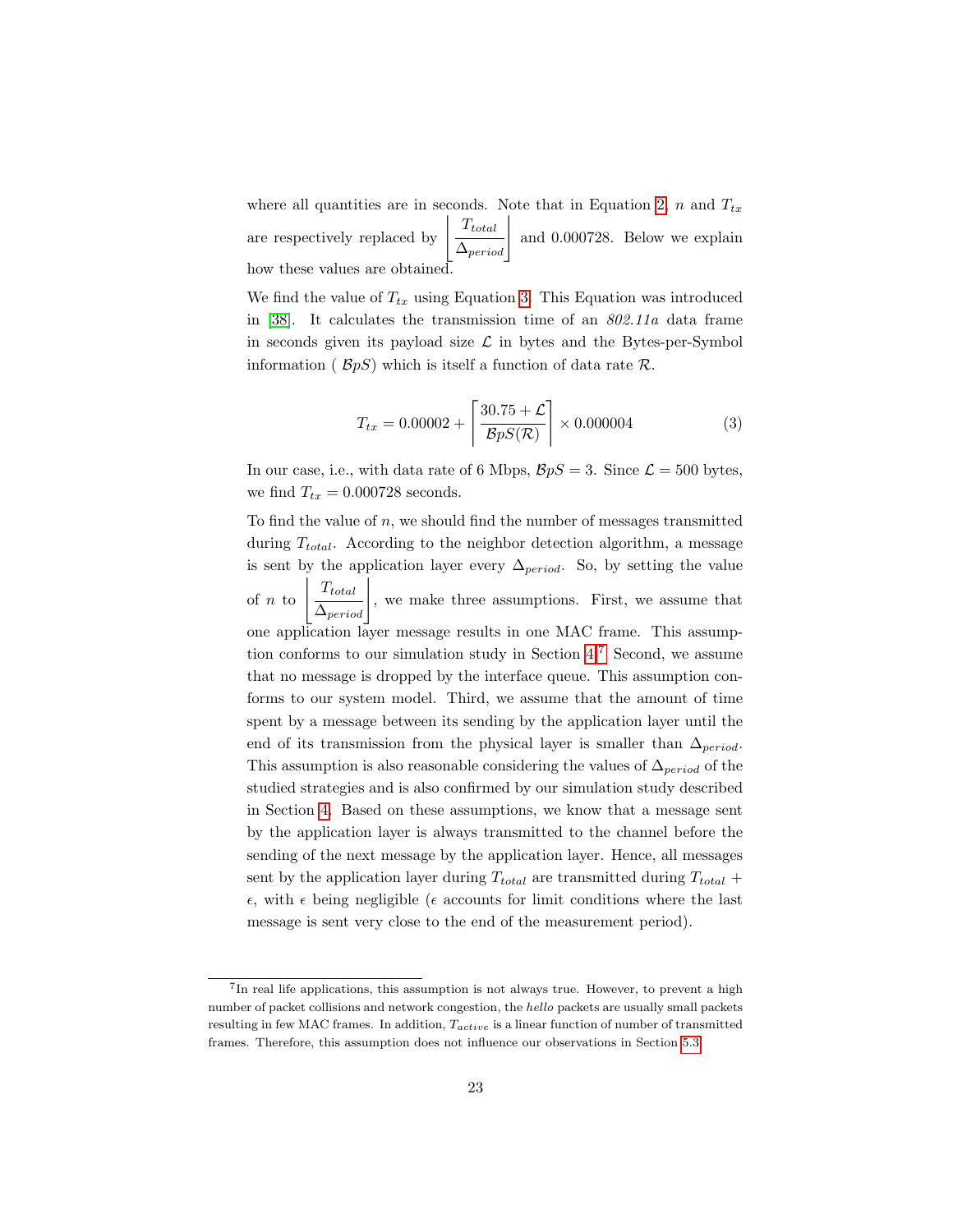<span id="page-23-1"></span>• If m is equal to passive,  $T_{passive}$  should be calculated.  $T_{passive}$  is the part of  $T_{total}$  that the WNIC spends in the reception or the idle modes, i.e., it is the part of  $T_{total}$  that WSN does not spend in the active mode. Therefore,  $T_{passive}$  is calculated using Equation [4](#page-23-1) where  $T_{active}$  is replaced by Equation [2.](#page-21-1) Note that all quantities in Equation [4](#page-23-1) are in seconds.

$$
T_{passive} = T_{total} - T_{active}
$$
  
= 
$$
T_{total} - (n \times T_{tx})
$$
  
= 
$$
T_{total} - (\left\lfloor \frac{T_{total}}{\Delta_{period}} \right\rfloor \times 0.000728)
$$
 (4)

## <span id="page-23-0"></span>5.3. Results

Using the energy consumption evaluation algorithm, we calculated  $E_{active}$ ,  $E_{passive}$  and  $E_{total}$  for each strategy during  $T_{total} = \Delta_{neighborhood} = 4$  seconds. Based on these calculations, we reached some observations described below. Note that these observations are valid for any value of  $T_{total}$  since the output energies of the energy consumption algorithm are linear functions of  $T_{total}$ .

• Regardless of strategy, the majority of  $E_{total}$  consists of  $E_{passive}$ . The results of different strategies show that, on average,  $98.9\%$  of  $E_{total}$  consists of  $E_{passive}$  and only 1.08% consists of  $E_{active}$ . Roughly speaking, the reason is that regardless of the used strategy, the WNIC spends much more time in the passive mode than in the active mode. In fact, among all tested strategies, Strategy (25 dBm, 1/12 Sec) is the one that has the maximum value for  $E_{active}$  and at the same time the minimum value for  $E_{passive}$ .<sup>[8](#page-0-0)</sup> When we compare  $T_{active}$  and  $pow_{active}$  of this strategy with its corresponding  $T_{passive}$  and  $pow_{passive}$ , we realize that its  $pow_{active}$  is 4.69 times greater than  $pow_{passive}$ (recall that  $pow_{passive}$  is always equal to 295 mW). However, its corresponding  $T_{active}$  is still about 113.46 times smaller than its  $T_{passive}$ . That is why its resulting  $E_{active}$  is still much smaller than its  $E_{passive}$ .

<sup>&</sup>lt;sup>8</sup>A strategy can maximize  $E_{active}$  if it can maximize at the same time  $T_{active}$  and powactive. Roughly speaking, it is the strategy that results in the maximum number of transmitted packets and the maximum transmission power. On the other hand, a strategy can maximize  $E_{passive}$  if it can just maximize  $T_{passive}$ , since  $pow_{passive}$  is constant and not a function of transmission power. In other words, all strategies that result in the minimum number of transmitted packets, maximize  $E_{passive}$ . A similar reasoning can be applied to find the strategies that minimize  $E_{active}$  and  $E_{passive}$ .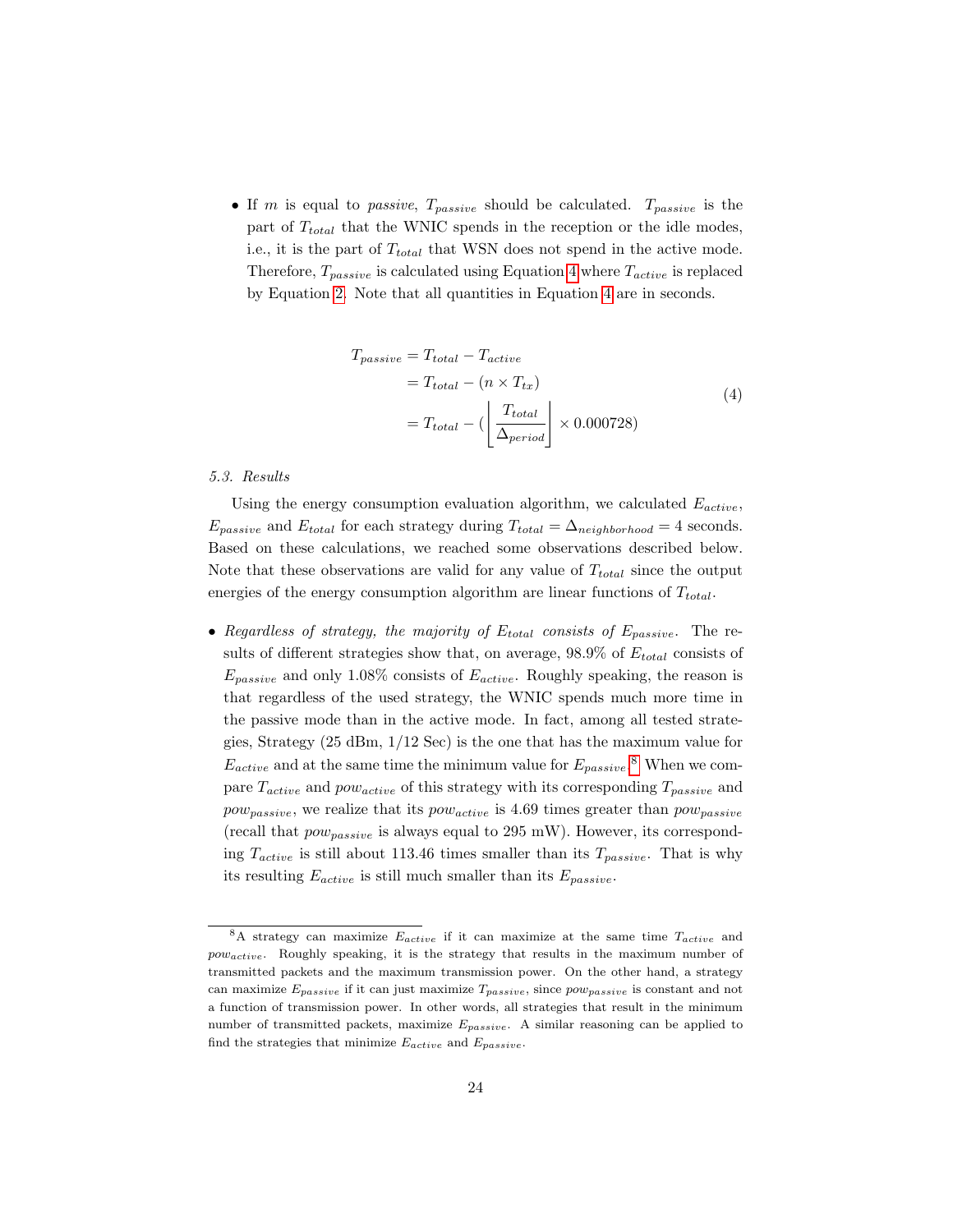- $E_{active}$  has a high variation between different strategies while  $E_{passive}$  remains more or less constant. Our results reveal that by changing strategy,  $E_{active}$ varies a lot whereas  $E_{passive}$  tends to remain more or less the same. In fact, let  $E_{active}^{max}$  and  $E_{active}^{min}$  denote respectively the maximum and minimum of  $E_{active}$ for the tested strategies, and  $E_{passive}^{max}$  and  $E_{passive}^{min}$  denote respectively the maximum and minimum of  $E_{passive}$  for the tested strategies. Then,  $E_{active}^{max}$ is 26.7821 times greater than  $E_{active}^{min}$ , whereas  $E_{passive}^{max}$  is more or less equal to  $E_{passive}^{min}$  since  $E_{passive}^{max}/E_{passive}^{min} = 1.0080$  (see Fig. [7](#page-25-0) on page [26\)](#page-25-0).
- Variation of  $E_{total}$  between different strategies is mainly due to variation of  $E_{active}$ . This observation is the direct consequence of the observation described in the previous point. Intuitively, since  $E_{active}$  varies a lot between strategies while  $E_{passive}$  remains more or less constant, the variation of  $E_{total}$  is mainly due to  $E_{active}$ . For instance, among the tested strategies, Strategy (25 dBm,  $1/12$  sec) is the one that maximizes  $E_{total}$  and Strategy (15 dBm, 1 sec) is the one that minimizes  $E_{total}$ . Thus, if we change the strategy from (25 dBm,  $1/12$  Sec) to (15 dBm, 1 Sec) we save 3.05% in  $E_{total}$ . This is the result of saving 3.82% in  $E_{active}$  and at the same time losing 0.77% in  $E_{passive}$ .

Based on these observations, we directly consider the active energy consumption instead of the total energy consumption while measuring the efficiency of each strategy. As shown in Fig. [7,](#page-25-0) under  $T_{total} = \Delta_{neighborhood} = 4$  seconds, the amount of energy saved by applying the strategy with minimum  $E_{active}$  instead of other strategies is very low ( i.e., at most 47 milliJoules (mJ) ). However, since  $E_{active}$  is a linear function of time, this amount becomes more and more significant as  $T_{total}$  increases (see Fig. [8](#page-25-0) on page [26\)](#page-25-0). In other words, choosing a strategy that minimizes the active energy consumption will not result in saving much energy in the short-term but in the long-term. Note that, henceforth, we use the term energy consumption instead of active energy consumption for simplicity's sake.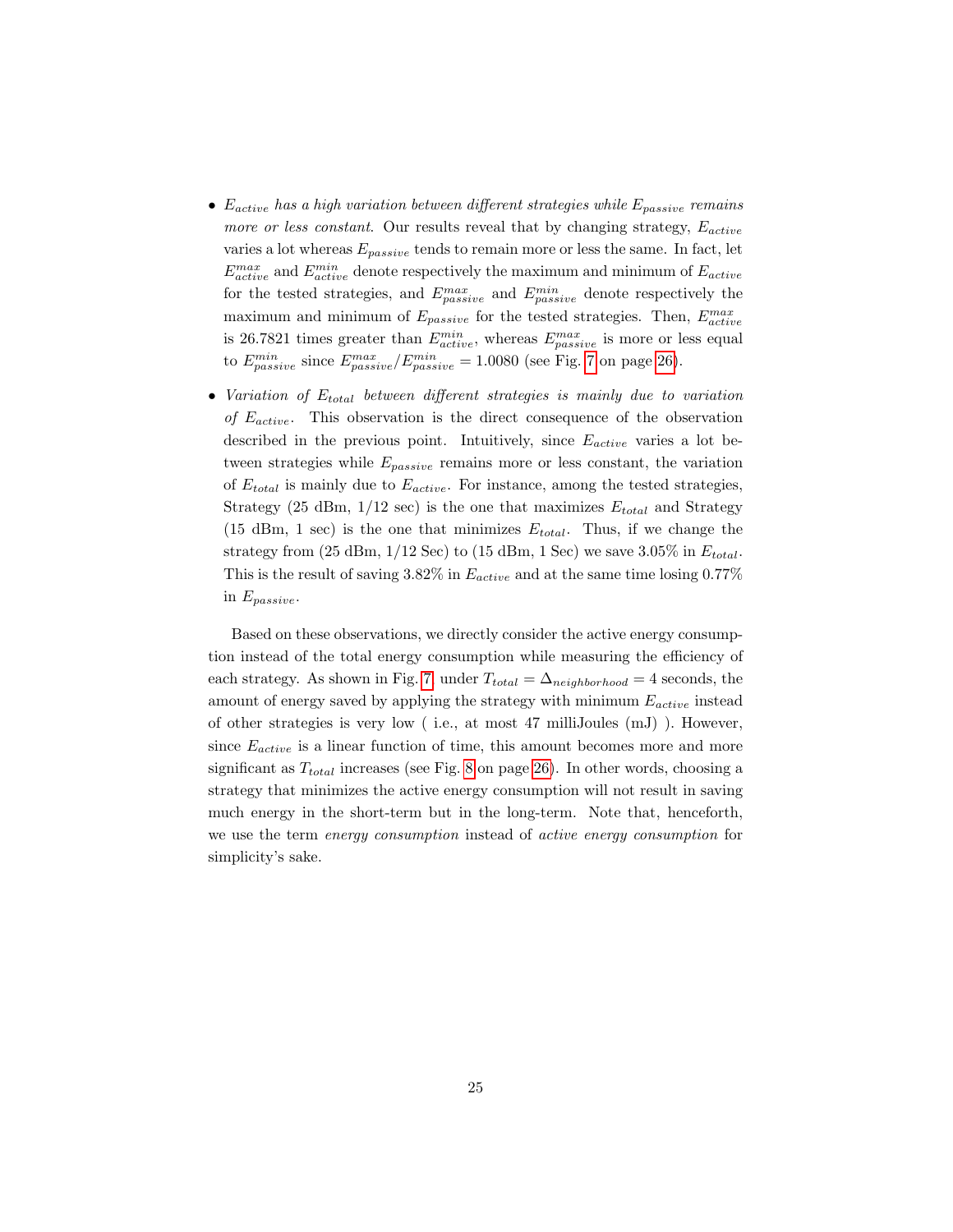<span id="page-25-0"></span>

Figure 7: Variation of  $E_{active}$  and  $E_{passive}$  over different strategies when  $T_{total} = \Delta_{neighborhood} = 4$  seconds



Figure 8: Variation of  $E_{active}$  and  $E_{passive}$  over different strategies for high values of  $T_{total}$  (different hours)



Figure 9: Impact of increasing  $pow_{tx}$  and decreasing  $\Delta_{period}$  on the energy consumption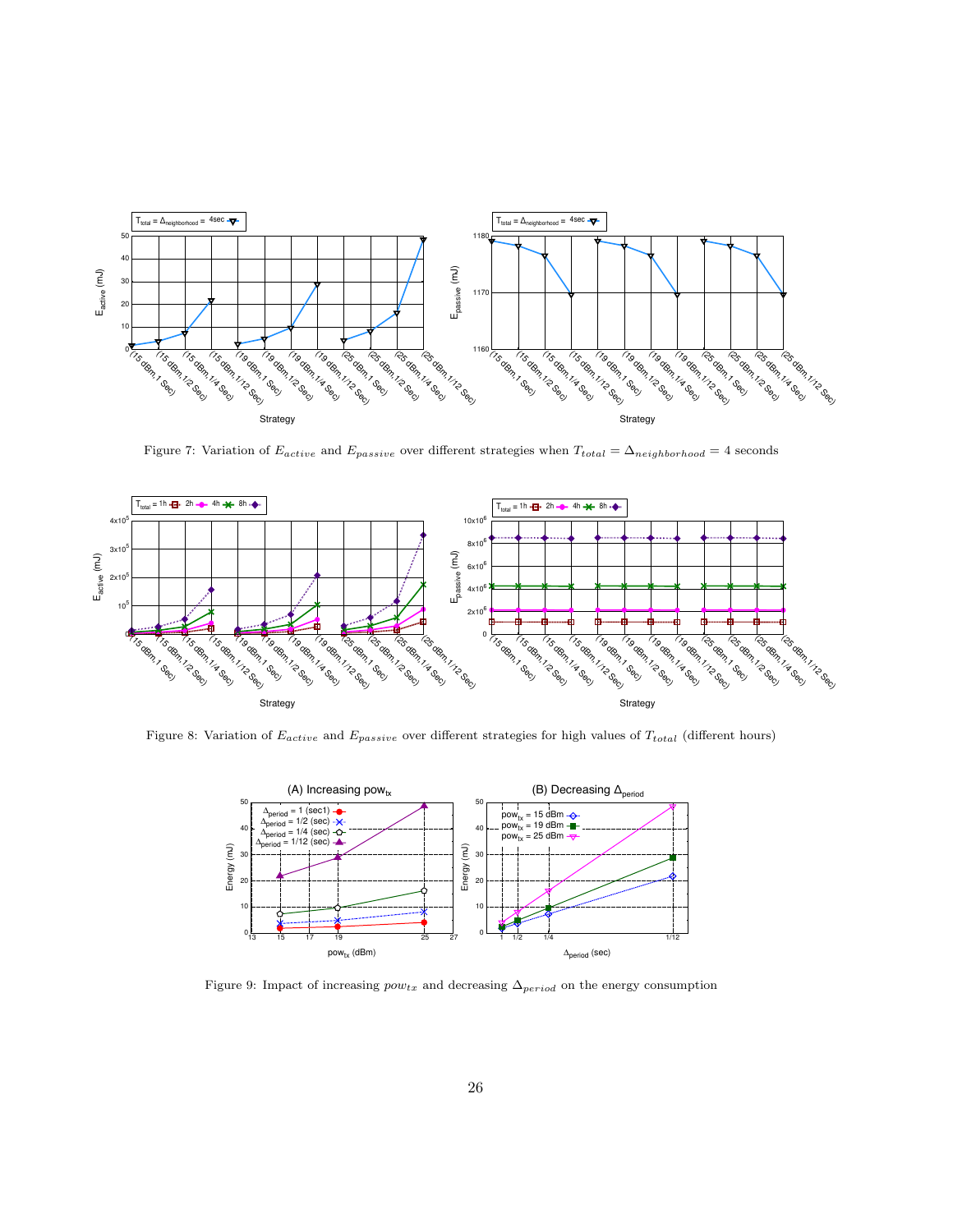<span id="page-26-0"></span>5.3.1. Impact of Changing pow<sub>tx</sub> and  $\Delta_{period}$  on Energy Consumption

In this section, we discuss the impact of increasing  $pow_{tx}$  and decreasing  $\Delta_{period}$  on energy consumption.

- Increasing pow<sub>tx</sub> for a given  $\Delta_{period}$ . According to the energy consumption calculation algorithm, for a given  $\Delta_{period}$ , when we increase  $pow_{tx}$ , we in fact, increase the power consumption in the active mode or  $pow_{active}$  which in its turn increases the energy consumption. Thus,  $pow_{active}$  is about 621.22 mW, 822.13 mW and 1386.48 mW when transmitting with  $pow_{tx}$  of 15 dBm, 19 dBm and 25 dBm, respectively. This means that at a given  $\Delta_{period}$ , energy consumption is slightly increased (by 1.3 times) when we increase  $pow_{tx}$  from 15 dBm to 19 dBm and is almost doubled when we increase  $pow_{tx}$  from 15 dBm or 19 dBm to 25 dBm (see Fig. [9-](#page-25-0)A on page [26\)](#page-25-0).
- Decreasing  $\Delta_{period}$  for a given pow<sub>tx</sub>. According to the energy consumption calculation algorithm,  $E_{active}$  is a linear function of  $1/\Delta_{period}$ . Thus, for a given  $pow_{tx}$ , decreasing  $\Delta_{period}$  increases the energy consumption in a linear manner. This increase is at least twice. Recall that by increasing  $pow_{tx}$ , the energy consumption is at most doubled. Thereby, the impact of decreasing  $\Delta_{period}$  on energy consumption is usually more significant than the impact of increasing  $pow_{tx}$  (see Fig. [9-](#page-25-0)B on page [26\)](#page-25-0).

#### 5.3.2. The Most Efficient Strategy

Fig. [10](#page-27-1) on page [28,](#page-27-1) depicts the strategies ranked in ascending order with respect to their corresponding energy consumption. As discussed in Section [5.3.1,](#page-26-0) compared to increasing  $pow_{tx}$ , decreasing  $\Delta_{period}$  (which accordingly increases the number of transmitted packets) has generally a more significant impact on the increase of energy consumption. That is why for instance, Strategy (15 dBm, 1/2 Sec) consumes more energy than Strategy (19 dBm, 1 Sec) in spite of the fact that Strategy (15 dBm, 1/2 Sec) uses a lower transmission power compared to Strategy (19 dBm, 1 Sec).

As depicted in Fig. [10,](#page-27-1) among all tested strategies, Strategy (15 dBm, 1 Sec) and Strategy (25 dBm, 1/12 Sec) consume the minimum and maximum amount of energy, respectively. Therefore, the most efficient strategy is Strategy (15 dBm, 1 Sec). Note that the most efficient strategy is the same in all environments since energy consumption is calculated independently of environment.

Based on the energy consumption comparisons, for a given strategy s, we defined the two following metrics: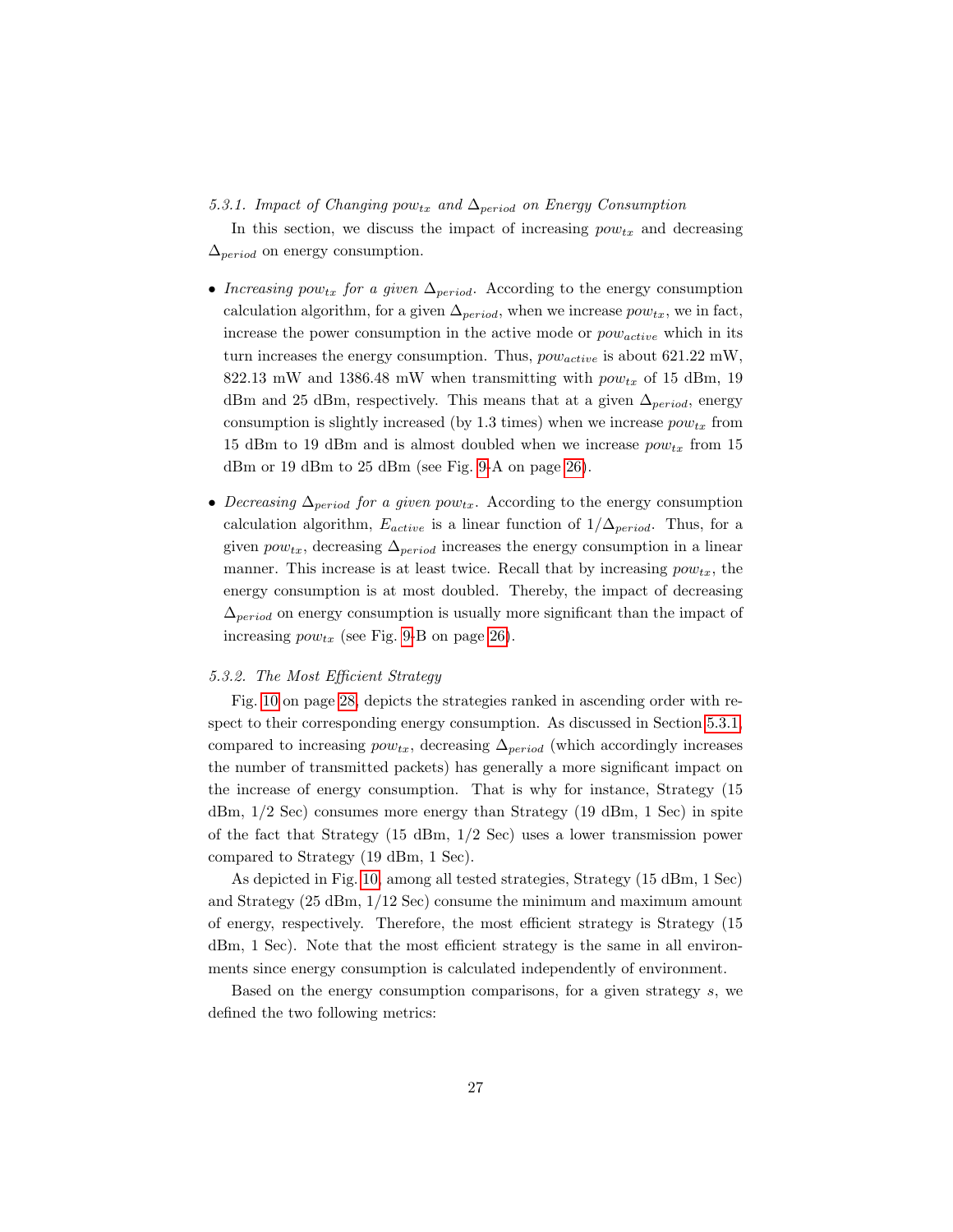<span id="page-27-1"></span>

<span id="page-27-2"></span>Figure 10: Strategies ranked in the ascending order with respect to their corresponding energy consumption

|               | Strategy                             |                                                                            |                                      |                                                     |                                                           |                                                         |                                        |                                   |                                                  |                             |                               |                                         |
|---------------|--------------------------------------|----------------------------------------------------------------------------|--------------------------------------|-----------------------------------------------------|-----------------------------------------------------------|---------------------------------------------------------|----------------------------------------|-----------------------------------|--------------------------------------------------|-----------------------------|-------------------------------|-----------------------------------------|
|               | Sec)<br>$\overline{ }$<br>$(15$ dBm, | Sec)<br>$\mathfrak{L}$<br>$\overline{ }$<br>$d\mathrm{Bm},$<br>$\tilde{a}$ | $1/4$ Sec)<br>dBm,<br>$\frac{5}{10}$ | $\mathrm{Sec})$<br>1/12<br>$\mathrm{dBm},$<br>$\Xi$ | Sec)<br>$\overline{\phantom{0}}$<br>dBm,<br>$\frac{1}{2}$ | $\mathrm{Sec})$<br>1/2<br>$d\mathrm{Bm},$<br>$\ddot{e}$ | $1/4$ Sec $)$<br>dBm,<br>$\frac{1}{2}$ | Sec)<br>1/12<br>dBm,<br>$\approx$ | Sec)<br>$\overline{\phantom{0}}$<br>dBm,<br>(25) | Sec)<br>1/2<br>dBm,<br>(25) | $1/4$ Sec $)$<br>dBm,<br>(25) | $\mathrm{Sec})$<br>1/12<br>dBm,<br>(25) |
| Rank<br>Ratio | 1<br>1                               | 3<br>0.5                                                                   | 6<br>0.25                            | 10<br>0.08                                          | $\overline{2}$<br>0.75                                    | 5<br>0.37                                               | 8<br>0.18                              | 11<br>0.06                        | 4<br>0.44                                        | 0.22                        | 9<br>0.11                     | 12<br>0.03                              |
|               |                                      |                                                                            |                                      |                                                     |                                                           |                                                         |                                        |                                   |                                                  |                             |                               |                                         |

Table 3: Efficiency rank and ratio of the strategies

- Efficiency rank. This rank is out of 12 strategies in set  $S$  and is based on the ranking in Fig. [10](#page-27-1) i.e., in ascending order with respect to energy consumption. Efficiency rank of the most efficient strategy is equal to 1.
- *Efficiency ratio*. This is the ratio of energy consumption of the most efficient strategy to the energy consumption of s. Informally speaking, it compares the efficiency of  $s$  to the maximum efficiency that can be achieved. The efficiency ratio of the most efficient strategy is 1.

Table [3,](#page-27-2) depicts the efficiency ranks and ratios of the strategies. We use these metrics later in Section [6](#page-27-0) when discussing the tradeoff between effectiveness and efficiency.

# <span id="page-27-0"></span>6. Effectiveness-Efficiency Tradeoff

In this section, we first compare the results of effectiveness and efficiency evaluations to find the strategy that maximizes both effectiveness and efficiency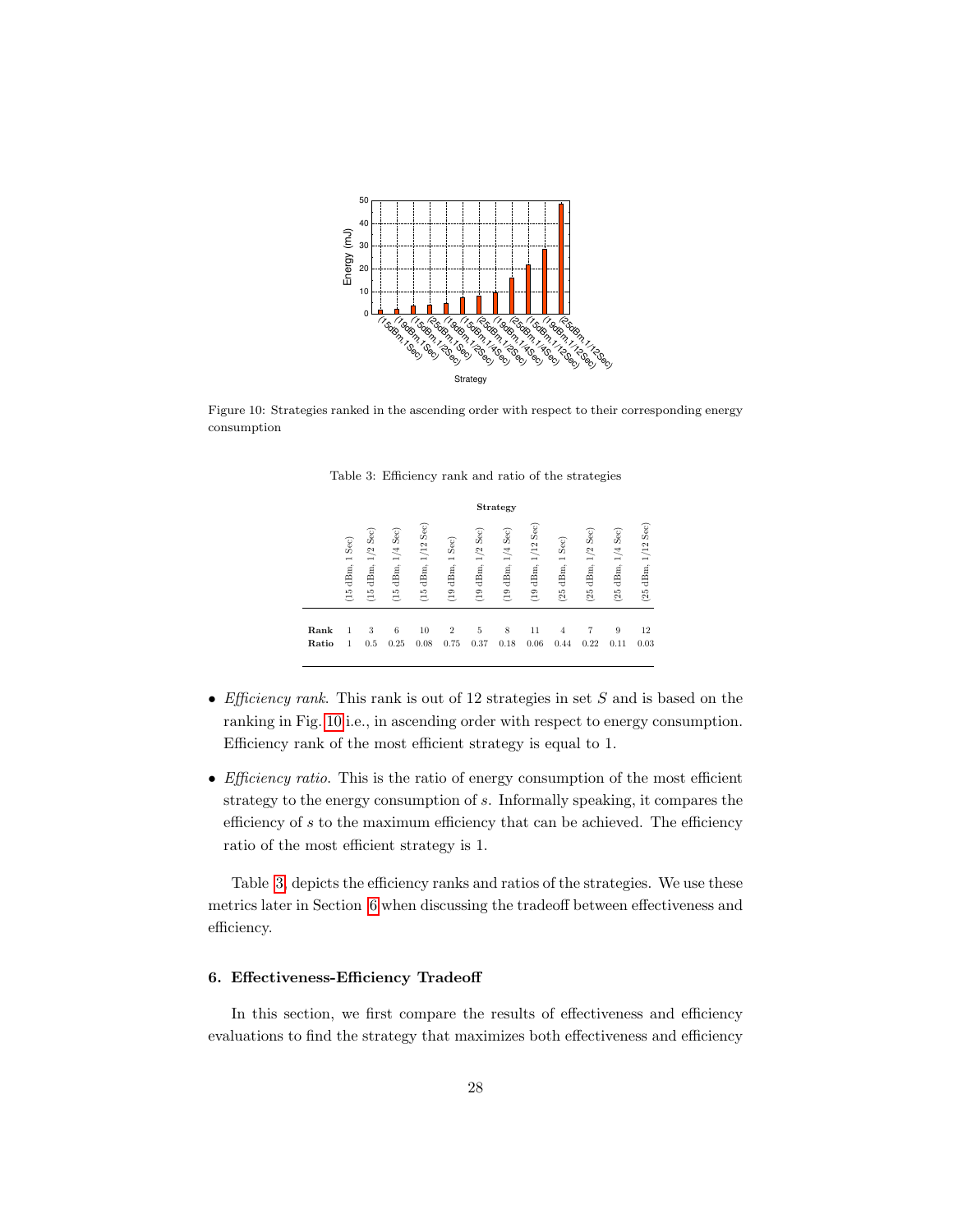for each environment. We show that there is a conflict between effectiveness and efficiency. Hence, such a strategy does not exist in any environment. We then propose an approach to make a tradeoff between effectiveness and efficiency and we find the tradeoff strategy for each environment. Finally, to show how good the tradeoff strategy is, for each environment, we compare its effectiveness and its efficiency to the maximum effectiveness and efficiency that can be achieved in that environment.

#### <span id="page-28-0"></span>6.1. Conflict

A summary of the results of the effectiveness and efficiency evaluations can be found in Tables [4](#page-33-0) and [5](#page-33-0) on page [34.](#page-33-0)[9](#page-0-0) As depicted in Table [4,](#page-33-0) the most effective strategy and the most efficient strategy are not the same in any environment.

In fact, there is a conflict when we try to maximize both effectiveness and efficiency. The reason is that, most of the time, a change in  $pow_{tx}$  or  $\Delta_{period}$ does not influence effectiveness and efficiency similarly and in some cases it re-sults in opposite behaviors (see Table [5\)](#page-33-0). For instance, consider  $pow_{tx}$ . Based on the evaluations, we know that regardless of environment, increasing  $pow_{tx}$ increases effectiveness, whereas it decreases efficiency. That is why the most effective strategy has the highest  $pow_{tx}$  (i.e., 25 dBm) in all environments whereas the most efficient strategy has the lowest  $pow_{tx}$  (i.e., 15 dBm). Also, regarding  $\Delta_{period}$ , we know that decreasing  $\Delta_{period}$  (down to some degree) increases effectiveness in indoor environments and decreases effectiveness as the environment becomes less obstructed. At the same time, decreasing  $\Delta_{period}$  decreases efficiency. Thereby,  $\Delta_{period}$  of the most effective strategy increases from 1/4 second to  $1/2$  second and then to 1 second as we change the environment from indoor with hard partitions to indoor with soft partitions and then to outdoor urban areas, respectively. On the other hand, the most efficient strategy has the highest  $\Delta_{period}$  (i.e., 1 second).

Note however that the conflict becomes less severe as the environment becomes less obstructed. For instance, as we change the environment from the indoor with hard partitions to indoor with soft partitions and then to outdoor urban areas, the efficiency ratio of the most effective strategy increases from 0.11 to 0.22 and then to 0.44, respectively. As a result, its efficiency rank increases from 9th to 7th and then to 4th (see Table [4\)](#page-33-0). In fact, as already discussed, the impact that a change in  $\Delta_{period}$  has on effectiveness and efficiency becomes

<sup>9</sup>Tables [4](#page-33-0) and [5](#page-33-0) summarize the results of different sections of this paper. In this section, we do not discuss the results in rows or columns corresponding to tradeoff strategy or BCR.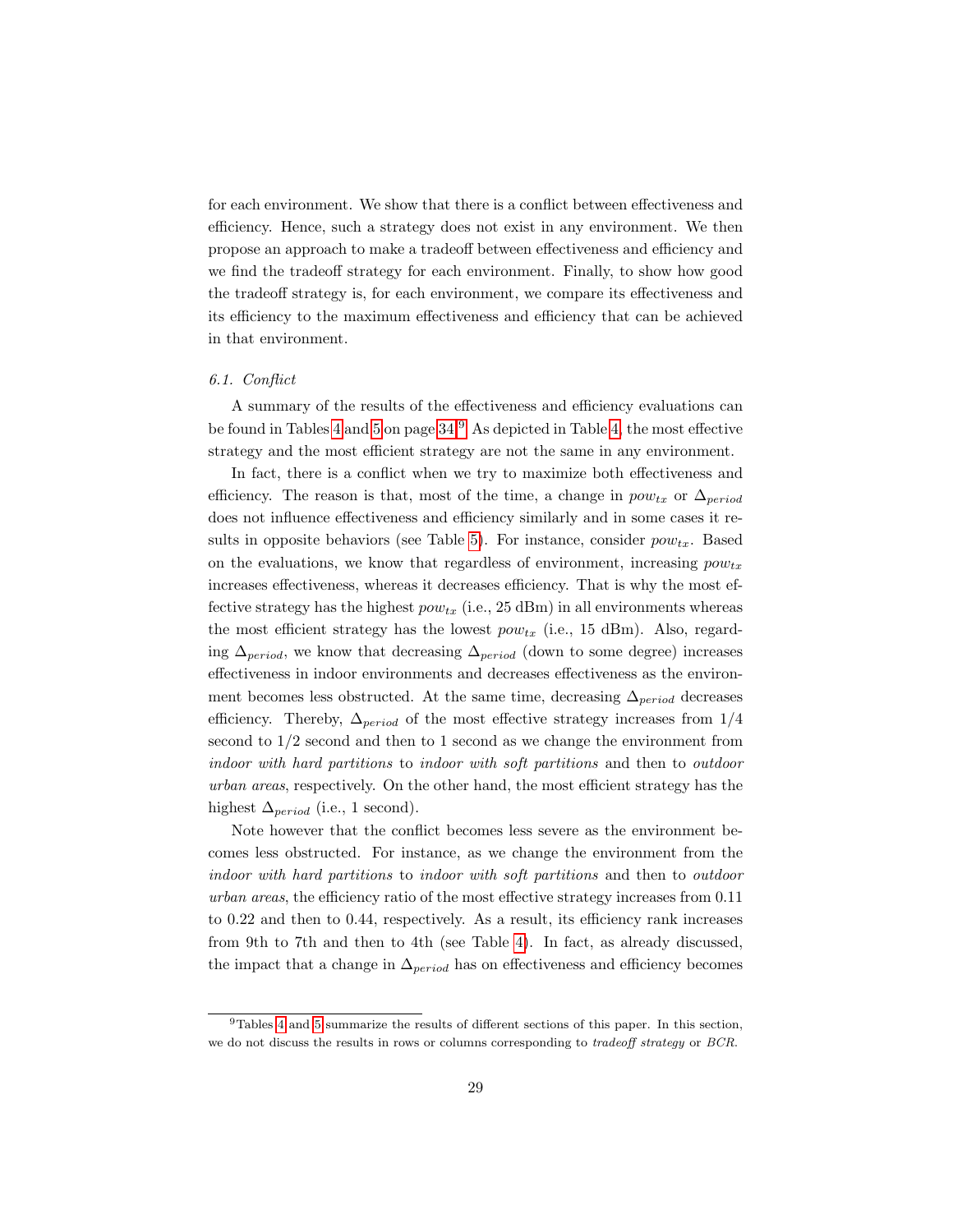similar as we move from indoor environments to outdoor. Therefore,  $\Delta_{period}$  of the most effective strategy becomes higher (and closer to  $\Delta_{period}$  of the most efficient strategy) in less obstructed environments.

Similarly, the most efficient strategy becomes more effective as the environment becomes less obstructed. More precisely, as depicted in Table [4,](#page-33-0) as we change the environment from the indoor with hard partitions to indoor with soft partitions and then to outdoor urban areas, the effectiveness ratio of the most efficient strategy increases from 0.16 to 0.54 and then to 0.88, respectively. As a result, its effectiveness rank increases from 12th position to 6th position (see Table [4\)](#page-33-0). In fact, compared to other strategies, the most efficient strategy has the lowest  $pow_{tx}$  (i.e., 15 dBm) and the highest  $\Delta_{period}$  (i.e., 1 second). As already discussed, the positive impact of a high  $\Delta_{period}$  on effectiveness becomes more significant as the environment becomes less obstructed. At the same time, based on the results in Section [4.3.3,](#page-15-0) we know that the negative impact that a low  $pow_{tx}$  has on effectiveness becomes less considerable as the environment becomes less obstructed.

#### 6.2. Approach to Make the Tradeoff

Up to this point, our goal was to find, for each environment, the strategy that has both maximum effectiveness and efficiency among all other strategies. In order to achieve our goal, we evaluated the effectiveness and the efficiency of each strategy separately. However, due to the conflict described in Section [6.1,](#page-28-0) such strategy does not exist. Moreover, in a given environment, the strategy that has the highest effectiveness usually has a low efficiency and the strategy that has the highest efficiency is not always very effective. Therefore, we need to find a tradeoff strategy, that is a strategy that on one hand does not consume a lot of energy and on the other hand results in a high (but maybe not the highest) detection probability compared to other strategies.

The main idea for making the tradeoff comes from the concept of *cost–benefit* analysis in the field of economy [\[9\]](#page-39-11). Thus, we identify the resulting detection probability of a strategy as its benefit and its resulting energy consumption as its cost. Then, for each strategy, the benefit–cost ratio (BCR) is calculated. Finally, the strategy that results in the highest ratio is chosen as the tradeoff strategy. This means that the tradeoff strategy is the one that makes the best use of energy for neighbor detection.

## 6.3. Benefit–Cost Ratio (BCR)

Let e be the environment in which we apply a strategy s. Also, let  $Pr_{detect}(s, e)$ denote the neighbor detection probability obtained by applying s in e and  $E(s)$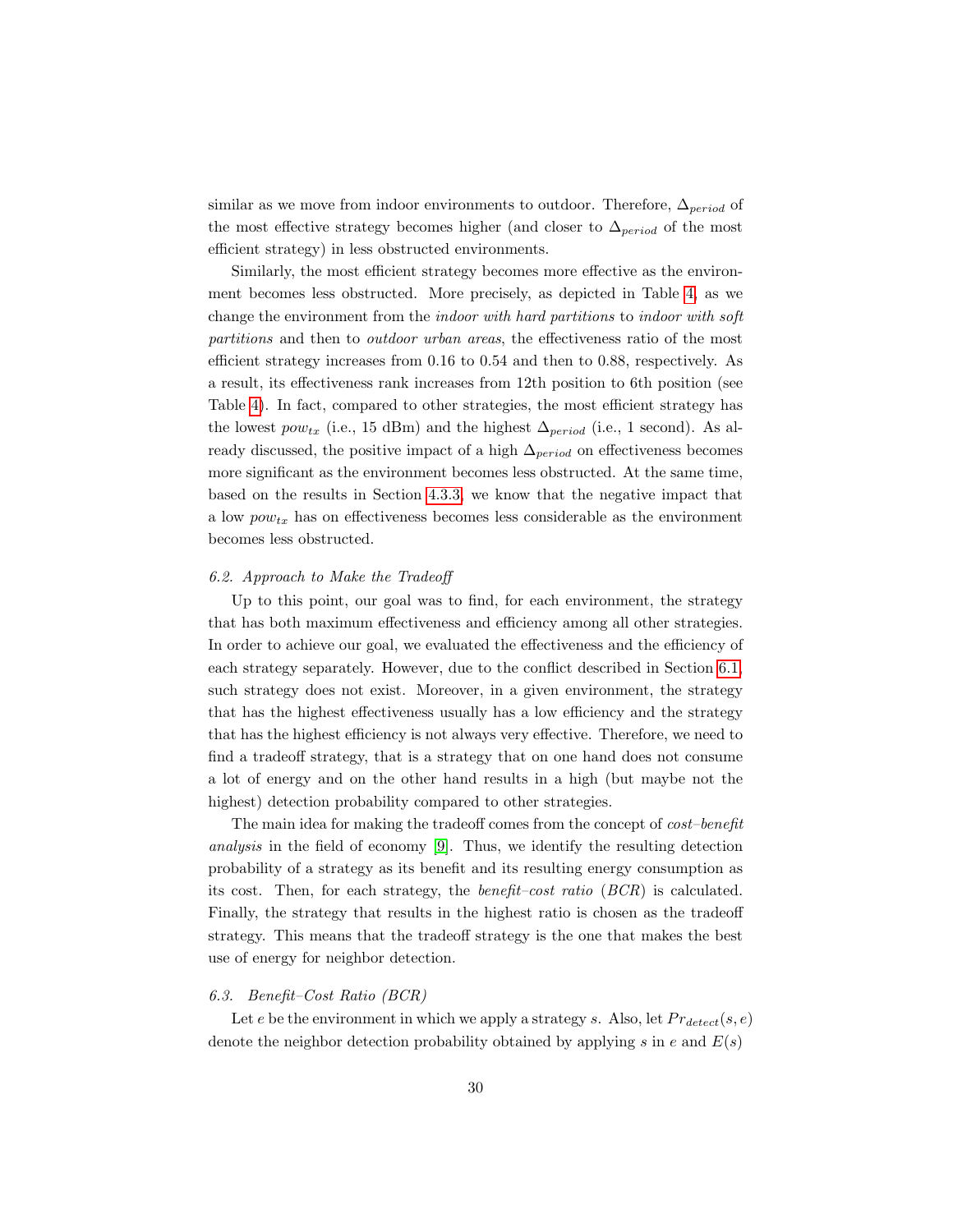denote the energy consumption due to applying s. Then, BCR achieved by applying s in e or  $BCR(s, e)$  is defined as:

$$
BCR(s, e) = \frac{Pr_{detect}(s, e)}{E(s)}
$$
\n<sup>(5)</sup>

## <span id="page-30-0"></span>6.4. Impact of changing pow<sub>tx</sub> and  $\Delta_{period}$  on BCR

We use Fig. [11](#page-31-0) and Fig. [12](#page-31-0) on page [32](#page-31-0) to discuss the impact of changing  $pow_{tx}$  and  $\Delta_{period}$  on BCR . Intuitively, changing the value of  $pow_{tx}$  or  $\Delta_{period}$ can only improve BCR if the resulting gain in the detection probability is more significant than the loss of energy. More precisely, suppose that a change in the value of one of these parameters, changes the detection probability by a factor of x and the energy consumption by a factor of y. Then, BCR is increased if  $x/y > 1$ . If  $x/y = 1$ , BCR does not change. Finally, if  $x/y < 1$ , BCR decreases. In the following, we use this observation to interpret the results.

• Increasing pow<sub>tx</sub> for a given  $\Delta_{period}$ . We know that for a fixed value of  $\Delta_{period}$ , increasing  $pow_{tx}$  increases the detection probability in all environments. It also increases the energy consumption. However as shown in Fig. [11,](#page-31-0) it can have different impacts on the value of BCR depending on the environment. For instance, under  $\Delta_{period} = 1$  second, increasing  $pow_{tx}$  from 15 dBm to 25 dBm increases BCR in the indoor with hard partitions environment and decreases BCR in the outdoor-urban environment. In fact, in both cases the energy consumption is increased by a factor of 2.23 (recall that the energy consumption is independent of environment). However, in the indoor with hard partitions environment the detection probability is increased by a factor of 5.66, whereas, in the outdoor urban environment, it is only increased by a factor of 1.13.

To summarize the results we can say that increasing  $pow_{tx}$  improves BCR only in indoor environments, under high values of  $\Delta_{period}$  and for certain ranges of  $pow_{tx}$  (see Fig. [11\)](#page-31-0). In fact, as already discussed in Section [4.3.3,](#page-15-0) although in all environments increasing  $pow_{tx}$  improves the detection probability, in general, the improvement becomes less significant as the environment becomes less obstructed. Accordingly, increasing  $pow_{tx}$  can lead to a decrease in BCR in less obstructed environments.

• Decreasing  $\Delta_{period}$  for a given pow<sub>tx</sub>. For a fixed value of pow<sub>tx</sub>, decreasing  $\Delta_{period}$  decreases the value of BCR regardless of the environment (see Fig. [12\)](#page-31-0). In fact, we know that decreasing  $\Delta_{period}$  increases the energy consumption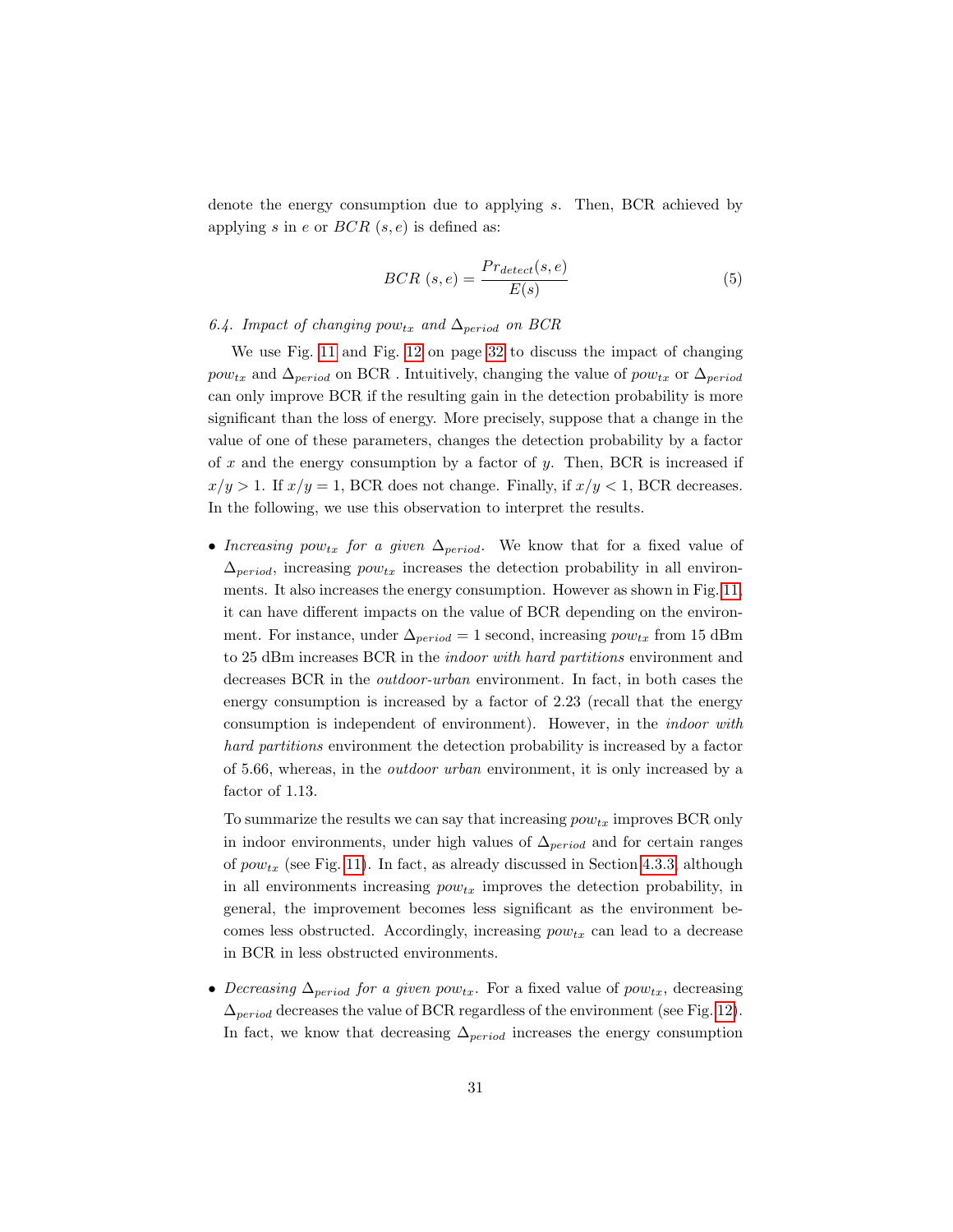<span id="page-31-0"></span>

Figure 11: Impact of increasing  $pow_{tx}$  on BCR in different environments



Figure 12: Impact of decreasing  $\Delta_{period}$  on BCR in different environments



Figure 13: Strategies ranked in the descending order with respect to their corresponding BCR in different environments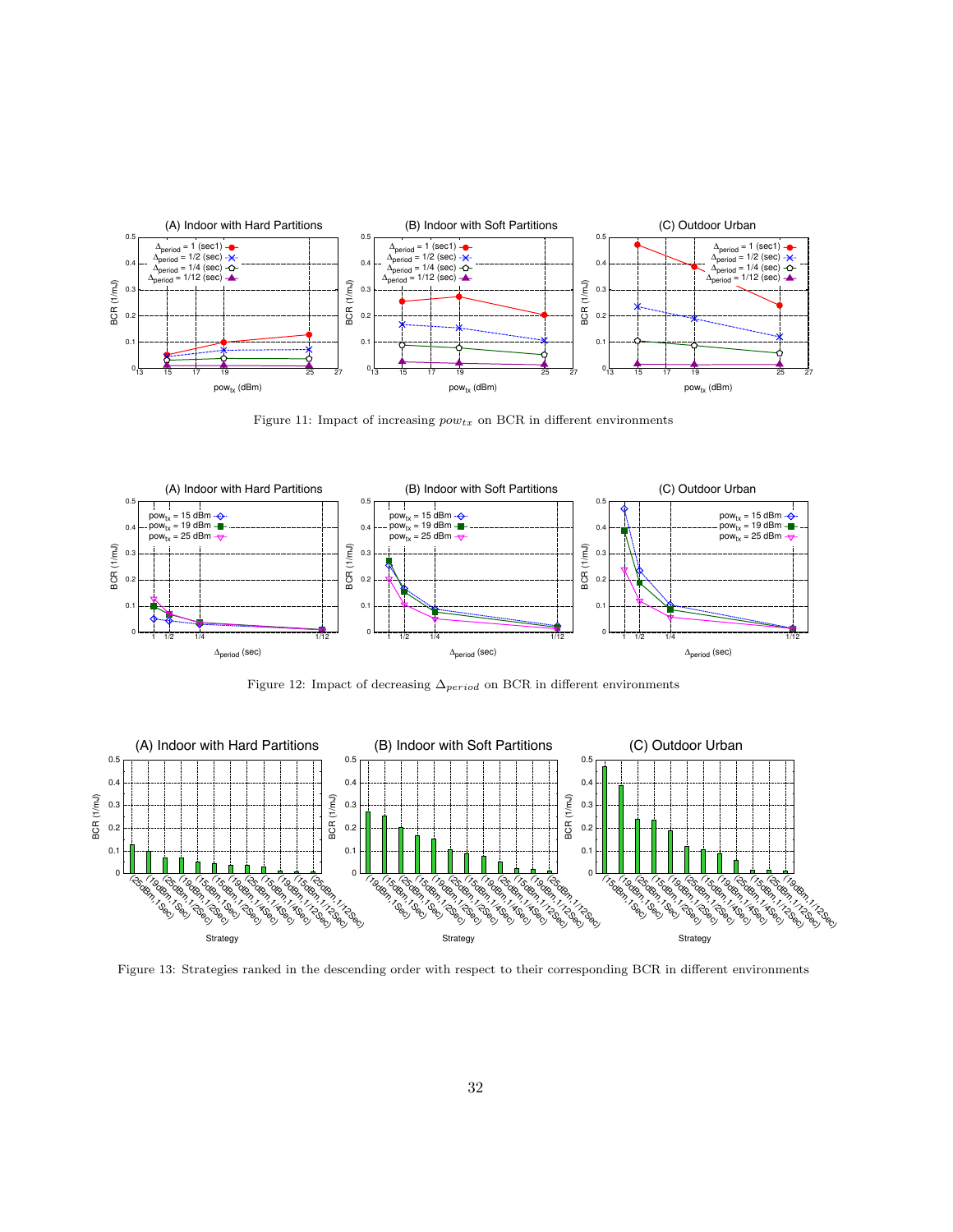considerably. We also know that decreasing  $\Delta_{period}$  can have different impacts on the detection probability depending on the environment. In particular, in indoor environments, decreasing  $\Delta_{period}$  down to some value ( such as 1/4 second in indoor with hard partitions environment ) can improve the detection probability. However, in all these cases the loss in energy consumption is so significant that it mitigates the potential gain in detection probability.

#### 6.5. The Tradeoff Strategy

Fig. [13](#page-31-0) on page [32,](#page-31-0) shows the strategies ranked in descending order with respect to their corresponding BCR in different environments. As already dis-cussed in Section [6.4,](#page-30-0) decreasing  $\Delta_{period}$  decreases BCR in all cases. That is why the tradeoff strategy has  $\Delta_{period} = 1$  second in all environments. Moreover, increasing  $pow_{tx}$  improves BCR only when the environment is obstructed and as the environment becomes less obstructed it can even decrease BCR. That is why the tradeoff strategy in *indoor with hard partitions*, *indoor with soft par*titions and *outdoor urban* environments has respectively  $pow_{tx}$  of 25 dBm, 19 dBm and 15 dBm.

#### 6.6. How Effective and Efficient is the Tradeoff Strategy?

A summary of the results of BCR evaluation can be found in Tables [4](#page-33-0) and [5](#page-33-0) on page [34.](#page-33-0) As shown in Table [4,](#page-33-0) in all environments, the effectiveness ratio of the tradeoff strategy is high and close to 1. More precisely, the effectiveness ratio of the tradeoff strategy is equal to 0.90, 0.76 and 0.88 in indoor with hard partitions, indoor with soft partitions and outdoor urban areas, respectively. Accordingly, the tradeoff strategy has a relatively good effectiveness rank i.e., 3rd, 6th and 6th in indoor with hard partitions, indoor with soft partitions and outdoor urban areas, respectively.

Moreover, the efficiency ratio of the tradeoff strategy is equal to 0.44, 0.75 and 1 in indoor with hard partitions, indoor with soft partitions and outdoor urban areas, respectively (see Table [4\)](#page-33-0). In fact,  $\Delta_{period}$  of the tradeoff strategy is equal to 1 second in all environments and we know that a high value of  $\Delta_{period}$  results in low energy consumption. At the same time,  $pow_{tx}$  of the tradeoff strategy decreases as the environment becomes less obstructed which causes the decrease of its energy consumption in less obstructed environment and increase of its efficiency ratio. Thereby, the tradeoff strategy has a relatively good efficiency rank i.e., 4th, 2nd and 1st in indoor with hard partitions, indoor with soft partitions and outdoor urban areas, respectively. Note that in the outdoor urban environment, the tradeoff strategy is the same as the most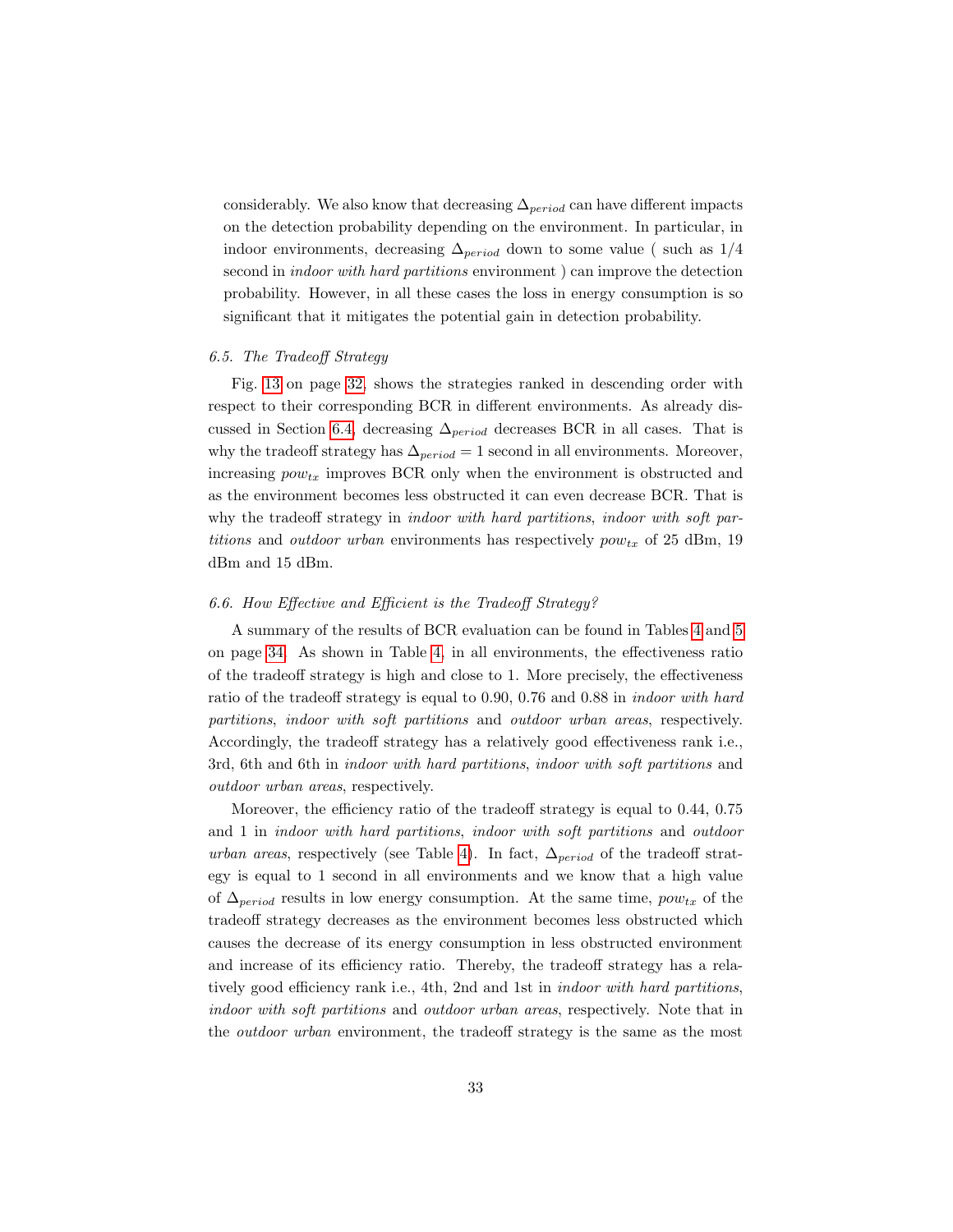<span id="page-33-0"></span>

| Environment   | Strategy                                                           | Detection<br>Probability | Energy<br>Consumption<br>(mJ) | BCR<br>(1/mJ) | <b>Effectiveness</b><br>Ratio | Efficiency<br>Ratio | <b>Effectiveness</b><br>Rank | Efficiency<br><b>Rank</b> |
|---------------|--------------------------------------------------------------------|--------------------------|-------------------------------|---------------|-------------------------------|---------------------|------------------------------|---------------------------|
| Indoor-hard   | The Most Effective Strategy<br>$(25 \text{ dBm}, 1/4 \text{ Sec})$ | 0.5722                   | 16.15                         | 0.035         | $\mathbf{1}$                  | 0.11                | $\mathbf{1}$                 | 9                         |
|               | The Most Efficient Strategy<br>$(15 \text{ dBm}, 1 \text{ Sec})$   | 0.0910                   | 1.809                         | 0.050         | 0.16                          | $\mathbf{1}$        | 12                           | $\mathbf{1}$              |
|               | The Tradeoff Strategy<br>$(25 \text{ dBm}, 1 \text{ Sec})$         | 0.5157                   | 4.037                         | 0.127         | 0.90                          | 0.44                | 3                            | $\overline{4}$            |
| Indoor-soft   | The Most Effective Strategy<br>$(25 \text{ dBm}, 1/2 \text{ Sec})$ | 0.8536                   | 8.07                          | 0.105         | $\mathbf{1}$                  | 0.22                | $\overline{1}$               | $\overline{7}$            |
|               | The Most Efficient Strategy<br>$(15 \text{ dBm}, 1 \text{ Sec})$   | 0.4612                   | 1.809                         | 0.254         | 0.54                          | $\mathbf{1}$        | 12                           | $\mathbf{1}$              |
|               | The Tradeoff Strategy<br>$(19$ dBm, $1$ Sec)                       | 0.6539                   | 2.39                          | 0.273         | 0.76                          | 0.75                | 6                            | $\overline{2}$            |
| Outdoor-urban | The Most Effective Strategy<br>$(25 \text{ dBm}, 1 \text{ Sec})$   | 0.9679                   | 4.04                          | 0.239         | $\mathbf{1}$                  | 0.44                | $\overline{1}$               | $\overline{4}$            |
|               | The Most Efficient Strategy<br>$(15 \text{ dBm}, 1 \text{ Sec})$   | 0.8532                   | 1.809                         | 0.471         | 0.88                          | $\mathbf{1}$        | 6                            | $\mathbf{1}$              |
|               | The Tradeoff Strategy<br>$(15 \text{ dBm}, 1 \text{ Sec})$         | 0.8532                   | 1.809                         | 0.471         | 0.88                          | $\mathbf{1}$        | 6                            | $\mathbf{1}$              |

Table 4: Comparison of the most effective strategy, the most efficient strategy and the tradeoff strategy in different environments

Table 5: Impact of changing  $pow_{tx}$  or  $\Delta_{period}$  on effectiveness, efficiency and BCR in different environments

| Environment    |                                                 | Increasing pow <sub>tx</sub> |                                                                                                             | Decreasing $\Delta_{period}$                                                     |                      |               |  |
|----------------|-------------------------------------------------|------------------------------|-------------------------------------------------------------------------------------------------------------|----------------------------------------------------------------------------------|----------------------|---------------|--|
|                | Impact on effectiveness<br>Impact on efficiency |                              | Impact on BCR                                                                                               | Impact on effectiveness                                                          | Impact on efficiency | Impact on BCR |  |
| Indoor-hard    | Improves                                        | Deteriorates                 | improves only under<br>$\Delta_{period} = 1$ second.                                                        | Generally improves if<br>$\Delta_{period}$ is decreased<br>down to $1/4$ second. | Deteriorates         | Deteriorates  |  |
| Indoor-soft    | Improves                                        | Deteriorates                 | improves only under<br>$\Delta_{period}$ = 1 second<br>and when $pow_{tx}$ is<br>increased up to 19<br>dBm. | Generally improves if<br>$\Delta_{period}$ is decreased<br>down to $1/2$ second. | Deteriorates         | Deteriorates  |  |
| Outdoor-urbant | Improves                                        | Deteriorates                 | Deteriorates                                                                                                | Deteriorates                                                                     | Deteriorates         | Deteriorates  |  |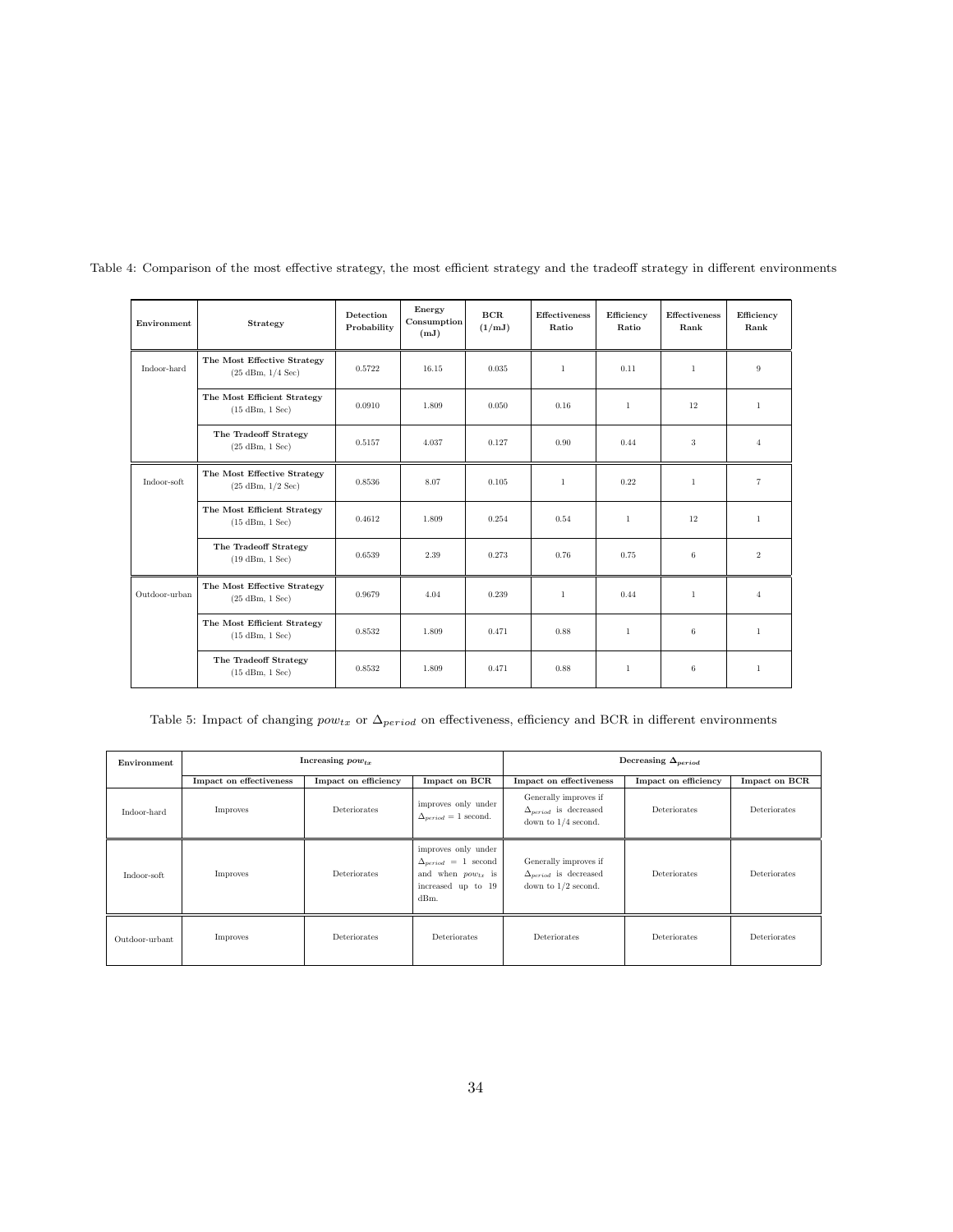efficient strategy, and therefore it has the lowest energy consumption compared to other strategies.

#### <span id="page-34-0"></span>7. Related Work

The existing studies on transmit power control in ad hoc networks [\[27\]](#page-40-5), for the most part, consider the unicast communications and therefore are not relevant to our work. Also, most of the papers which study the problem of reliable broadcast in MANETs, consider one-shot broadcast and not periodic broadcast [\[21\]](#page-40-6). For these reasons, in this section we only discuss the works performed in the two fields which we believe are the closests to our work, i.e., enhancements of the hello protocol; and beacon broadcast for VANET safety applications.

#### 7.1. Enhancements of the hello Protocol

Neighbor detection in ad hoc networks is usually studied as a building block for applications such as routing, leader election, group management and localization. The neighbor detection algorithm introduced in this paper is inspired by the basic hello protocol first described in Open Shortest Path First (OSPF) routing protocol [\[35\]](#page-41-9). It works as follows. Nodes periodically send hello messages to announce their presence to close nodes, and maintain a neighborhood table. The sending frequency is denoted by  $f_{hello}$ . Thus, in the case of our neighbor detection algorithm  $f_{hello} = 1/\Delta_{period}$ .

In the literature, there exist several works that attempt to improve the basic hello protocol performance especially with regards to energy consumption. These works can be classified into two categories described below.

The first category consists of the algorithms that aim at minimizing the energy consumption by keeping the nodes in the sleep radio mode most of the time and thus, reaching neighbor detection with as few transmission and/or reception attempts as possible [\[34,](#page-41-10) [42,](#page-41-11) [51,](#page-42-4) [17,](#page-39-12) [48,](#page-42-5) [26,](#page-40-7) [6\]](#page-38-5). The majority of the enhancements of the hello protocol belongs to this category. However, as described in Section [5.1,](#page-18-1) we do not consider the sleep radio mode in this paper. Therefore, we do not discuss the works in this category here.

The second category (which is more relevant to our work) consists of the algorithms that aim at minimizing the energy consumption of neighbor detection by (regularly) adapting  $f_{hello}$  and/or the transmission power to the network changes [\[22,](#page-40-8) [24,](#page-40-9) [23\]](#page-40-10). For instance, in the protocol proposed in [\[22\]](#page-40-8), the value of  $f_{hello}$  is adapted based on link connectivity. More precisely, the authors define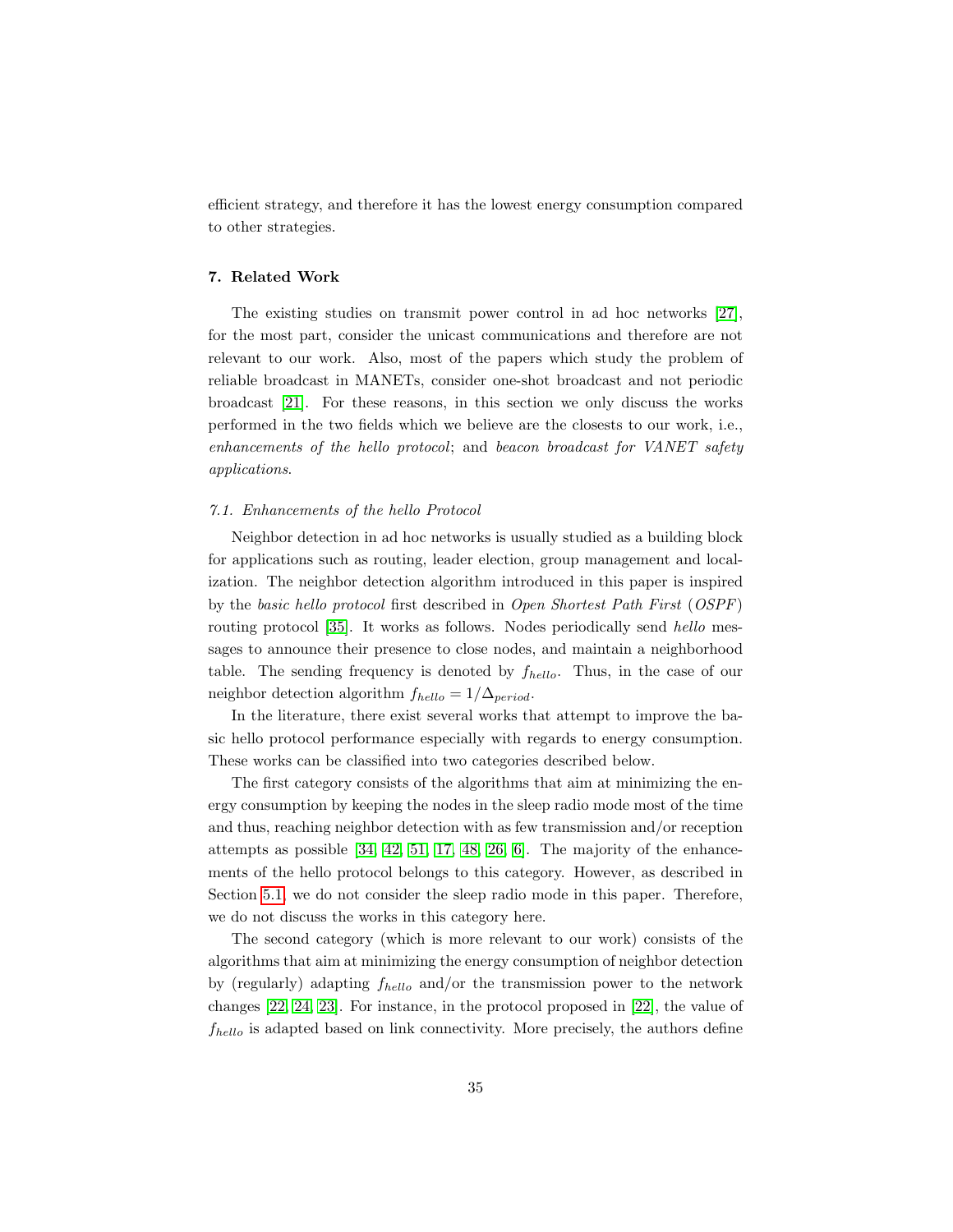two metrics: Time to Link Failure (TLF) and Time Without link Changes (TWC). Thus, each node regularly evaluates these metrics and compares them with some given thresholds. Then, based on the comparisons, the node can switch  $f_{hello}$  from a high value  $(f_{high})$  to a low value  $(f_{low})$  and vice-versa. The drawback of this approach is that the thresholds may need to evolve over time and finding the correct thresholds is not obvious.

The protocols in [\[24,](#page-40-9) [23\]](#page-40-10) adapt  $f_{hello}$  to the variations of node speed. They are based on the existence of an optimal hello frequency denoted by  $f_{opt}$ . The equation for  $f_{opt}$  was first introduced in [\[47\]](#page-42-6) where it is calculated based on the relative speed of nodes. In [\[24\]](#page-40-9), the authors proposed a Turnover based Adaptive hello Protocol (TAP). According to TAP, each node evaluates the changes of its neighborhood table periodically (i.e., before sending each hello) and calculates the turnover. The turnover (also dented by  $r$ ) is, in fact, the ratio between the number of new neighbors (i.e., nodes detected during the last period) and the current total number of neighbors. Once the turnover  $r$  is calculated, it is compared to  $r_{opt}$  where  $r_{opt}$  is the turnover corresponding to  $f_{opt}$ . If  $r < r_{opt}$ , this means that  $f_{hello}$  is too high and there are not enough changes in the table. Therefore,  $f_{hello}$  should be decreased. On the contrary, if  $r > r_{opt}$ , this means that  $f_{hello}$  is too low and that there are too many changes. Therefore,  $f_{hello}$ should be increased. In this way, TAP keeps the value of  $f_{hello}$  always close to  $f_{opt}$ . In [\[23\]](#page-40-10) a Turnover based Frequency and transmission Power Adaptation algorithm (TFPA) is presented. TFPA applies a similar (but slightly improved) approach as TAP to dynamically adapt  $f_{hello}$ . Moreover, TFPA calculates an optimal value for transmission range based on the energy consumption model presented in [\[20\]](#page-40-11). Then, it dynamically adapts the transmission power so that the resulting transmission range remains close to the optimal value. Compared to TAP, TFPA has a lower energy consumption since it dynamically adapts both  $f_{hello}$  and the transmission power. However, both protocols have assumptions which are less realistic compared to the assumptions in our work. More precisely, they consider the unit disk graph and a deterministic radio propagation model whereas we use a probabilistic radio propagation model. Moreover, the energy consumption model assumed by TFPA, corresponds to sensor nodes and does not realistically reflect the energy consumption of WNICs used in today's mobile devices whereas we model the energy consumption based on specifications of current smartphones. Finally, both protocols use  $f_{opt}$  which is basically determined by the relative speed of nodes. As a result, they essentially adapt  $f_{hello}$  according to the speed changes and neglect the other factors such as the environment attenuation or congestions. In our work, on the other hand, we take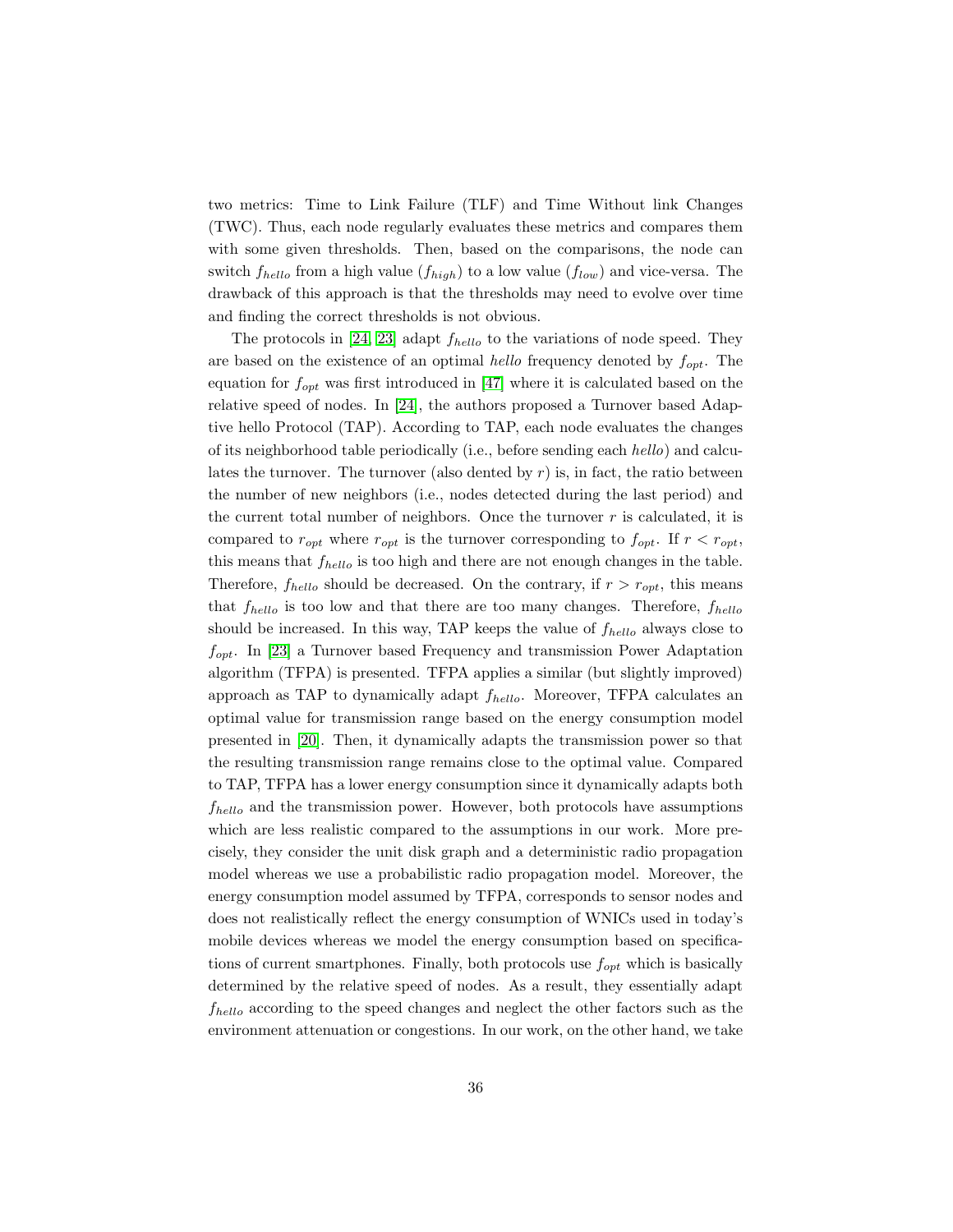into account the environment attenuations as well as interferences and collisions and neglect the relative speed of the nodes. In fact this choice is justified by the fact that in our case the devices are usually used by pedestrians. Hence, they have a slow movement especially during the neighborhood time of 4 seconds.

# 7.2. Beacon Broadcast for VANET Safety Applications

In vehicular ad hoc networks (VANETs), safety applications aim at minimizing accident levels. One type of safety messages are beacons. A beacon usually contains the vehicle's position, speed, direction, etc and is periodically broadcast in a single-hop manner. By using beacons, safety applications gain knowledge of the surroundings and can prevent dangerous situations for the drivers. The safety applications usually require the beacon delivery up to a certain distance and have some guarantees for message reliability and latency. Thus, many papers study the impact of parameters such as transmission power, packet generation rate or packet size on fulfillment of applications' guarantees [\[54,](#page-42-7) [45,](#page-42-8) [46,](#page-42-9) [32\]](#page-41-12).

For instance, in [\[45\]](#page-42-8) authors present a simulation-based study in ns-2.28 to analyze the impact of transmission power and packet generation rate on the reception of beacon messages. Authors consider 1800 nodes uniformly distributed in a circular map. All nodes broadcast messages with common transmission power and packet generation rate. The broadcast reception is only studied for messages of senders located at 40 m from a receiver which is located at the center of the map. Regarding the impact of transmission power on broadcast reception, authors state that the transmission power should be strong enough to resist the interferences but not so strong as to increase the load on the medium. Regarding the impact of packet generation rate on broadcast reception, they state that increasing packet generation rate can increase the number of received packets significantly, as long as the channel busy time (or the time ratio a node determines the channel as busy) has not reached its maximum. There are several differences between this study and ours: firstly, this study is performed for VANETs. Thus, the 802.11 physical layer parameters are set to the specific values of the  $802.11p$  standard whereas we use the values of the 802.11a standard. Secondly, this study uses the *Nakagami* radio propagation model known to model signal attenuation in VANETs, whereas we use LNS to model obstructed urban areas. Thirdly, this study uses different metrics (such as channel busy time) than our metrics to interpret the results. Finally, this study does not consider the impact of transmission power or packet generation rate on the energy consumption.

In [\[46\]](#page-42-9), authors show that periodic beacon transmission can result in the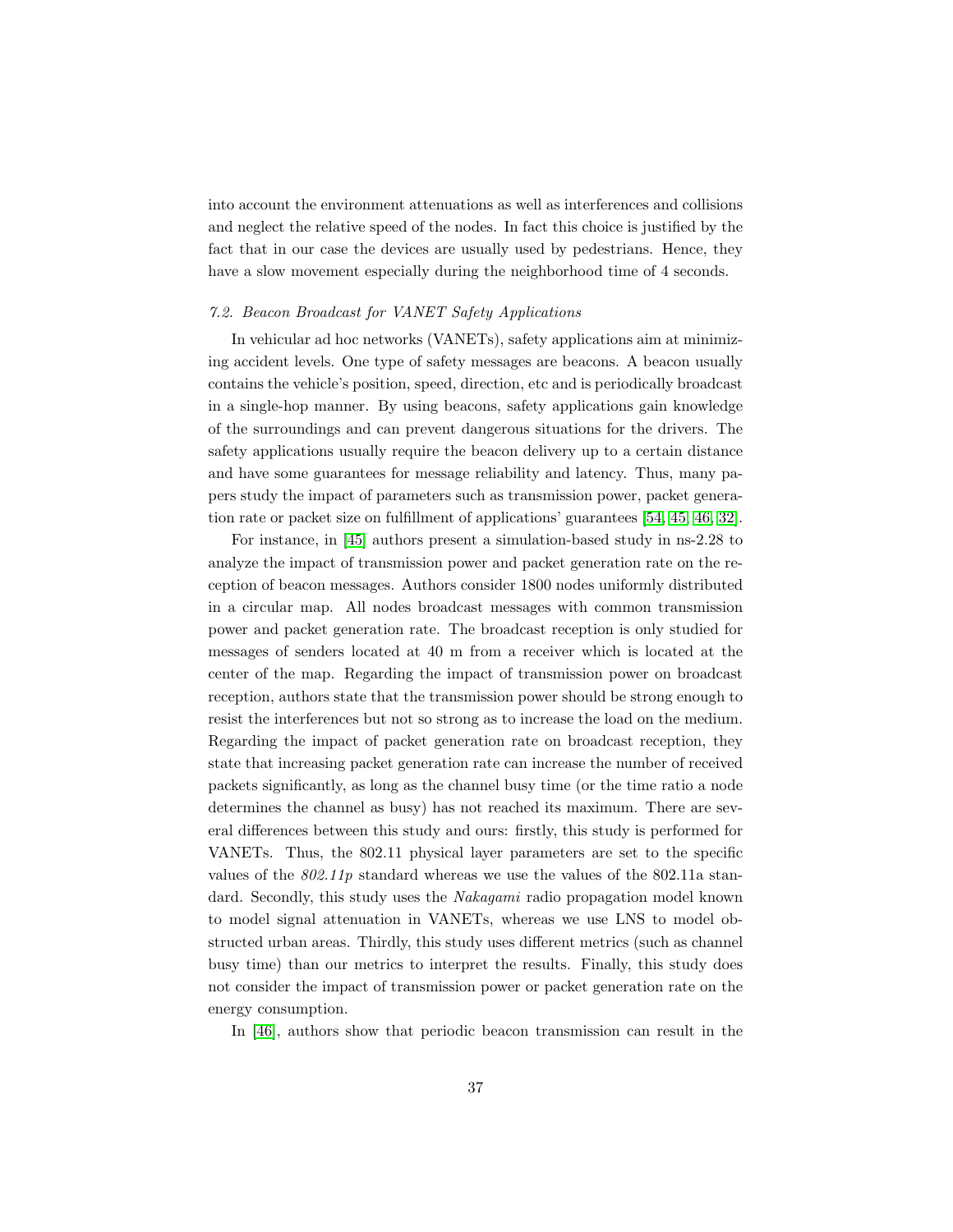channel saturation which in turn, causes a high number of packet collisions and low reception rates. They also show that simply increasing the packet generation rate or the transmission power can exacerbate the channel conditions. Therefore, they propose an algorithm called Distributed Fair Power Adjustment for Vehicular environments (D-FPAV). The algorithm limits the beaconing load on the channel below a predefined threshold while ensuring a high probability of beacon delivery at close distances from the sender. Similarly to the work in [\[45\]](#page-42-8), this work also considers the  $802.11p$  physical and MAC layers and the Nakagami radio propagation model and thus has a different system model compared to our work. However, the basic idea behind the D-FPAV algorithm is to fix the packet generation rate at the minimum required by safety applications, and to adjust the transmission power of beacons in case of congestion. This means that the way that the D-FPAV algorithm adapts the transmission power and the packet generation rate somehow resembles the way that our tradeoff strategy is adapted in different environments. In fact, for the tradeoff strategy we keep  $\Delta_{period}$  at its highest value and we decrease the transmission power in less obstructed environments i.e., where the collisions and interferences are high.

#### <span id="page-37-0"></span>8. Conclusion

To the best of our knowledge, this is the first paper that studies the impact of transmission power and broadcast interval on effectiveness and efficiency of neighbor detection for MANETs in different urban environments. Our results can be used as a basis to design adaptive neighbor detection algorithms for urban environments. Such algorithms can adapt the transmission power and broadcast interval based on environment and application guarantees on effectiveness and efficiency. To deploy such algorithms on a smartphone, one can use lightweight sensing services such as the one introduced in [\[56\]](#page-42-10) which can detect the indoor/outdoor environment in a fast, accurate, and efficient manner.

Relying on a realistic simulation-based study, we showed that the most effective strategy is not the same as the most efficient strategy in any environment. In fact, in all environments, there is a conflict between effectiveness and efficiency such that the most effective strategy is usually not very efficient and the most efficient strategy is not always very effective. However, we showed that the conflict becomes less severe as the environment becomes less obstructed. When discussing our results, we also described how a change in transmission power and broadcast interval can influence the effectiveness and efficiency. We then proposed an approach to make a tradeoff between effectiveness and efficiency. Accordingly, we identified the tradeoff strategy in each environment and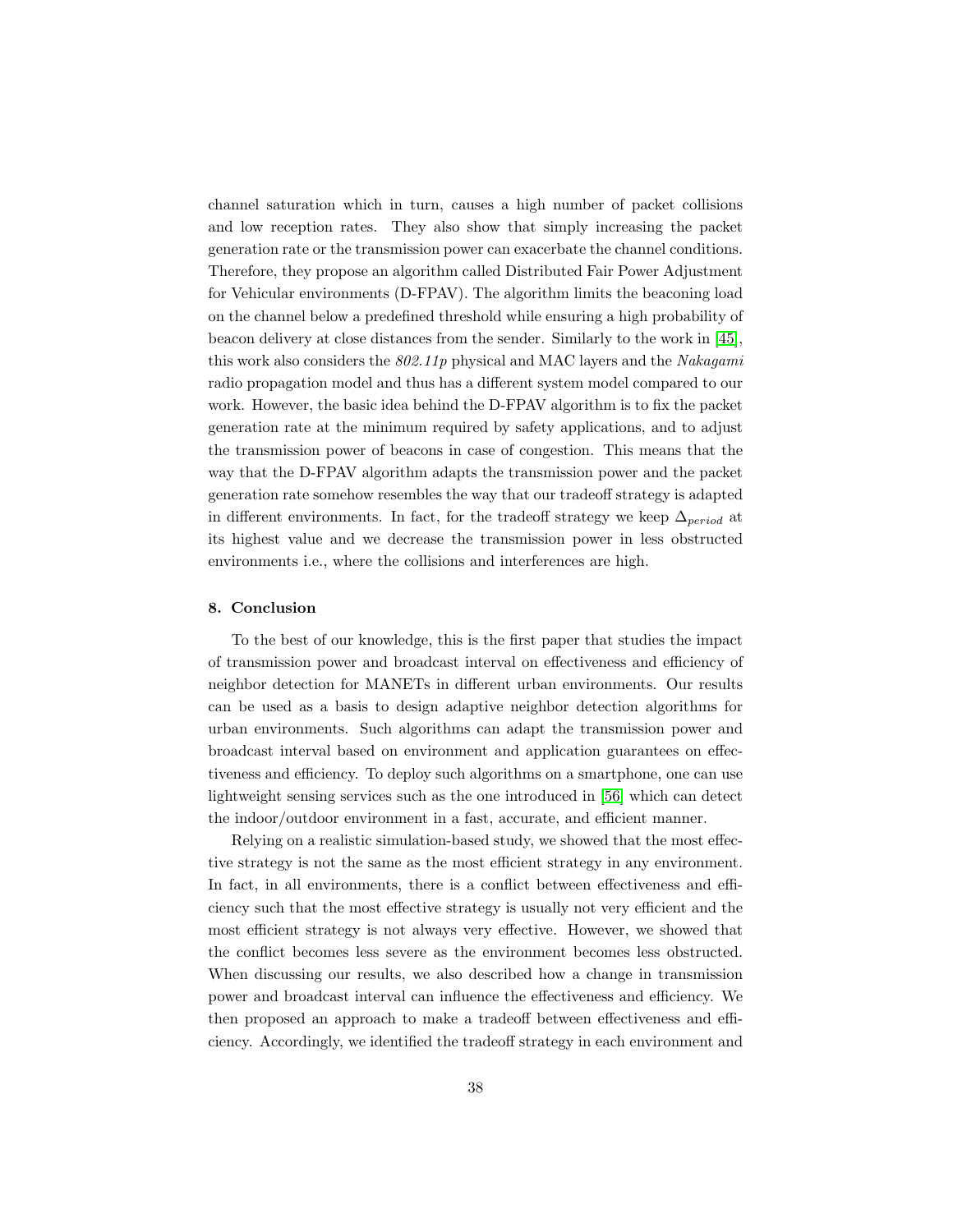we showed that it has a relatively good effectiveness and efficiency compared to other strategies.

The conclusions drawn in this paper could still be more realistic if our evaluations could be performed on a real prototype. In fact, we are currently developing, ManetLab, a modular and configurable software framework for creating and running testbeds to evaluate MANET-specific protocols [\[50\]](#page-42-11). Thus, as a potential future work, we consider to deploy the neighbor detection algorithm on ManetLab and compare the results of our evaluations with the ones performed using the ManetLab.

There are also some issues which remain open and we might consider as future work. For instance, the possibility to detect nodes using an underlying multi-hop network should be investigated. Moreover, in this paper we did not consider the sleep radio mode for 802.11 communication. Since for energy consumption we only took into account the active energy, it seems that our results could still be valid for the case when the sleep radio mode is enabled. Thus, this issue can also be investigated as future work.

Acknowledgment. This research is partially funded by the Swiss National Science Foundation in the context of Project 200021-140762.

#### References

- <span id="page-38-4"></span>[1] IEEE 802.11: Wireless LAN MAC and Physical Layer Specifications, 1999.
- <span id="page-38-0"></span>[2] IEEE std 802.11a/D7.0-1999, part11: wireless LAN medium access control (MAC) and physical layer (PHY) specifications: high speed physical layer in the 5 GHz band, 1999.
- <span id="page-38-1"></span>[3] Official IEEE 802.11 working group project timelines, Available: [http:](http://grouper.ieee.org/groups/802/11/Reports/802.11_Timelines.htm) [//grouper.ieee.org/groups/802/11/Reports/802.11\\_Timelines.htm](http://grouper.ieee.org/groups/802/11/Reports/802.11_Timelines.htm), 2014.
- <span id="page-38-2"></span>[4] Apple iPhone 4S Teardown. Available: [http://www.techinsights.com/](http://www.techinsights.com/teardowns/apple-iphone-4s-teardown/) [teardowns/apple-iphone-4s-teardown/](http://www.techinsights.com/teardowns/apple-iphone-4s-teardown/)
- <span id="page-38-3"></span>[5] F. Bai and A. Helmy, A survey of mobility modeling and analysis in wireless ad hoc networks, Book Chapter In Wireless ad hoc and sensor networks, Springer, 2006.
- <span id="page-38-5"></span>[6] M. Bakht, M. Trower, and R. Kravets. Searchlight: helping mobile devices find their neighbors. In ACM SIGOPS Oper. Syst., vol. 45, no. 3, pp. 71-76, 2012.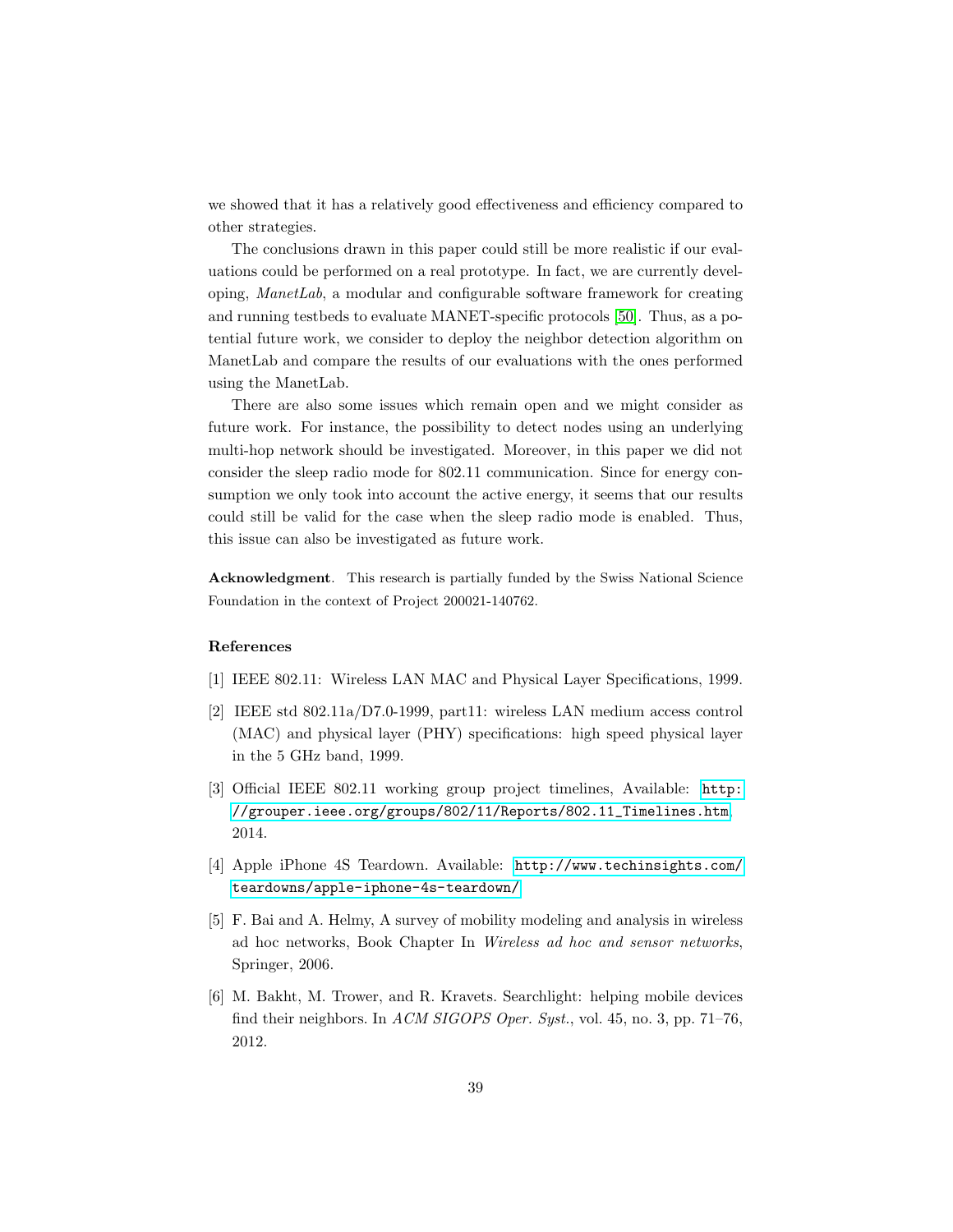- <span id="page-39-7"></span>[7] S. Basagni, M. Conti, S. Giordano and I. Stojmenovic. Mobile ad hoc networking: the cutting edge directions, Wiley-IEEE Press, 2013.
- <span id="page-39-3"></span>[8] Best iPhone bluetooth games. [http://iphone.mob.org/genre/](http://iphone.mob.org/genre/multipleer/) [multipleer/](http://iphone.mob.org/genre/multipleer/)
- <span id="page-39-11"></span>[9] N. E., Boardman, Cost-benefit analysis: concepts and practice (3rd ed.). Upper Saddle River, NJ, Prentice Hall, 2006.
- <span id="page-39-0"></span>[10] B. Bostanipour, B. Garbinato and A. Holzer, Spotcast – A communication abstraction for proximity-based mobile applications, In Proc. IEEE NCA'12, pp. 121–129, 2012.
- <span id="page-39-1"></span>[11] B. Bostanipour and B. Garbinato, Improving neighbor detection for proximity-based mobile applications, In Proc. IEEE NCA'13, pp. 177–182, 2013.
- <span id="page-39-2"></span>[12] B. Bostanipour and B. Garbinato, Using virtual mobile nodes for neighbor detection in proximity-based mobile applications, In Proc. IEEE NCA'14, pp. 9–16, 2014.
- <span id="page-39-4"></span>[13] Broadcom. <http://www.broadcom.com/>
- <span id="page-39-9"></span>[14] M. M. Carvalho, C. B. Margi, K. Obraczka, and J. J. Garcia-Luna-Aceves, Modeling energy consumption in single-hop IEEE 802.11 ad hoc networks, In Proc. IEEE ICCCN'04, pp. 367–372, 2004.
- <span id="page-39-6"></span>[15] Q. Chen, F. Schmidt-Eisenlohr, D. Jiang, M. Torrent-Moreno, L. Delgrossi, and H. Hartenstein, Overhaul of IEEE 802.11 modeling and simulation in NS-2, In Proc. ACM MSWiM'07, pp. 159–168, 2007.
- <span id="page-39-5"></span>[16] R. Coté and G. E. Harrington, Life safety code handbook (NFPA 101), 2009.
- <span id="page-39-12"></span>[17] P. Dutta, D. Culler, Practical asynchronous neighbor discovery and rendezvous for mobile sensing applications. In Proc. ACM SenSys'08, 2008.
- <span id="page-39-10"></span>[18] J.-P. Ebert, B. Burns and A. Wolisz, A trace-based approach for determining the energy consumption of a WLAN network interface, In Proc. of European Wireless, pp. 230–236, 2002.
- <span id="page-39-8"></span>[19] L. M. Feeney and M. Nilsson, Investigating the energy consumption of a wireless network interface in an ad hoc networking environment, In Proc. IEEE INFOCOM'01, pp. 1548–1557, 2001.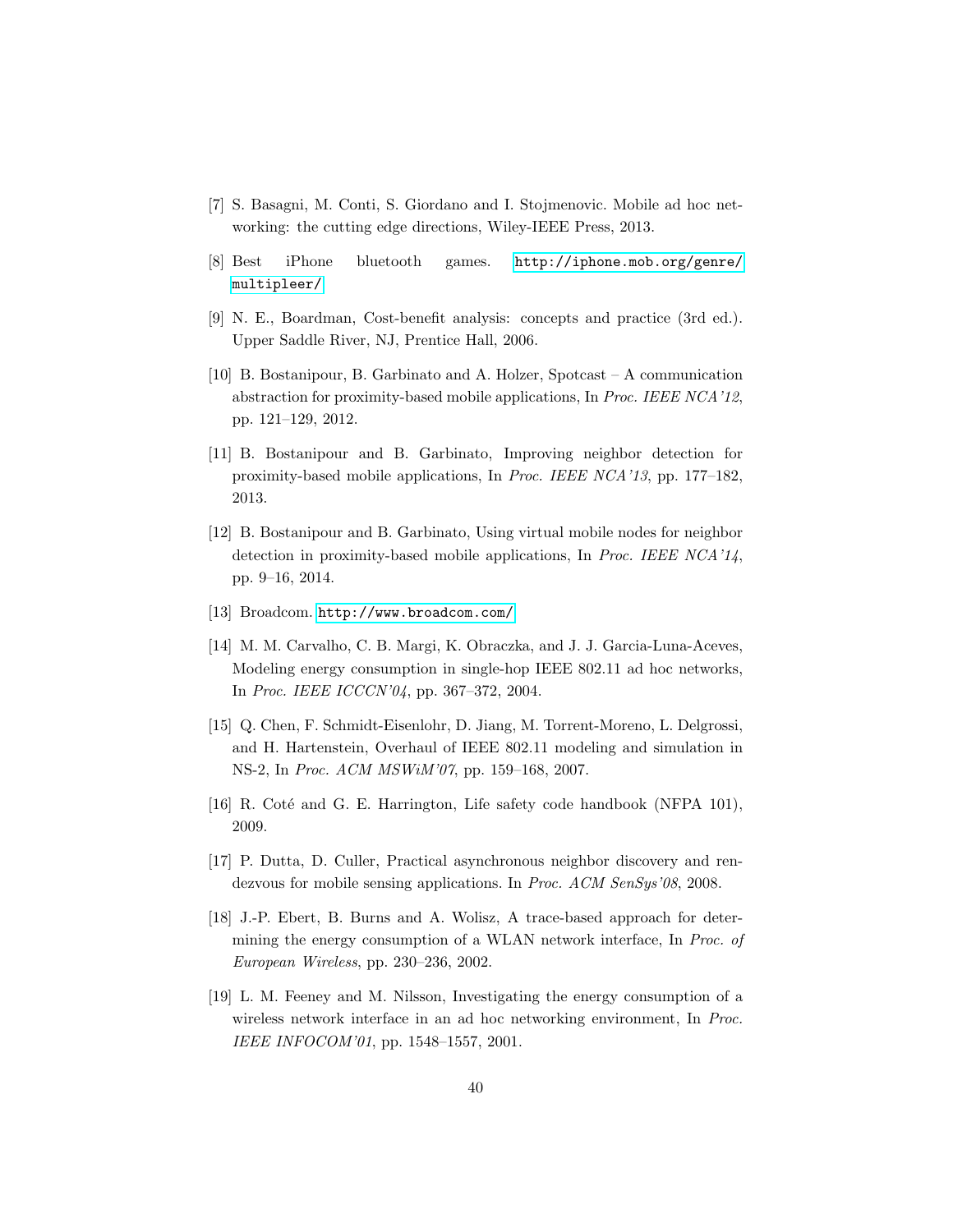- <span id="page-40-11"></span>[20] E. Fleury and D. Simplot-Ryl. Réseaux de capteurs. Hermes Science -Lavoisier, 2009.
- <span id="page-40-6"></span>[21] B. Garbinato, A. Holzer, F. Vessaz, Context-aware broadcasting approaches in mobile ad hoc networks, In Comput. Netw., vol. 54, no. 7, pp. 1210–1228, 2010.
- <span id="page-40-8"></span>[22] C. Gomez, A. Cuevas, and J. Paradells, AHR: a two-state adaptive mechanism for link connectivity maintenance in AODV, In Proc. ACM REAL-MAN'06, 2006.
- <span id="page-40-10"></span>[23] D. He, N. Mitton, and D. Simplot-Ryl, An energy efficient adaptive HELLO algorithm for mobile ad hoc networks, In Proc. ACM MSWiM'13, pp. 65–72, 2013.
- <span id="page-40-9"></span>[24] F. Ingelrest, N. Mitton, and D. Simplot-Ryl, A turnover based adaptive hello protocol for mobile ad hoc and sensor networks, In Proc. MAS-COTS'07, pp. 9–14, 2007.
- <span id="page-40-4"></span>[25] J.-R. Jiang, Y.-C. Tseng, C.-S. Hsu, and T.-H. Lai, Quorum-based asynchronous power-saving protocols for IEEE 802.11 ad hoc networks, In ACM Mob. Netw. Appl., vol. 10, no. 1–2, pp. 169–181, 2005.
- <span id="page-40-7"></span>[26] A. Kandhalu, K. Lakshmanan, and R. R. Rajkumar, U-connect: a low-latency energy-efficient asynchronous neighbor discovery protocol, In IPSN'10, pp. 350–361, 2010.
- <span id="page-40-5"></span>[27] V. Kawadia and P. Kumar, Principles and protocols for power control in wireless ad hoc networks, In IEEE JSAC, vol. 23, no. 1, pp. 76-88, 2005.
- <span id="page-40-1"></span>[28] V. Kelly, New IEEE 802.11ac specification driven by evolving market need for higher, multi-user throughput in wireless LANs, IEEE, 2014.
- <span id="page-40-2"></span>[29] J. Lee, W. Kim, S-J Lee, D. Jo, J. Ryu, T. Kwon, and Y. Choi, An experimental study on the capture effect in 802.11a networks. In Proc. ACM WinTECH'07, pp. 19-26, 2007.
- <span id="page-40-3"></span>[30] J. Li, J. Xiao, J. W.-K. Hong and R. Boutaba, Application-centric Wi-Fi energy management on smart phone, In Proc. IEEE APNOMS'12, pp. 1–8, 2012.
- <span id="page-40-0"></span>[31] LoKast. <http://www.lokast.com/>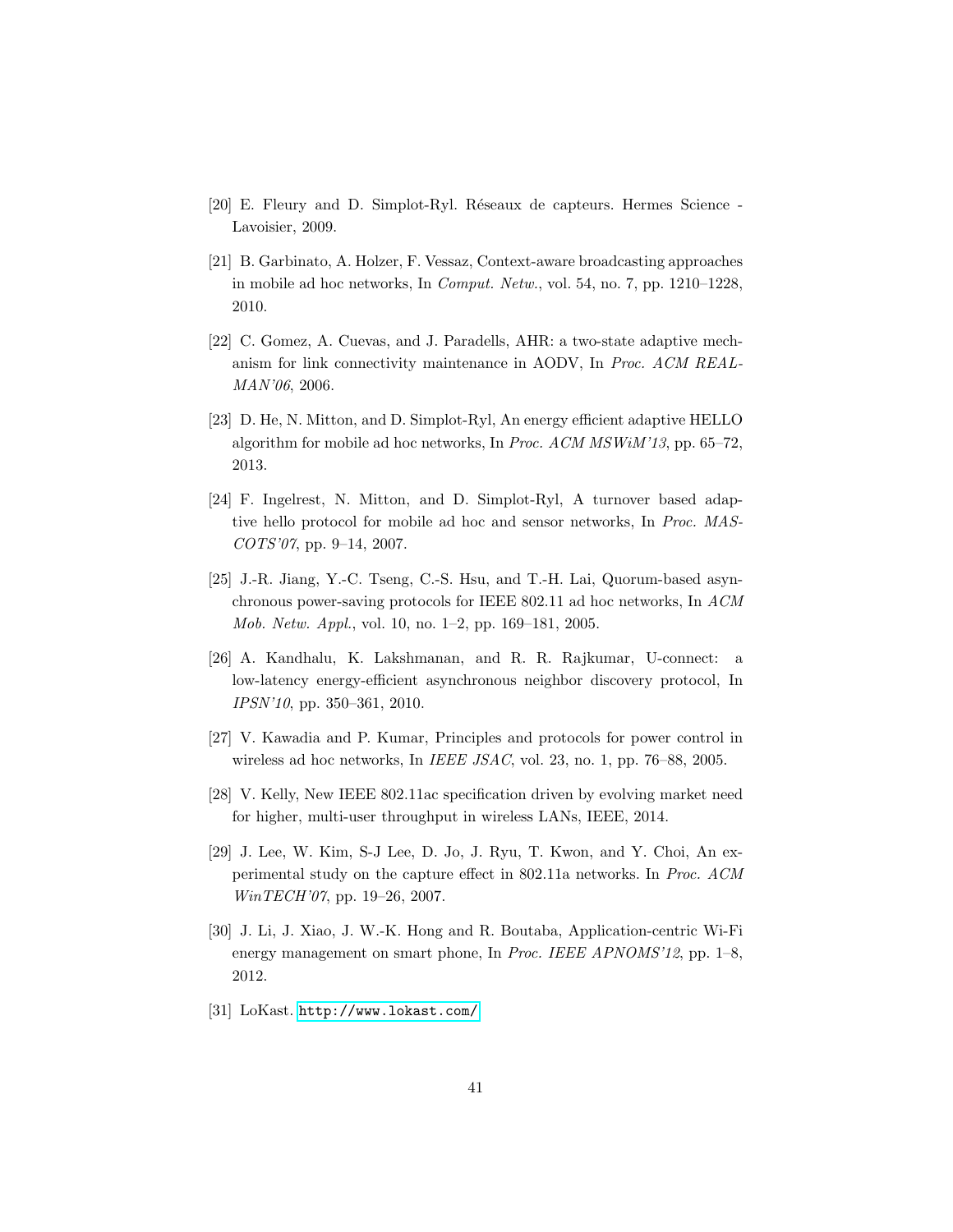- <span id="page-41-12"></span>[32] X. Ma, J. Zhang, and T. Wu, Reliability analysis of one-hop safety-critical broadcast services in VANETs, IEEE Trans. Vehicular Tech., vol. 60, no.8, pp. 3933–3946, 2011.
- <span id="page-41-5"></span>[33] J. Manweiler and R. R. Choudhury, Avoiding the rush hours: WiFi energy management via traffic isolation, IEEE Trans. on Mobile Computing, vol. 11, no. 5, pp. 739-752, 2012.
- <span id="page-41-10"></span>[34] M. J. McGlynn and S. A. Borbash. Birthday protocols for low energy deployment and flexible neighbor discovery in ad hoc wireless networks. In Proc. ACM MobiHoc'01, pp. 137-145, 2001.
- <span id="page-41-9"></span>[35] J. Moy, OSPF – Open Shortest Path First, RFC 1583, 1994.
- <span id="page-41-2"></span>[36] T. Muetze, P. Stuedi, F. Kuhn and G. Alonso, Understanding radio irregularity in wireless networks, In Proc. IEEE SECON'08, pp. 82–90, 2008.
- <span id="page-41-0"></span>[37] ns-2.35 (released on Nov. 4, 2011). http://www.isi.edu/nsnam/ns/
- <span id="page-41-7"></span>[38] D. Qiao, S. Choi, A. Jain, and K. G. Shin, Miser: an optimal low-energy transmission strategy for IEEE 802.11a/h, In Proc. ACM MobiCom'03, pp. 161–175, 2003.
- <span id="page-41-8"></span>[39] K. Ramachandran, R. Kokku, H. Zhang and M. Gruteser, Symphony: synchronous two-phase rate and power control in 802.11 WLANs, IEEE/ACM Trans. on Networking, vol.18, no.4, pp. 1289–1302, 2010.
- <span id="page-41-1"></span>[40] T. S. Rappaport, Wireless communications: principles and practice, 2nd Edition, Prentice Hall, 2002.
- <span id="page-41-3"></span>[41] M. Raya and J. P. Hubaux, The security of vehicular ad hoc networks, In Proc. ACM SASN'05, pp. 11–21, 2005.
- <span id="page-41-11"></span>[42] G. Sawchuk, G. Alonso, E. Kranakis, and P. Widmayer. Randomized protocols for node discovery in ad hoc multichannel networks. In Proc. Ad Hoc Now, 2003.
- <span id="page-41-6"></span>[43] J. Schiller, Mobile communications, 2nd Edition, Addison-Wesley, England, 2003.
- <span id="page-41-4"></span>[44] F. Schmidt-Eisenlohr. Interference in vehicle-to-vehicle communication networks –analysis, modeling, simulation and assessment. PhD thesis, Karlsruhe Institute of Technology (KIT), 2010.